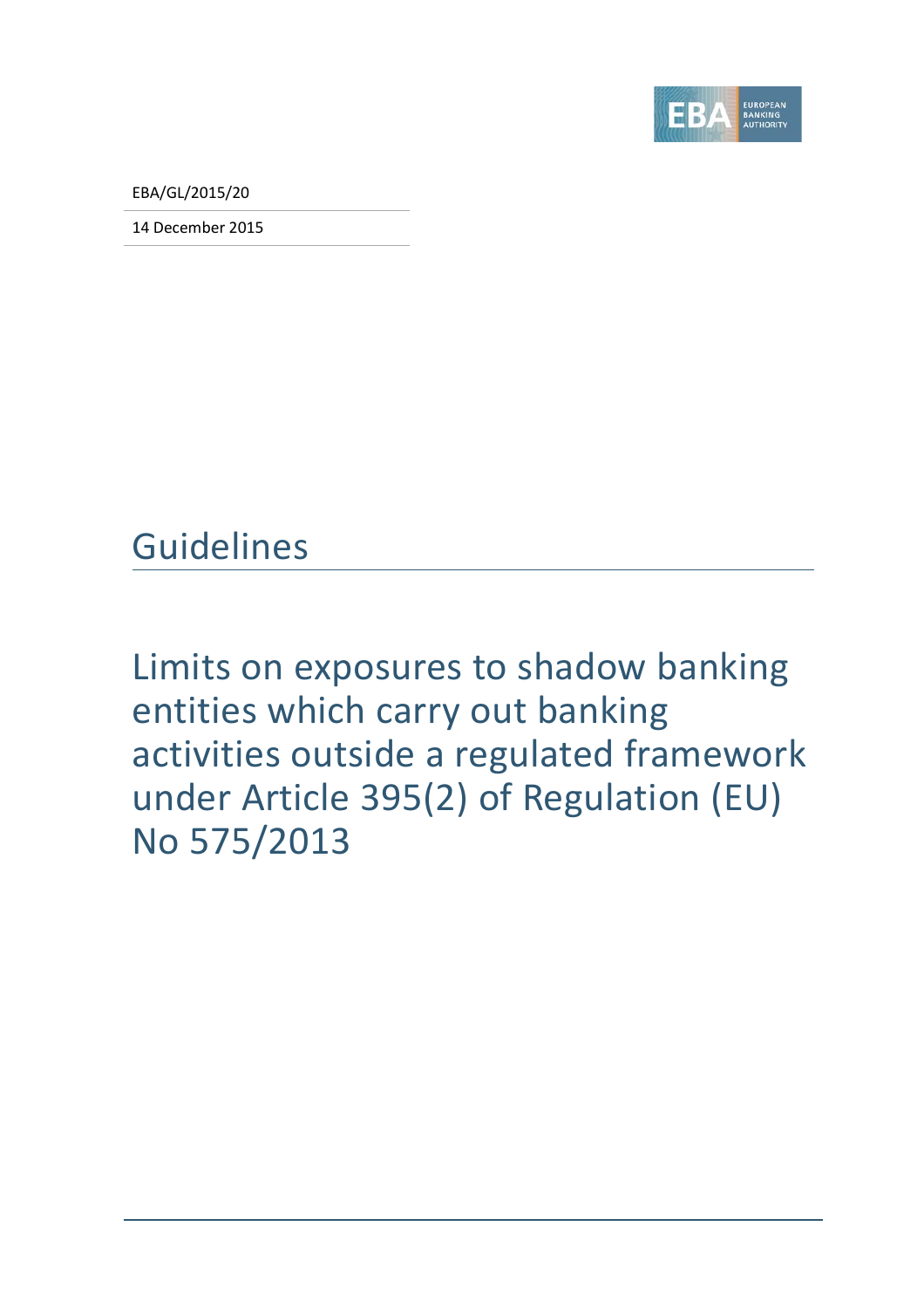

# **Contents**

|     | 1. Executive Summary                                              | 3  |
|-----|-------------------------------------------------------------------|----|
|     | 2. Background and rationale                                       | 5  |
|     | 3. Guidelines                                                     | 16 |
|     | 4. Accompanying documents                                         | 30 |
|     | 4.1 Cost-Benefit Analysis/Impact Assessment                       | 30 |
|     | 4.2 Views of the Banking Stakeholder Group (BSG)                  | 37 |
| 4.3 | Feedback on the public consultation and on the opinion of the BSG | 41 |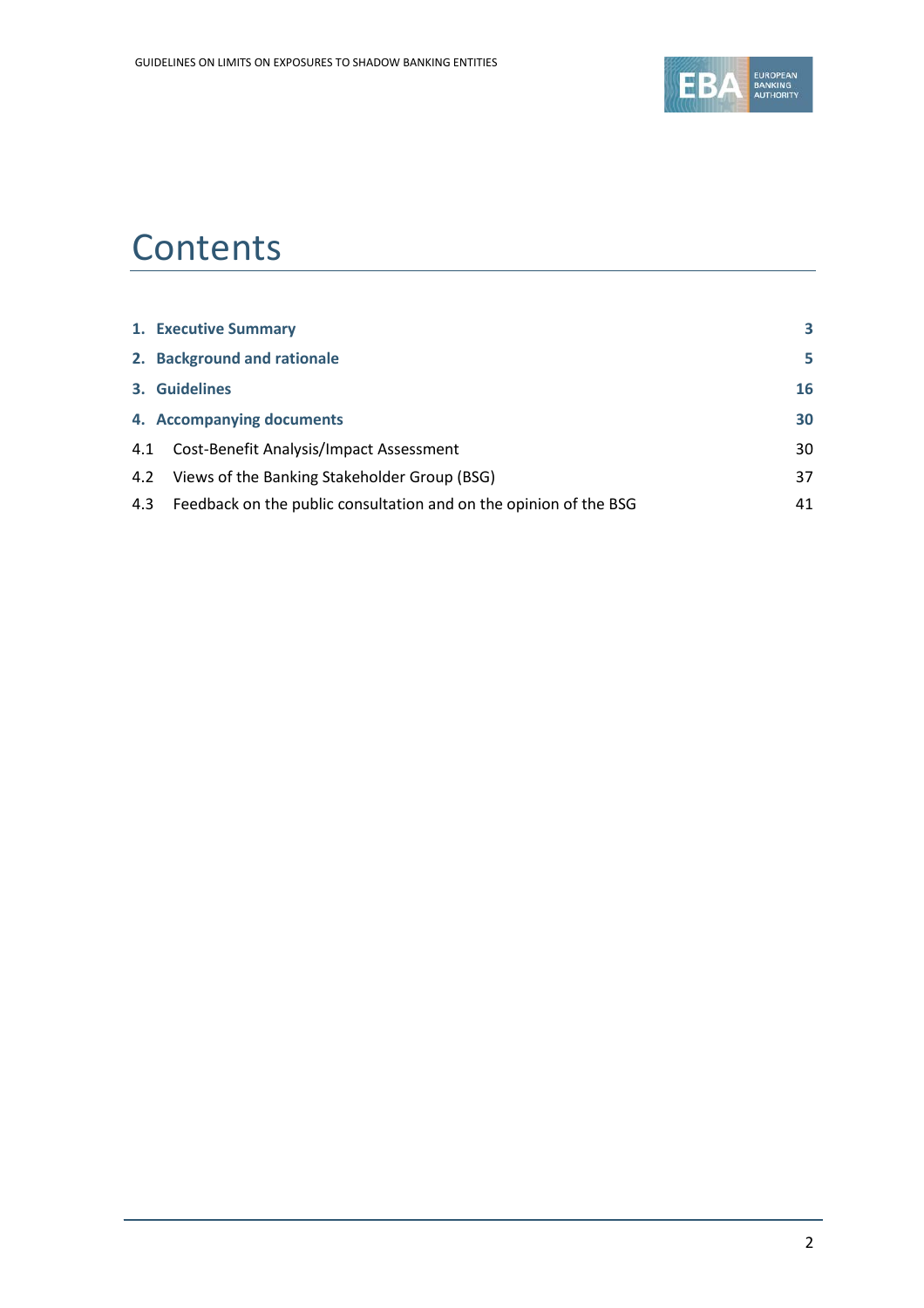

# <span id="page-2-0"></span>1. Executive Summary

Under Article 395(2) of Regulation (EU) No 575/2013, the EBA has a mandate to develop guidelines to set appropriate aggregate limits or tighter individual limits on exposures to shadow banking entities which carry out banking activities outside a regulated framework.

The global financial crisis has revealed previously unrecognised fault lines which can transmit risk from the shadow banking system to the regulated banking system, putting the stability of the entire financial system at risk.

From a microprudential perspective, shadow banking entities are generally not subject to the same standards of prudential regulation as core regulated entities such as institutions, do not provide protection to investors' investment from these entities' failures, and do not have access to central banks' liquidity facilities. To the extent that shadow banking entities carry out bank-like activities, exposures to such entities may therefore be inherently risky - and thus specific limits for individual and aggregate exposures could be warranted.

Macro prudentially, institutions' exposures to shadow banking entities could be of concern for different reasons. Here, institutions' exposures to such entities undertaking bank-like activity may lead to regulatory arbitrage concerns, and worries that core banking activity may migrate systematically away from the regulated sector 'into the shadows'. In order to seek profits, institutions may still actively seek ways to arbitrage the rules by funding shadow banking entities. These entities, which are potentially more vulnerable to runs and/or liquidity problems, tend to be highly correlated and interconnected with the banking sector, which leads to financial stability concerns.

To minimise the risks posed to institutions arising from their exposures to shadow banking entities, the guidelines lay down requirements for institutions to set limits, as part of their internal processes, on their individual exposures to shadow banking entities (alleviating primarily the microprudential concerns expressed above) and on their aggregate exposure to shadow banking entities (alleviating macroprudential concerns).

In the absence of a definition in Regulation (EU) No 575/2013 of the terms 'shadow banking entities', 'banking activities' and 'regulated framework', it has been necessary to develop a definition of those terms for the purposes of the guidelines. The definitions proposed are in line with the previous EBA Opinion and Report on the perimeter of credit institutions<sup>[1](#page-2-1)</sup> and aim at capturing entities that are not subject to appropriate prudential regulation and supervision, and therefore pose the greatest risks.

<span id="page-2-1"></span><sup>1</sup> The Opinion and Report are available here: [http://www.eba.europa.eu/-/eba-publishes-an-opinion-on-the-perimeter](http://www.eba.europa.eu/-/eba-publishes-an-opinion-on-the-perimeter-of-credit-institutions)[of-credit-institutions.](http://www.eba.europa.eu/-/eba-publishes-an-opinion-on-the-perimeter-of-credit-institutions)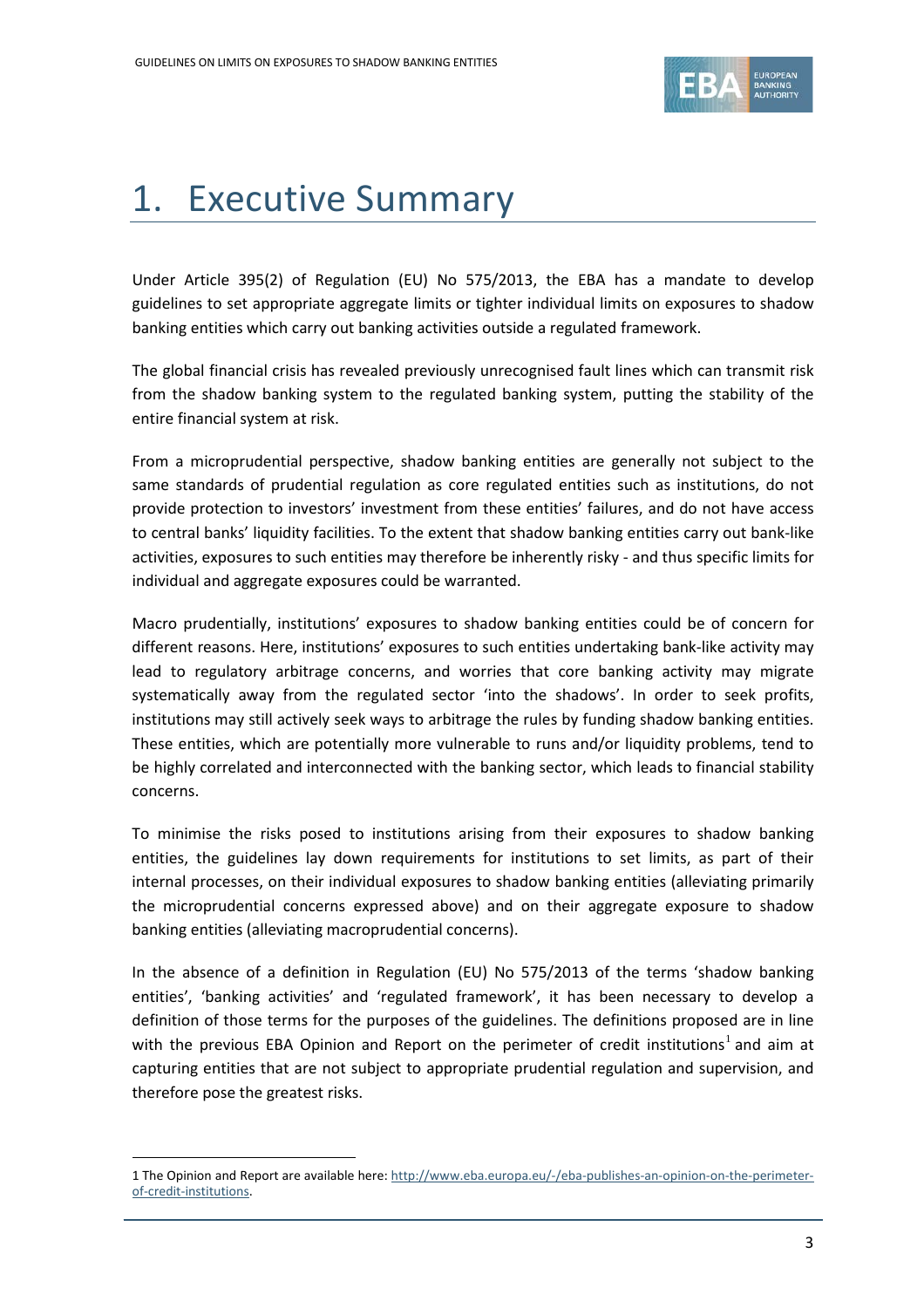

To better understand the relevance of institutions' exposures to shadow banking entities and the impact of potential limits, a data collection was conducted and the results published in a separate report. The scope of the data collection was, however, broader than the current scope of the guidelines so as to provide a sound basis for the calibration of any limits and to assist the European Commission's work in relation to its report on the appropriateness and impact of imposing limits on exposures to shadow banking entities under the last subparagraph of Article 395(2) of Regulation (EU) No 575/2013.

In prescribing the approach institutions should adopt for the purposes of setting appropriate individual and aggregate limits for exposures to shadow banking entities, these guidelines will establish a harmonised approach for mitigating the risks identified above and will also inform the European Commission's report.

### Next steps

The guidelines will be translated into the official EU languages and published on the EBA website. The deadline for competent authorities to report on whether they comply with the guidelines will be two months after the publication of the translations. The guidelines will apply from 01/01/2017.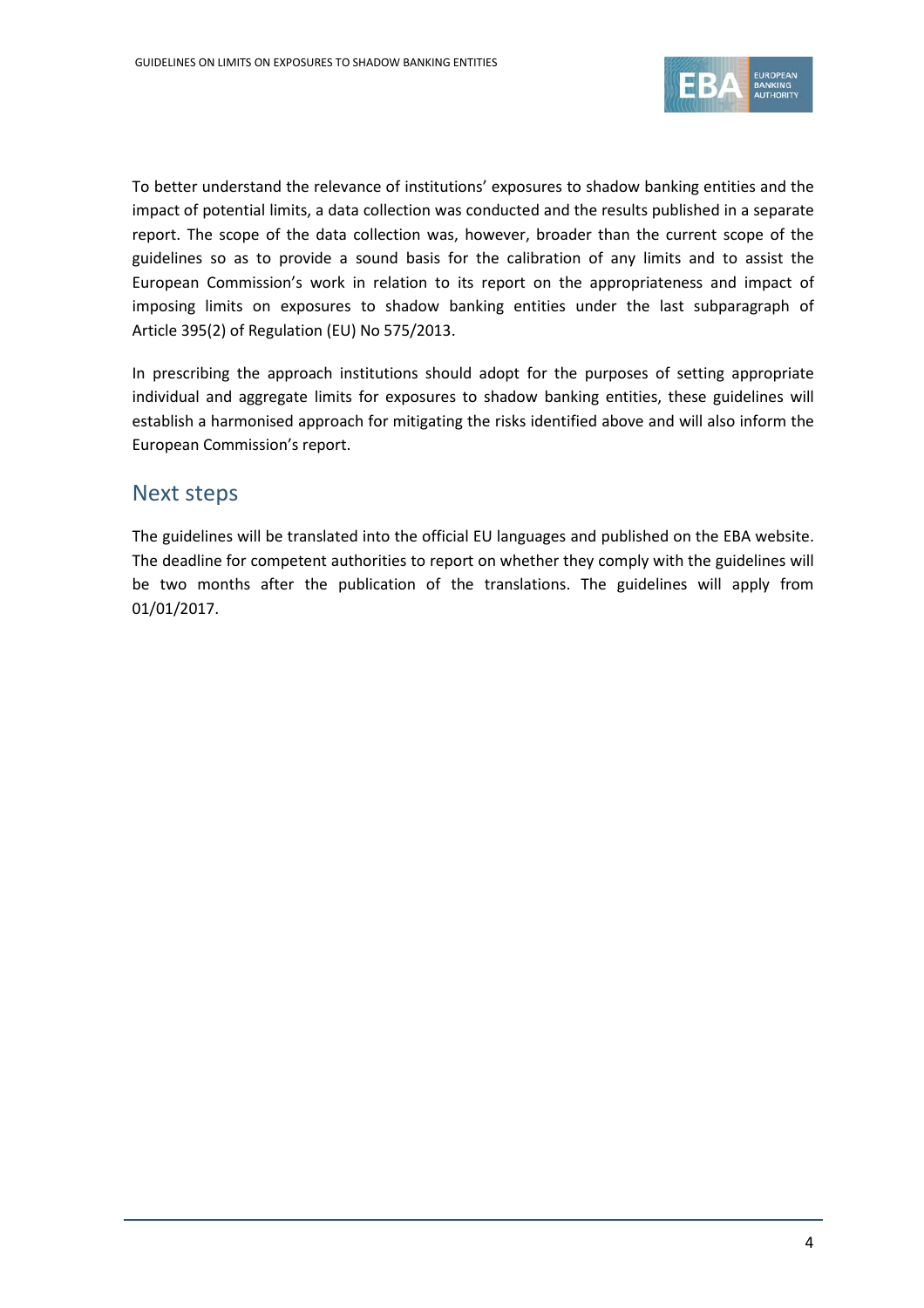

# <span id="page-4-0"></span>2. Background and rationale

## 2.1 General background

- 1. Shadow banking can complement traditional banking by expanding valuable access to credit in support of economic activity or by supporting market liquidity, maturity transformation and risk sharing, thereby supporting growth in the real economy. For example, various types of non-bank funds have stepped in (often as intermediaries for insurance companies and pension funds) to provide long-term credit to the private sector while banks have been repairing their balance sheets and retrenching from certain activities<sup>[2](#page-4-1)</sup>. Moreover, in the euro area, recent data shows that lending by shadow banks as a proportion of total lending is rising<sup>[3](#page-4-2)</sup>. Research also suggests that shadow banking often enhances the efficiency of the financial sector by enabling better risk sharing and maturity transformation and by deepening market liquidity<sup>[4](#page-4-3)</sup>.
- 2. However, the global financial crisis has revealed previously unrecognised fault lines in the shadow banking system which put the stability of the financial system at risk. These include a heavy reliance on short-term wholesale funding and a general lack of transparency, which masked the increasing amounts of leverage, maturity and liquidity transformation in the run-up to the crisis, and in turn increased the vulnerability of shadow banking entities to runs. The subsequent fire sale of assets by such entities helped spread the stress to the traditional banking system.
- 3. A number of international regulatory initiatives relating to shadow banking have been undertaken and some are currently in progress. For example, in April 2011 the Financial Stability Board (FSB) published Recommendations to Strengthen Oversight and Regulation of Shadow Banking<sup>[5](#page-4-4)</sup> and in April 2014 the Basel Committee on Banking Supervision (BCBS) published a revised supervisory framework for measuring and controlling large exposures, which includes exposures to shadow banking entities<sup>[6](#page-4-5)</sup>. At the EU level, the Commission has adopted a proposal for a regulation aimed at increasing transparency of certain transactions outside the regulated banking sector<sup>[7](#page-4-6)</sup>. Additionally, work has been undertaken to analyse the scope of the perimeter of credit

<span id="page-4-1"></span><sup>&</sup>lt;sup>2</sup> See IMF Global Financial Stability Report, April 2014, available here: [http://www.imf.org/external/pubs/FT/GFSR/2014/01/index.htm.](http://www.imf.org/external/pubs/FT/GFSR/2014/01/index.htm)

<span id="page-4-2"></span> $3$  See IMF Global Financial Stability Report, October 2014, available here: <http://www.imf.org/external/pubs/ft/gfsr/2014/02/> ; and the Financial Stability Board's Global Shadow Banking Monitoring Report 2014, available here: [http://www.financialstabilityboard.org/2014/11/global-shadow-banking-monitoring-report-](http://www.financialstabilityboard.org/2014/11/global-shadow-banking-monitoring-report-2014/)[2014/](http://www.financialstabilityboard.org/2014/11/global-shadow-banking-monitoring-report-2014/) .

<span id="page-4-3"></span><sup>&</sup>lt;sup>4</sup> Claessens, Stijn, Zoltan Pozsar, Lev Ratnovski and Manmohan Singh, December 2012, 'Shadow Banking: Economics and Policy', IMF Staff Discussion Note SDN/12/12, International Monetary Fund, Washington, DC.

<span id="page-4-4"></span><sup>5</sup> The FSB's recommendations are available here: [http://www.financialstabilityboard.org/2011/10/financial-stability-board](http://www.financialstabilityboard.org/2011/10/financial-stability-board-publishes-recommendations-to-strengthen-oversight-and-regulation-of-shadow-banking/)[publishes-recommendations-to-strengthen-oversight-and-regulation-of-shadow-banking/.](http://www.financialstabilityboard.org/2011/10/financial-stability-board-publishes-recommendations-to-strengthen-oversight-and-regulation-of-shadow-banking/)

<span id="page-4-5"></span> $6$  'Supervisory framework for measuring and controlling large exposures - final standard', Basel Committee on Banking Supervision, Bank for International Settlements, April 2014.

<span id="page-4-6"></span> $<sup>7</sup>$  Proposal for a regulation of the European Parliament and of the Council on reporting and transparency of securities</sup> financing transactions, European Commission, January 2014.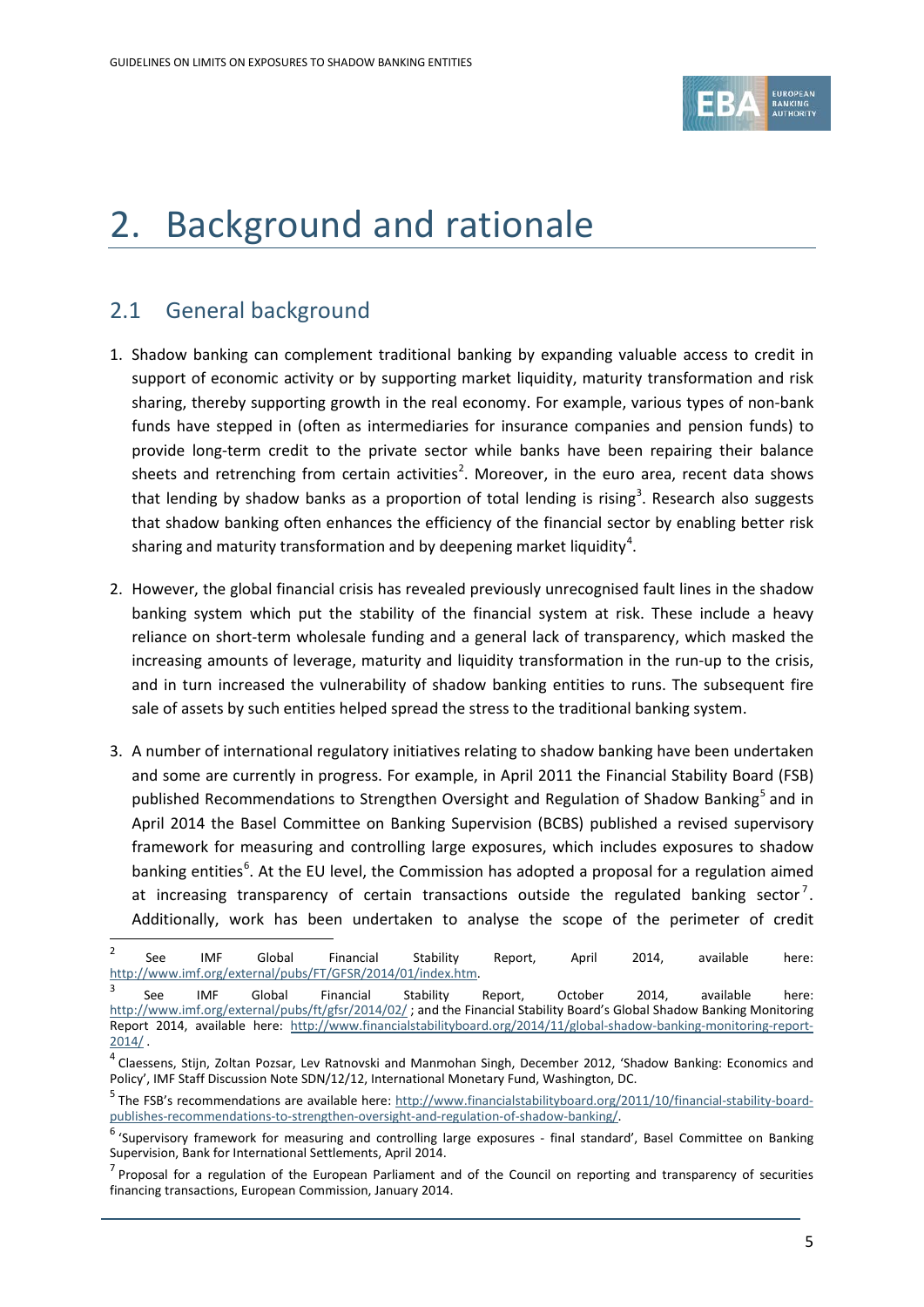

institutions in the EU, the results of which are set out in the EBA's Opinion and Report on the perimeter of credit institutions<sup>[8](#page-5-0)</sup>. At the international level, work led by the BCBS is under way on accounting and regulatory approaches to consolidation. The FSB is also conducting intensive monitoring of the shadow banking sector<sup>[9](#page-5-1)</sup> and investigating financial stability risks from asset management activities $^{10}$  $^{10}$  $^{10}$ .

### **2.1.1 Concerns regarding shadow banking entities**

- 4. Whilst some activities carried out by shadow banking entities can have beneficial effects as regards the financing of the real economy and fostering growth, they also generate a number of specific risks from a prudential viewpoint that may warrant regulatory attention.
	- *Run risk and/or liquidity problems*: Shadow banking entities are potentially vulnerable to runs (withdrawal of deposit-like assets due to panic, early redemptions due to a confidence crisis) and/or liquidity problems (liquidation of assets at fire sale prices), stemming from credit exposures, high leverage, and liquidity and maturity mismatches between assets and liabilities. These risks are usually exacerbated because shadow banking entities do not have sectoral liquidity backstops and are generally subject to less robust and comprehensive prudential standards and supervision.
	- *Interconnectivity and spillovers:* Shadow banking entities tend to be highly correlated and interconnected with the regulated banking sector due to ownership linkages and explicit and implicit credit commitments and as direct counterparties. In times of stress this can, directly or indirectly, generate systemic risks through contagion effects both between shadow banking entities and between such entities and the regulated banking sector, leading to a flight to quality and fire sales of assets.
	- *Excessive leverage and procyclicality*: The maturity mismatch and liquidity risks are exacerbated by shadow banking entities' ability to engage in highly leveraged or otherwise risky financial activities. Highly leveraged structures are more likely to become insolvent in the case of unexpected negative events due to inadequate loss-absorbing capacity, abrupt deleveraging and inability to roll over financing needs. The crystallisation of such events can trigger a confidence crisis in the regulated banking sector, leading to severe impairment of funding sources.
	- *Opaqueness and complexity*: The opaque and complex nature of governance and ownership structures of shadow banking entities and their relationships with the regulated banking sector constitute vulnerabilities, since, during periods of stress, investors tend to retrench and flee to safe, high-quality and liquid assets. The inherent agency problem, caused by the separation of financial intermediation activities across multiple shadow banking entities, also

<span id="page-5-0"></span><sup>&</sup>lt;sup>8</sup> The EBA's Opinion and Report are available here: [https://www.eba.europa.eu/-/eba-publishes-an-opinion-on-the](https://www.eba.europa.eu/-/eba-publishes-an-opinion-on-the-perimeter-of-credit-institutions)[perimeter-of-credit-institutions.](https://www.eba.europa.eu/-/eba-publishes-an-opinion-on-the-perimeter-of-credit-institutions)

<span id="page-5-1"></span> $9$  See for example the FSB's Global Shadow Banking Monitoring Report 2014 as referred to in footnote 2.

<span id="page-5-2"></span><sup>10</sup> <http://www.financialstabilityboard.org/2015/07/next-steps-on-the-nbni-g-sifi-assessment-methodologies/>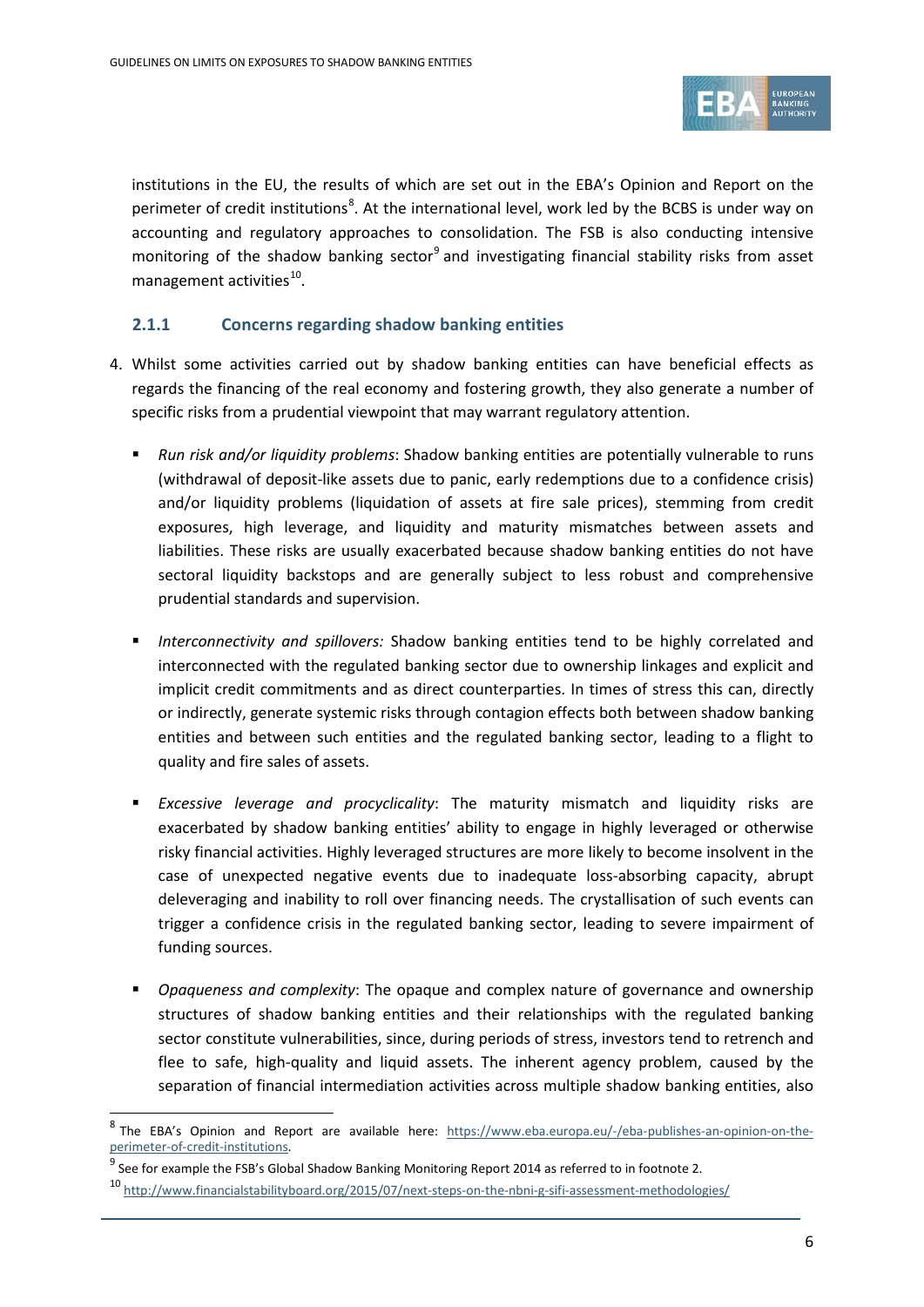

contributes to vulnerabilities in the financial system. Furthermore, there is a lack of disclosure (regarding collateral, assets or value thereof), as such entities are generally unregulated or subject to less robust prudential regulation.

### **2.1.2 Legal mandate and definitions used**

- 5. The EBA has the mandate under Regulation (EU) No 575/2013<sup>[11](#page-6-0)</sup> to issue guidelines to set limits on institutions' exposures to shadow banking entities.
- 6. Article 395(2) of Regulation (EU) No 575/2013 reads as follows:

'*EBA shall, in accordance with Article 16 of Regulation (EU) No 1093/2010, taking into account the effect of the credit risk mitigation in accordance with Articles 399 to 403 as well as the outcomes of developments in the area of shadow banking and large exposures at the Union and international levels, issue guidelines by 31 December 2014 to set appropriate aggregate limits to such exposures or tighter individual limits on exposures to shadow banking entities which carry out banking activities outside a regulated framework.*

*'In developing those guidelines, EBA shall consider whether the introduction of additional limits would have a material detrimental impact on the risk profile of institutions established in the Union, on the provision of credit to the real economy or on the stability and orderly functioning of financial markets.'*

- 7. In the absence of a definition in Regulation (EU) No 575/2013 of the terms 'shadow banking entities', 'banking activities' and 'regulated framework', for the purposes of these guidelines, the EBA defines shadow banking entities as entities that:
	- a. carry out credit intermediation activities, defined as bank-like activities involving maturity transformation, liquidity transformation, leverage, credit risk transfer or similar activities; and
	- b. are neither within the scope of prudential consolidation nor subject to solo prudential requirements under specified EU legislation (or equivalent third country legal frameworks). Entities referred to in Article 2(5) and Article 9(2) of Directive 2013/36/EU<sup>[12](#page-6-1)</sup>, as well as other entities as defined in the guidelines ('excluded undertakings'), are also not to be regarded as shadow banking entities.
- 8. This approach is consistent with the EBA's Opinion and Report on the perimeter of credit institutions<sup>13</sup>. In particular, the guidelines do not prescribe an exhaustive list of activities that fall within the scope of credit intermediation activities. Instead, the description of 'credit

<span id="page-6-0"></span> $11$  Regulation (EU) No 575/2013 of the European Parliament and of the Council of 26 June 2013 on prudential requirements for credit institutions and investment firms and amending Regulation (EU) No 648/2012 (OJ L 321, 30.11.2013, p. 6).

<span id="page-6-1"></span><sup>&</sup>lt;sup>12</sup> Directive 2013/36/EU of the European Parliament and of the Council of 26 June 2013 on access to the activity of credit institutions and the prudential supervision of credit institutions and investment firms, amending Directive 2002/87/EC and repealing Directives 2006/48/EC and 2006/49/EC (OJ L 176, 27.6.2013, p. 338).

<span id="page-6-2"></span><sup>13</sup> See footnote 8.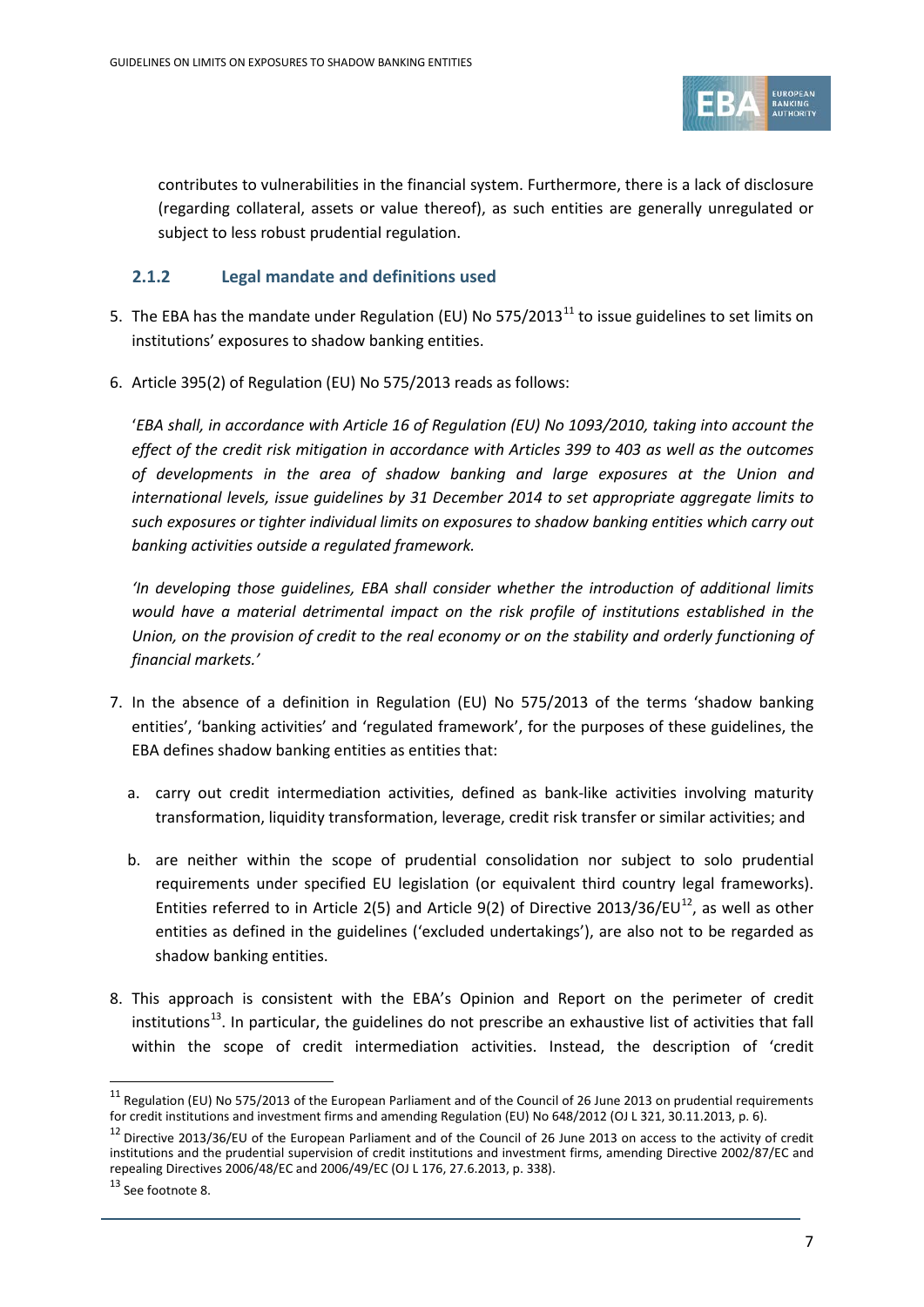

intermediation' adopted in the aforementioned Opinion and Report, which follows the approach prescribed by the FSB, has been adopted, as this best describes the types of activities undertaken by shadow banking entities. The FSB has identified the four key features of credit intermediation as: (a) maturity transformation (borrowing short and lending/investing on longer timescales); (b) liquidity transformation (using cash-like liabilities to buy less liquid assets); (c) leverage; and (d) credit risk transfer (transferring the risk of credit default to another person for a fee). Examples of entities carrying out credit intermediation include money market funds (MMFs), special-purpose vehicles (SPVs) engaged in securitisation transactions, securities and derivatives dealers, and companies engaged in factoring, leasing or hire purchase.

- 9. In order to assist institutions in identifying entities that are carrying out credit intermediation activities, the guidelines make it clear that entities carrying out one or more of the activities listed in the following points of Annex 1 of Directive 2013/36/EU shall be automatically regarded as carrying out credit intermediation activities: points 1 (taking deposits and other repayable funds), 2 (lending), 3 (financial leasing), 6 (guarantees and commitments), 7 (trading for own account or for account of customers in specified forms of financial instrument), 8 (participation in securities issues and the provision of services relating to such issues) and 10 (money broking). However, this should not be taken as an exhaustive list of activities within the scope of 'credit intermediation'. Rather, this approach simply confirms specific cases in which entities are to be positively identified as carrying out credit intermediation activities for the purposes of the guidelines.
- 10.The second limb of the definition of shadow banking entities for the purposes of the guidelines carves out certain entities from the scope of the definition (and therefore from the scope of the guidelines). These are entities that are subject to an appropriate and sufficiently robust prudential framework. For example, under this approach, credit institutions, investment firms, insurers and entities established in third countries which are subject to prudential requirements which are considered to be equivalent to those applied in the Union are out of the scope of the guidelines. Furthermore, entities subject to consolidated prudential supervision (whether as a result of EU legislation, applicable national legislation or an equivalent third country legal framework) are out of the scope of the guidelines.
- 11.Given this, the guidelines focus on institutions' exposures to entities that pose the greatest risks in terms of both the direct exposures institutions face and also the risk of credit intermediation being carried out outside the regulated framework (see further below). These entities include unregulated financial sector entities such as special-purpose entities (SPEs) and SPVs not covered by consolidated prudential supervision.
- 12.As regards funds, these tend to engage in maturity and liquidity transformation and are generally regarded as outside the traditional banking sector<sup>[14](#page-7-0)</sup>. Therefore, *prima facie*, they should be within the scope of the definition of shadow banking entity.

<span id="page-7-0"></span> $^{14}$  For example, see the FSB's Global Shadow Banking Monitoring Report 2014.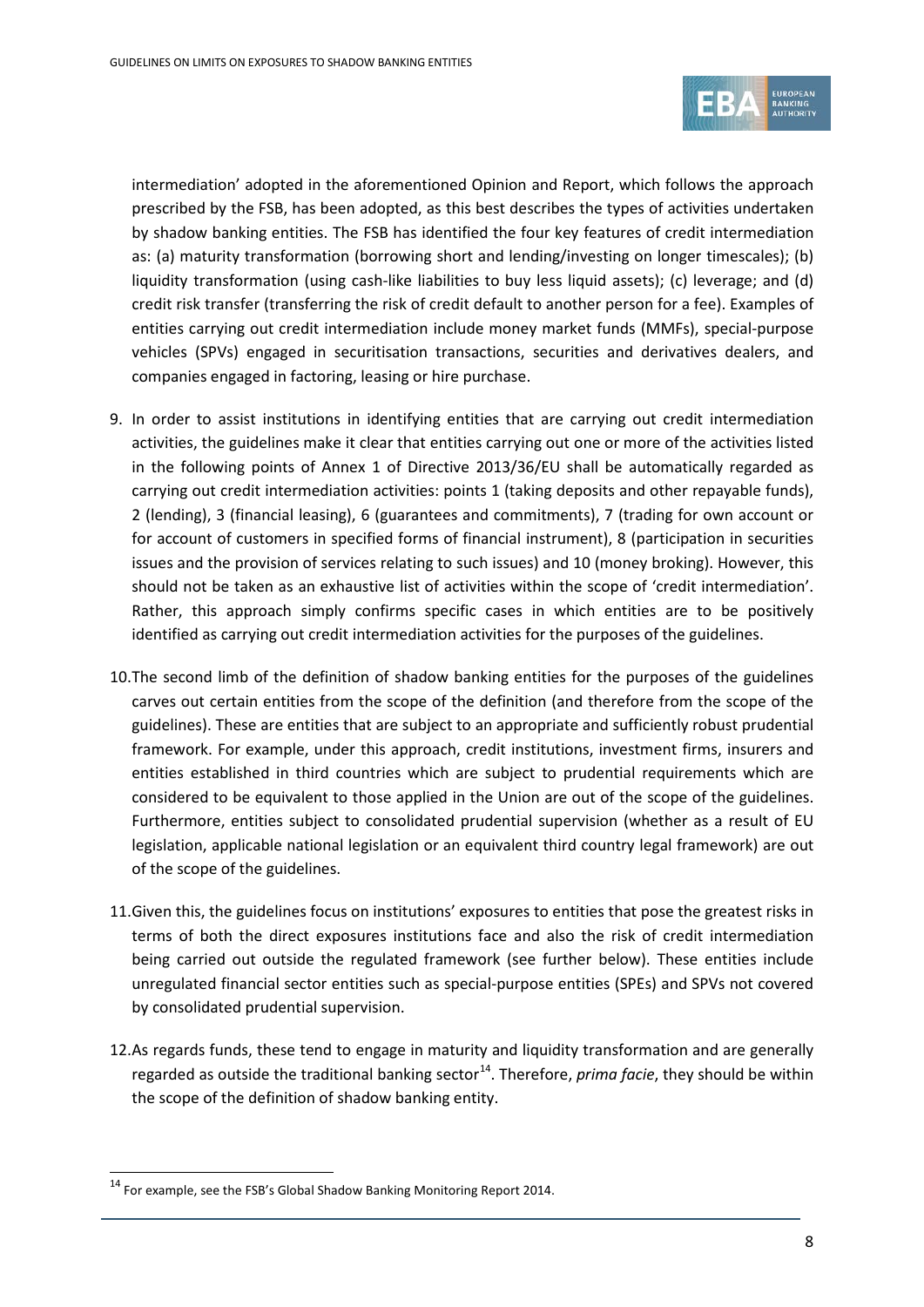

- 13.However, some funds are regulated pursuant to prudential frameworks similar to those applied to credit institutions and investment firms. In particular, in the EU the UCITS (Undertakings for Collective Investments in Transferable Securities) Directive (Directive 2009/65/EC) prescribes a robust set of requirements under which undertakings for collective investment in transferable securities, and their managers, operate. These include requirements on the asset manager (initial capital, own funds and internal control requirements) and the managed funds (e.g. limits to leverage and concentration). Therefore, such funds do not pose the same level of risk to institutions in terms of credit and step-in/bail-out risk (e.g. due to reputational, franchise and other risks) as unregulated funds.
- 14.Notwithstanding these requirements, it is proposed that all MMFs, regardless of whether they operate under the rules of Directive 2009/65/EC or others, should be within the scope of the definition of shadow banking entity for the purposes of these guidelines. This is because, as acknowledged by the European Commission in its proposal for a regulation on  $MMFs^{15}$  $MMFs^{15}$  $MMFs^{15}$  (under negotiation), the average size of an MMF far exceeds the average size of a UCITS fund and, as acknowledged by the FSB and other institutions such as the International Organisation of Securities Commissions and the European Systemic Risk Board<sup>16</sup>, the systemic risks posed by such funds (in particular having regard to their interconnectedness with the banking sector) have not been addressed to an adequate degree through existing regulatory measures. Therefore, at this stage (in particular, pending agreement on the Commission's legislative proposal) the EBA includes all MMFs within the scope of the definition of shadow banking entity.
- 15.Regarding the treatment of alternative investment funds (AIFs), the EBA has considered the feedback received during the consultation period as well as input from the European Securities Market Authority (ESMA) and the European Commission. The EBA acknowledges that AIFs are regulated indirectly, as a result of requirements imposed on their asset managers under Directive 2011/61/EU (the AIFMD), e.g. initial capital, own funds and internal controls requirements. However, the risks arising directly from the funds themselves are not mitigated in a satisfactory way from a prudential point of view. For example, leverage is strictly limited for UCITS funds: they can borrow only up to 10% of their assets provided that such borrowing takes place on a temporary basis<sup>17</sup>. However, similar leverage limitation does not apply to AIFs, although they

<span id="page-8-0"></span> $15$ <sup>15</sup> The Commission's proposal is available here: [http://ec.europa.eu/finance/investment/money-market](http://ec.europa.eu/finance/investment/money-market-funds/index_en.htm)[funds/index\\_en.htm.](http://ec.europa.eu/finance/investment/money-market-funds/index_en.htm)

<span id="page-8-1"></span><sup>16</sup> IOSCO's recommendations are available here[: http://www.iosco.org/news/pdf/IOSCONEWS255.pdf.](http://www.iosco.org/news/pdf/IOSCONEWS255.pdf)

The **ESRB's** recommendations are available here: [https://www.esrb.europa.eu/pub/pdf/recommendations/2012/ESRB\\_2012\\_1.en.pdf?c9daf560cb3d72433ca237604eda38a](https://www.esrb.europa.eu/pub/pdf/recommendations/2012/ESRB_2012_1.en.pdf?c9daf560cb3d72433ca237604eda38af)

[f.](https://www.esrb.europa.eu/pub/pdf/recommendations/2012/ESRB_2012_1.en.pdf?c9daf560cb3d72433ca237604eda38af)

<span id="page-8-2"></span> $^{17}$  In most cases leverage is measured as a ratio between the fund exposure and its Net asset Value (NaV). Most UCITS are required to use the commitment approach, under which derivatives exposures are converted into equivalent cash positions. When UCITS engage in complex investment strategies or when the commitment approach does not adequately capture the market risk of their portfolio, they should use either the absolute or the relative Value at Risk (VaR). All AIFs are required to measure their exposure through the commitment method, similarly to UCITS. Under the commitment approach, UCITS exposure relating to derivative instruments cannot exceed the total net value of the portfolio. Eventually a UCITS using both external borrowing and derivatives can thus leverage up to 1.1 times its NaV (i.e. overall leverage of 2.1). For more sophisticated UCITS, the relative VaR approach does not measure the leverage of the strategies; rather it allows UCITS to double the risk of loss compared with a similar but unleveraged portfolio. Finally the VaR of a UCITS using the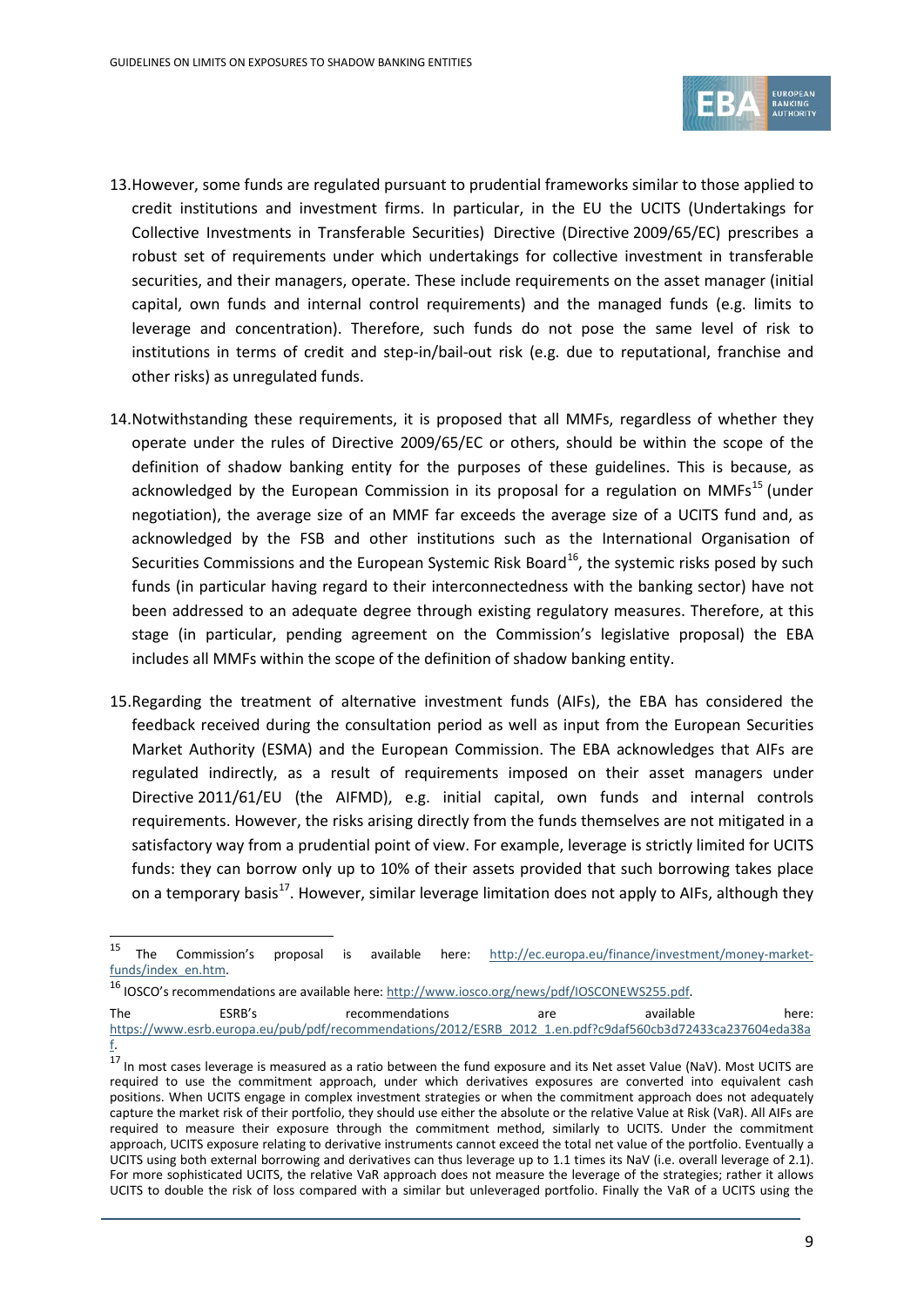

must put in place risk management policies and are subject to stress testing and reporting obligations<sup>[18](#page-9-0)</sup>. Given this, the EBA is of the view that only AIFs with limited leverage could be considered to fall outside the definition of 'shadow banking entities'. Article 111(1) of Delegated Regulation 231/2013 considers leverage to be employed on a substantial basis when the AIF exposure exceeds 300% of its net asset value. Furthermore, only AIFs which are not entitled to grant loans or purchase third parties' lending exposures onto their balance sheet should be excluded from the definition of 'shadow banking entities' for the purposes of these guidelines. On the contrary, AIFs which are entitled to grant loans carry out a typical banking activity outside the regulated banking system (i.e. Regulation (EU) No 575/2013 and Directive 2013/36/EU or comparable prudential regulation). These funds should therefore fall within the scope of the guidelines, as they act as substitutes for bank lending and could generate credit intermediation risks (i.e. runs and/or liquidity risk) without having a banking (or comparable) licence and they are not subject to harmonised rules on concentration risks, credit assessment, provisioning, etc.

- 16.Given this, all funds would be considered to fall within the scope of the definition of shadow banking entities except if they are non-MMF UCITS, AIFs meeting the criteria mentioned in the paragraph above or third country funds subject to requirements equivalent to the UCITS Directive.
- 17.Regarding the particular case of European Venture Capital Funds (EuVECAs), European Social Entrepreneurship Funds (EuSEFs) and European Long-Term Investment Funds (ELTIFs), the EBA is of the view that these funds should fall outside the definition of 'shadow banking entity' due to their type of activity, and should therefore be excluded from the scope of the guidelines.
- 18.This approach is consistent with the approach described in the EBA's Opinion and Report on the perimeter of credit institutions<sup>[19](#page-9-1)</sup> and the general focus of the policy debate on shadow banking within the European Union and in international contexts<sup>[20](#page-9-2)</sup>.

### **2.1.3 Relation to other parts of the European rulebook**

- 19.The guidelines should be applied independently from and in addition to the general large exposures framework as defined in Part Four of Regulation (EU) No 575/2013.
- 20.On 27 November 2014, Commission Delegated Regulation (EU) No 1187/2014 of 2 October 2014 supplementing Regulation (EU) No 575/2013 of the European Parliament and of the Council as regards regulatory technical standards for determining the overall exposure to a client or a group

absolute VaR approach cannot be greater than 20% of its NaV. The VaR approaches potentially allow higher leverage than the commitment approach, depending on the volatility of the underlying assets.

<span id="page-9-0"></span><sup>18</sup> For an overview of leverage measures and restrictions, see ECB (2015), '*Financial Stability Review*, Box 7: Synthetic [leverage in the investment fund sector'](http://www.ecb.europa.eu/pub/pdf/other/financialstabilityreview201505.en.pdf?3cd887eb74f562fc8db70554df5b01ca), May 2015, pp. 92-94.

<span id="page-9-1"></span><sup>19</sup> See footnote 8.

<span id="page-9-2"></span><sup>&</sup>lt;sup>20</sup> For example, see the Commission's (2013) Communication on shadow banking: [http://eur-lex.europa.eu/legal](http://eur-lex.europa.eu/legal-content/EN/TXT/PDF/?uri=CELEX:52013DC0614&from=EN)[content/EN/TXT/PDF/?uri=CELEX:52013DC0614&from=EN;](http://eur-lex.europa.eu/legal-content/EN/TXT/PDF/?uri=CELEX:52013DC0614&from=EN) the IMF's 2014 Global Financial Stability Report: [http://www.imf.org/external/pubs/ft/gfsr/2014/02/,](http://www.imf.org/external/pubs/ft/gfsr/2014/02/) which includes in Chapter 2 an assessment of the size and riskiness of shadow banking around the globe; and the Financial Stability Board's 2014 Global Shadow Banking Monitoring Report, available here[: http://www.financialstabilityboard.org/2014/11/global-shadow-banking-monitoring-report-2014/.](http://www.financialstabilityboard.org/2014/11/global-shadow-banking-monitoring-report-2014/)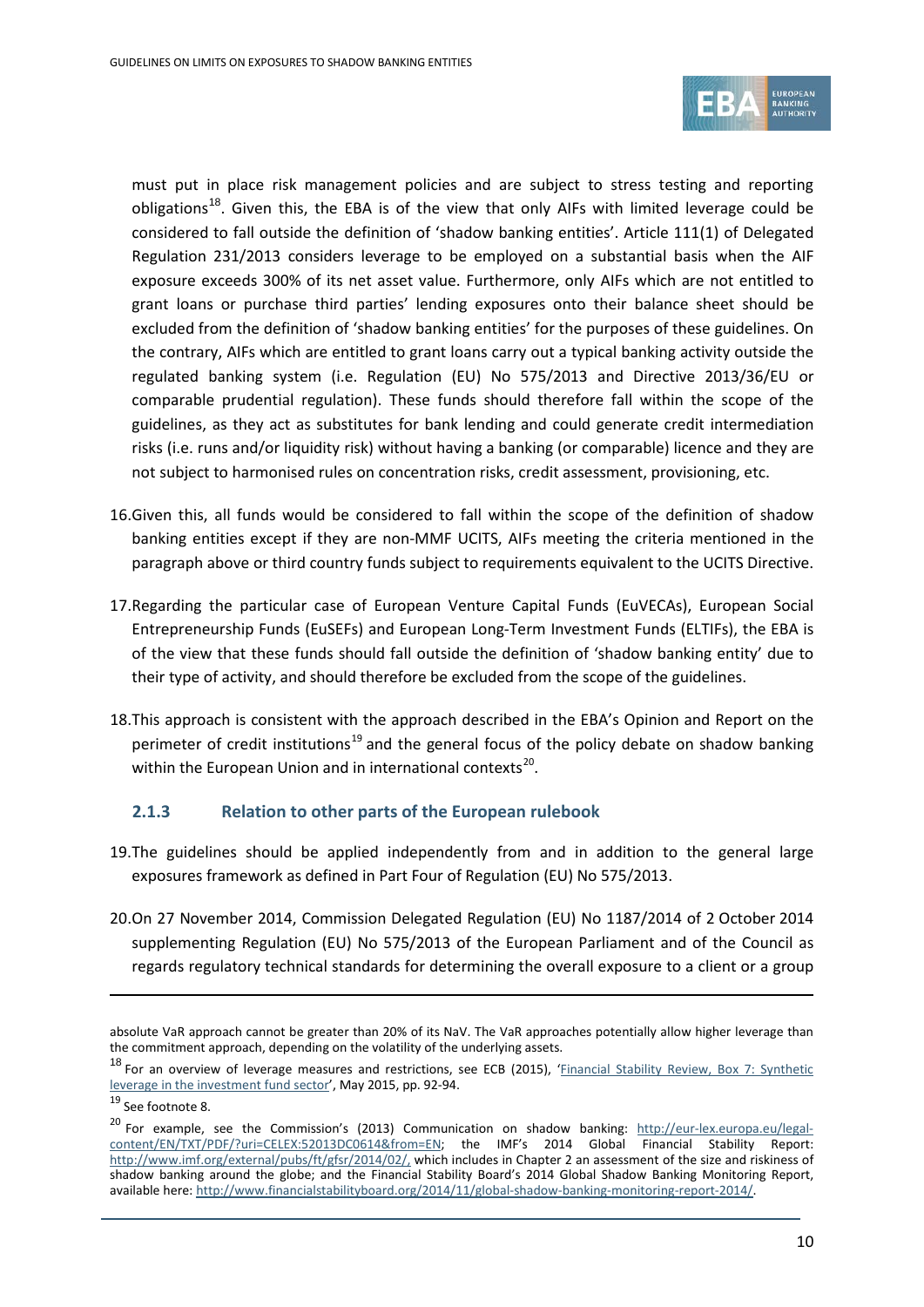

of connected clients in respect of transactions with underlying assets entered into force. This regulation applies to all exposures through transactions with underlying assets, thus also including exposures that are within the scope of the guidelines.

- 21.In addition, the EBA is updating the guidelines on the identification of groups of connected clients under Article 4(1)(39) of Regulation (EU) No 575/2013, including providing greater clarity on how institutions and shadow banking entities can be economically interdependent.
- 22.The guidelines should be read in conjunction with supervisory powers under the Supervisory Review and Evaluation Process (SREP) of Pillar 2. The articulation between these guidelines and Pillar 2 is further developed in the following section.
- 23.Finally, the guidelines are developed having regard to the Commission's mandate under Article 395 of Regulation (EU) No 575/2013 to 'assess the appropriateness and the impact of imposing limits on exposures to shadow banking entities which carry out banking activities outside a regulated framework' by 31 December 2015.
- 24.In developing the guidelines, the EBA is also mindful of other European and international workstreams in the area of shadow banking and large exposures. These include:
	- An assessment by the European Commission of the current scope of application of the EU banking prudential rules, as part of the Commission's broader workstream on shadow banking<sup>21</sup>. The EBA provided an opinion on this matter, at the request of the Commission, in November 2014<sup>[22](#page-10-1)</sup>
	- Work by the BCBS, on the scope of consolidation for prudential regulatory purposes to ensure all banks' activities are appropriately captured in prudential regimes. A public consultation on the proposals is expected by the end of 2015.
	- A peer review, to be launched by the FSB in 2015, regarding its member jurisdictions' implementation of the FSB's policy framework for shadow banks, as well as the results of the FSB's fifth shadow banking monitoring exercise in late  $2015^{23}$ .

### **2.1.4 Rationale for limiting institutions' exposures to shadow banking entities**

- 25.Potential risks could arise from institutions' exposures to shadow banking entities from both a microprudential and a macroprudential perspective.
- 26.A general concern is that institutions' exposures to shadow banking entities undertaking bank-like activity may also lead to regulatory arbitrage concerns, and worries that core banking activity may migrate systematically away from the regulated sector 'into the shadows'. A range of regulations are now in place to address some of the arbitrage risks relating to shadow banking entities that

<span id="page-10-0"></span><sup>21&</sup>lt;br>21 Shadow Banking – [Addressing New Sources of Risk in the Financial Sector,](http://eur-lex.europa.eu/LexUriServ/LexUriServ.do?uri=COM:2013:0614:FIN:EN:PDF) European Commission, 4 November 2013.

<span id="page-10-1"></span><sup>&</sup>lt;sup>22</sup> [Opinion of the European Banking Authority on Matters Relating to the Perimeter of Credit Institutions,](https://www.eba.europa.eu/documents/10180/657547/EBA-Op-2014-12+(Opinion+on+perimeter+of+credit+institution).pdf) EBA/Op/2014/12, 27 November 2014.

<span id="page-10-2"></span><sup>&</sup>lt;sup>23</sup> [Updated G20 Roadmap towards Strengthened Oversight and Regulation of Shadow Banking in 2015,](https://www.google.co.uk/url?sa=t&rct=j&q=&esrc=s&frm=1&source=web&cd=1&cad=rja&uact=8&ved=0CCMQFjAA&url=https%3A%2F%2Fwww.g20.org%2Fsites%2Fdefault%2Ffiles%2Fg20_resources%2Flibrary%2Fupdated_g20_roadmap_strengthened_oversight_regulation_2015.pdf&ei=i5-BVIiQN8vKOcekgMgF&usg=AFQjCNHKPRebU9r0AUu69v09LD6tlxxiqQ&bvm=bv.80642063,d.ZWU) G20.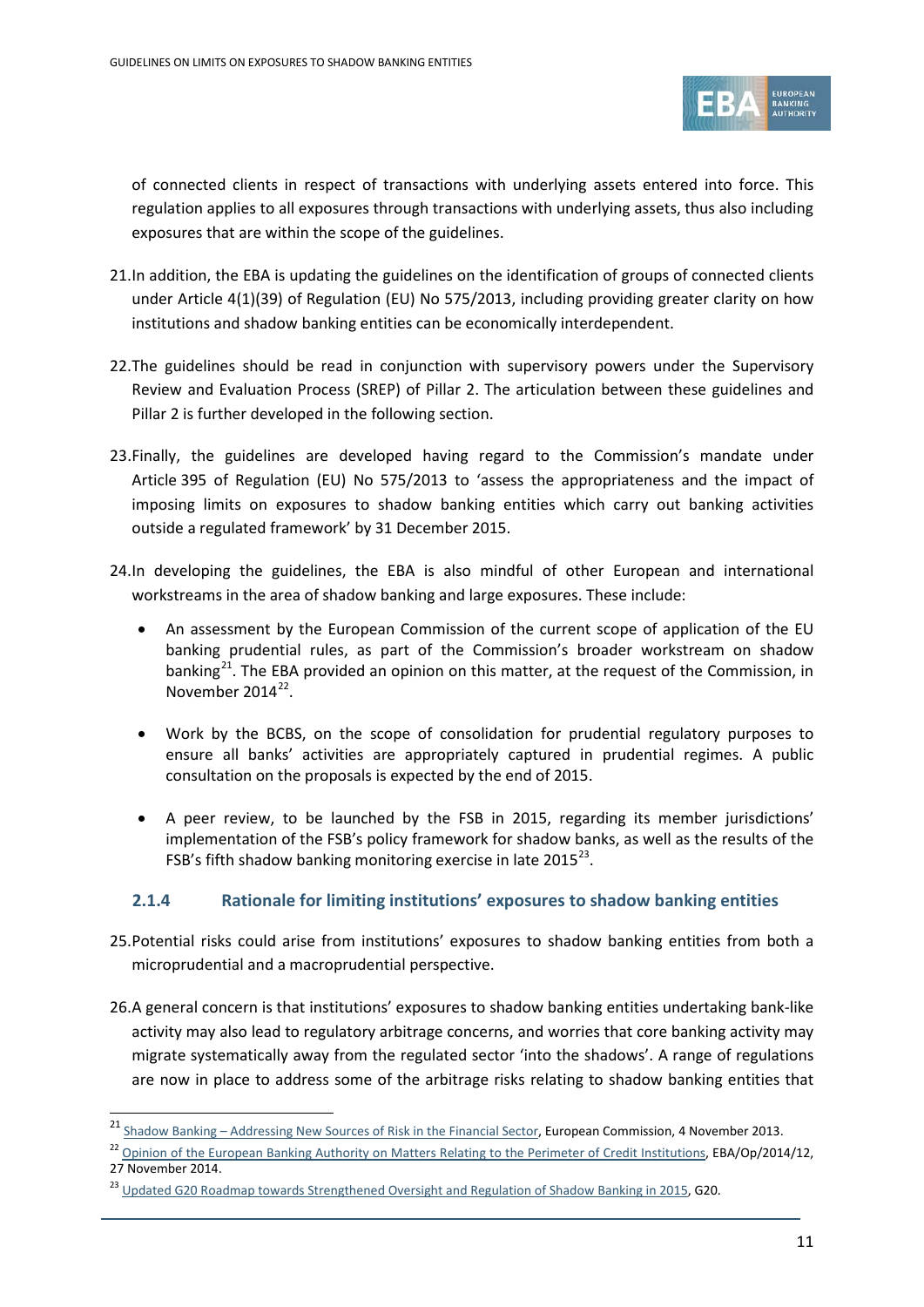

were observed during the financial crisis. For example, the risk weights on various forms of shadow banking exposures have increased. Nonetheless, as the regulatory regime for institutions tightens, the pressure for bank-like activity to be carried out elsewhere in the financial system increases.

- 27.From a microprudential perspective, banking activities such as maturity and liquidity transformation are inherently risky. For this reason, institutions are subject to robust prudential regulation, must participate in Deposit Guarantee Schemes and generally have access to central bank liquidity facilities. Shadow banking entities are generally unregulated or not subject to the same standards of prudential regulation as core regulated entities such as institutions, do not provide protection to investors' investment from these entities' failures and do not have access to central banks' liquidity facilities. To the extent that shadow banking entities carry out banking activities, exposures to such entities may therefore be inherently risky - and thus specific limits for individual and aggregate exposures are warranted.
- 28.Macro prudentially, institutions' exposures to shadow banking entities could be of concern for different reasons. Here the focus is on the role that institutions' funding of bank-like activity amongst shadow banking entities may play in increasing systemic risk across the financial system. One concern is that institutions' funding of large amounts of bank-like activity amongst shadow banking entities may result in an amplification of the credit cycle. Such a concern may arise from the observation that the flow of funds into such entities tends to be volatile. Moreover, the sharp accelerations of credit flows (and implicit exposures) into these entities can result in volatile (and potentially unsustainable) credit flows into the real economy. A limit on institutions' aggregate exposures to shadow banking entities could play a role in reducing the volatility of such flows.
- 29.Notwithstanding these microprudential and macroprudential risks, the EBA recognises that banking activities by some shadow banking entities can play a valuable role in providing alternative sources of funding to the real economy. Excessively reducing the availability of institutions' funding to these entities could therefore interfere with the flow of funds into the real economy. Moreover, the regulatory bodies, in the EU and at the global level, are still in the process of assessing the balance of risks and benefits that institutions' funding to different types of shadow banking entities represents. It is therefore considered premature to use the guidelines to introduce a quantitative limit to institutions' exposures to these entities at the individual or aggregate exposure level. Instead, the proposed intervention is designed to place the responsibility on the banking sector to demonstrate that the risks highlighted above are being managed effectively, in particular by improving, where necessary, the due diligence carried out before taking lending decisions, for instance to identify if the counterparty is carrying out credit intermediation and its regulatory status (see also sub-section 2.1.1, *Concerns regarding shadow banking entities*).
- 30.Under the guidelines, institutions should implement effective processes, as well as set internal aggregate and individual limits to exposures to individual shadow banking entities with an exposure value, after credit risk mitigation and exemptions, equal to or in excess of 0.25% of the institution's eligible capital as defined in Article 4(1)(71) of Regulation (EU) No 575/2013. The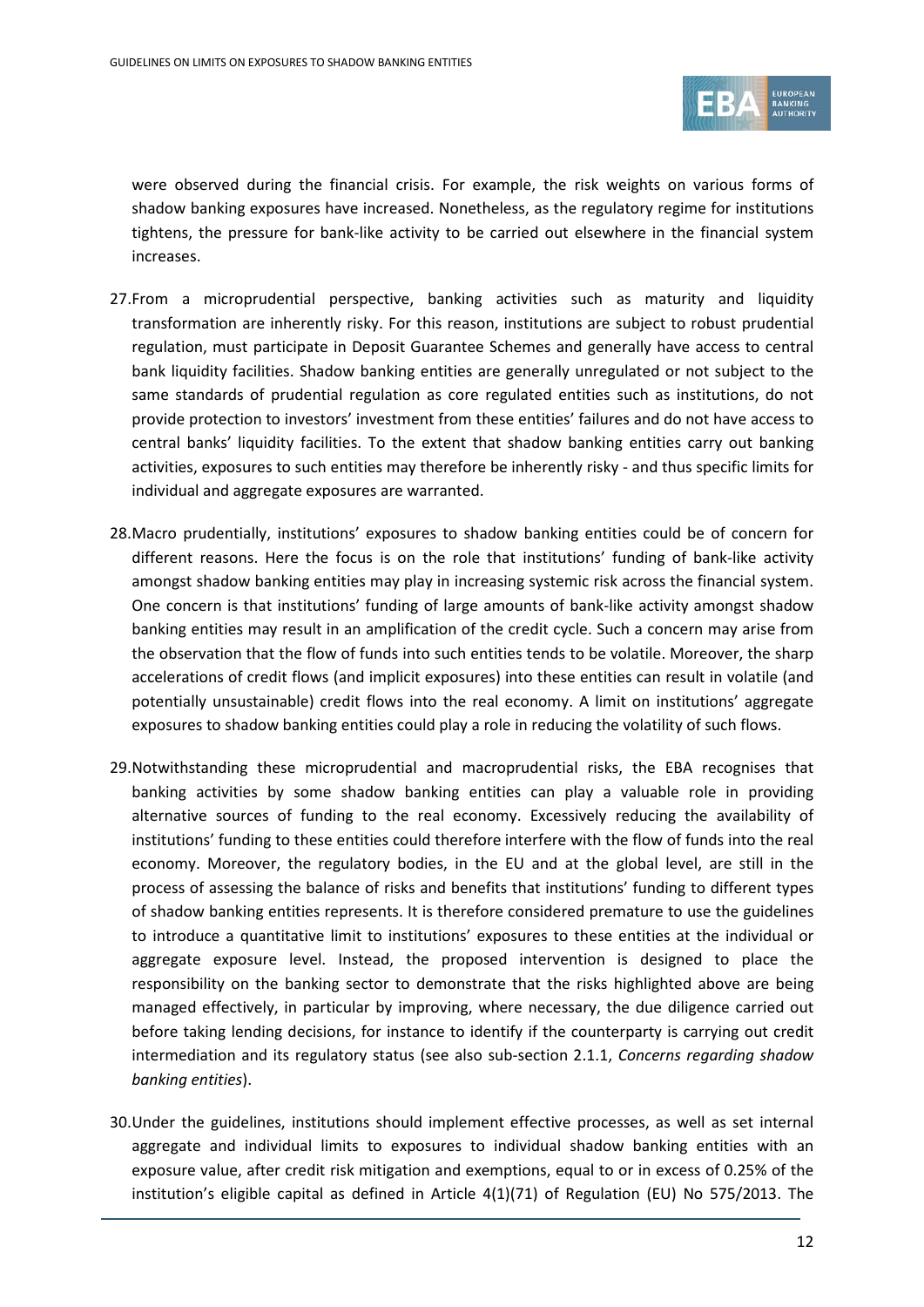

materiality threshold of 0.25% of the institution's eligible capital reduces the burden of application of the guidelines, as it allows institutions to disregard immaterial exposures which are not likely to pose risks that would deserve special attention. The data collection accompanying these guidelines has shown that the number of exposures below this materiality threshold is very significant for most institutions: these exposures represent around 97% of the total number of exposures for the overall sample of institutions in the data collection.

- 31.The internal limits should be set using criteria which are laid down in the guidelines. The rationale for this approach ('the principal approach') is to make sure institutions have sufficient information about their counterparties in the shadow banking sector to make an informed assessment of their risk exposures to shadow banking entities as a whole, as well as of any individual exposure to shadow banking entities. It shall be noted that there is no necessary sequence for the setting of limits: i.e. institutions have to set both aggregate and individual limits, in any order.
- 32.Institutions that cannot use the principal approach for setting the internal limits as a result of their inability to take into account all the criteria, due to either an insufficient level of information about their exposures to shadow banking entities or the lack of effective processes to use that information, shall use an alternative approach ('the fallback approach') involving a set aggregate limit to all or some of their exposures to shadow banking entities. Where institutions can meet the requirements regarding effective processes and control mechanisms or oversight by their management board as set out in Section 4 of the guidelines, but cannot gather sufficient information to enable them to set out appropriate limits as set out in Section 5 of the guidelines, the fallback approach should only be applied to the exposures to shadow banking entities for which the institutions are not able to gather sufficient information. The principal approach should be applied to the remaining exposures to shadow banking entities.
- 33.Although the results of the data collection provided relevant input to the calibration of the aggregate limit under the fallback approach, the EBA notes some important differences between the data collection and the guidelines: the scope of the data collection was broader than the current scope of the guidelines<sup>[24](#page-12-0)</sup>; the data collection was conducted at the highest level of consolidation in a Member State or individual level if the consolidated level did not apply; and

<span id="page-12-0"></span> $\frac{1}{24}$  The data collection used the same definition of 'shadow banking entities' as included in the guidelines, with the following exceptions, where more granular data was collected:

a. The list of 'excluded undertakings' considered for the definition of 'shadow banking entity' in the guidelines extends beyond the one considered for the data collection (i.e. points (k), (m), (n), (o), and (p) of the list in the guidelines have not been considered 'excluded undertakings' for the purposes of the data collection). For example, institutions have been asked to report exposures to all investment funds, regardless of whether they are subject to the UCITS Directive or the AIFMD. Note that UCITS funds (other than money market funds) and alternative investment funds that meet certain requirements have been excluded from the scope of the guidelines.

b. Institutions have been asked to report exposures to all third party undertakings. Note that undertakings which are not supervised on a solo level, but supervised on a consolidated level in the Union or in a third country which has a regime at least equivalent to the one applied in the Union, have been excluded from the scope of the guidelines.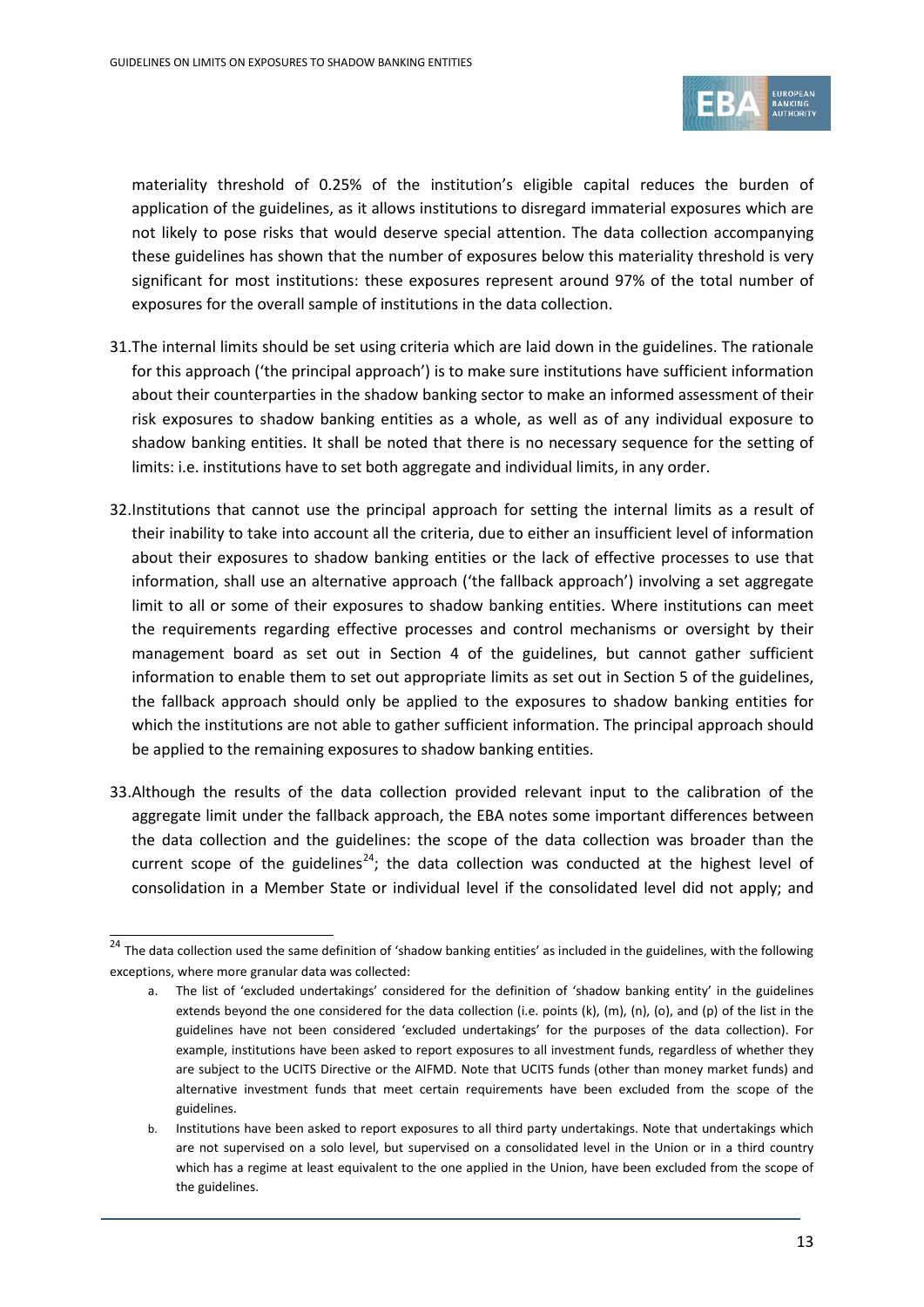

data simulations were done under the conservative assumption that the institution would apply the fallback approach to all of its exposures.

- 34.The main purpose of the fallback approach is to create certainty about the possibility of setting a limit for any institution; in particular, some institutions may not be able to apply all of the relevant criteria to use the principal approach. In that sense, the limit in the fallback approach can be seen as a way to ensure that these institutions apply a sufficiently tight limit to their exposures to shadow banking entities, for which institutions are not able to collect sufficient information that would enable them to understand and manage the risks of these exposures. The fallback approach can also work as an incentive for these institutions to improve their processes and control mechanisms concerning their exposures to shadow banking entities in order to be able to apply the criteria under the 'principal approach' to all their exposures to shadow banking entities.
- 35.All in all, the approach proposed in these guidelines requires institutions to set risk tolerance levels for exposures to shadow banking entities within their overall business model and risk management framework, under the supervision of the competent authority. In this regard, it is recognised that some institutions may have a higher risk appetite for these types of exposures and this can be accommodated within the guidelines once risks arising from these exposures are identified and appropriately mitigated. Given this, these guidelines are a first step to address the potential risks stemming from exposures to shadow banking entities. As already mentioned, the EBA has collected data about exposures to shadow banking entities in order to inform further work to be done on the topic by the Commission in accordance with its mandate under the last subparagraph of Article 395(2) of Regulation (EU) No 575/2013. The results of this data collection are presented in a separate report. As part of this mandate, the Commission may choose to propose imposing mandatory limits to exposures to shadow banking entities that are tighter than the limits currently laid down for large exposures in general. In any case, the EBA expects these guidelines to be a useful input to the Commission's report.
- 36.Under this approach, competent authorities will retain the ability to take supervisory measures to address any risks arising from exposures to shadow banking entities, as appropriate, and in particular to assess and challenge the internal limits and risk mitigation plans set by institutions.
- 37.The competent authorities' assessment will be guided by the SREP under Article 97 of Directive 2013/36/EU and in particular the technical criteria for the supervisory review and evaluation of exposure to and management of concentration risk by institutions under Article 98 of the same directive. Where it is deemed appropriate, consideration shall be given to the assignment of potential Pillar 2 requirements on specific institutions and, where necessary, competent authorities may also impose additional requirements under Article 104 of Directive 2013/36/EU where the risks arising from excessive exposures to shadow banking entities are not appropriately mitigated. The guidelines aim to provide a more structured basis for supervisors to make such Pillar 2 judgements within the supervisory review process in relation to exposures to shadow banking entities.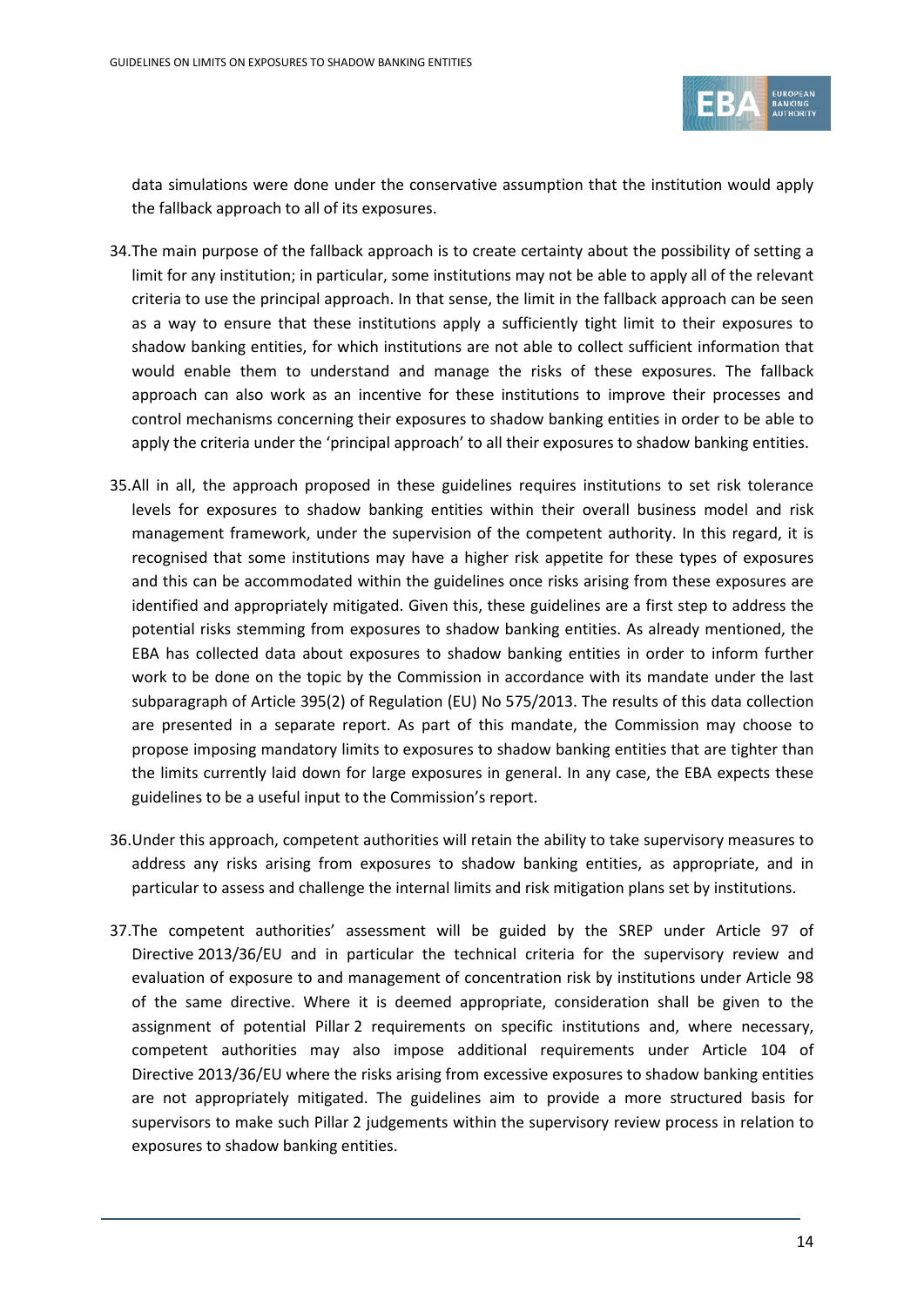

38.The combination of the chosen approach within the guidelines with the parallel option for supervisors to apply existing Pillar 2 measures in certain cases will allow the right balance to be found between allowing institutions to set their risk appetite for exposures to shadow banking entities and ensuring that their exposure does not result in excessive risk to the financial system.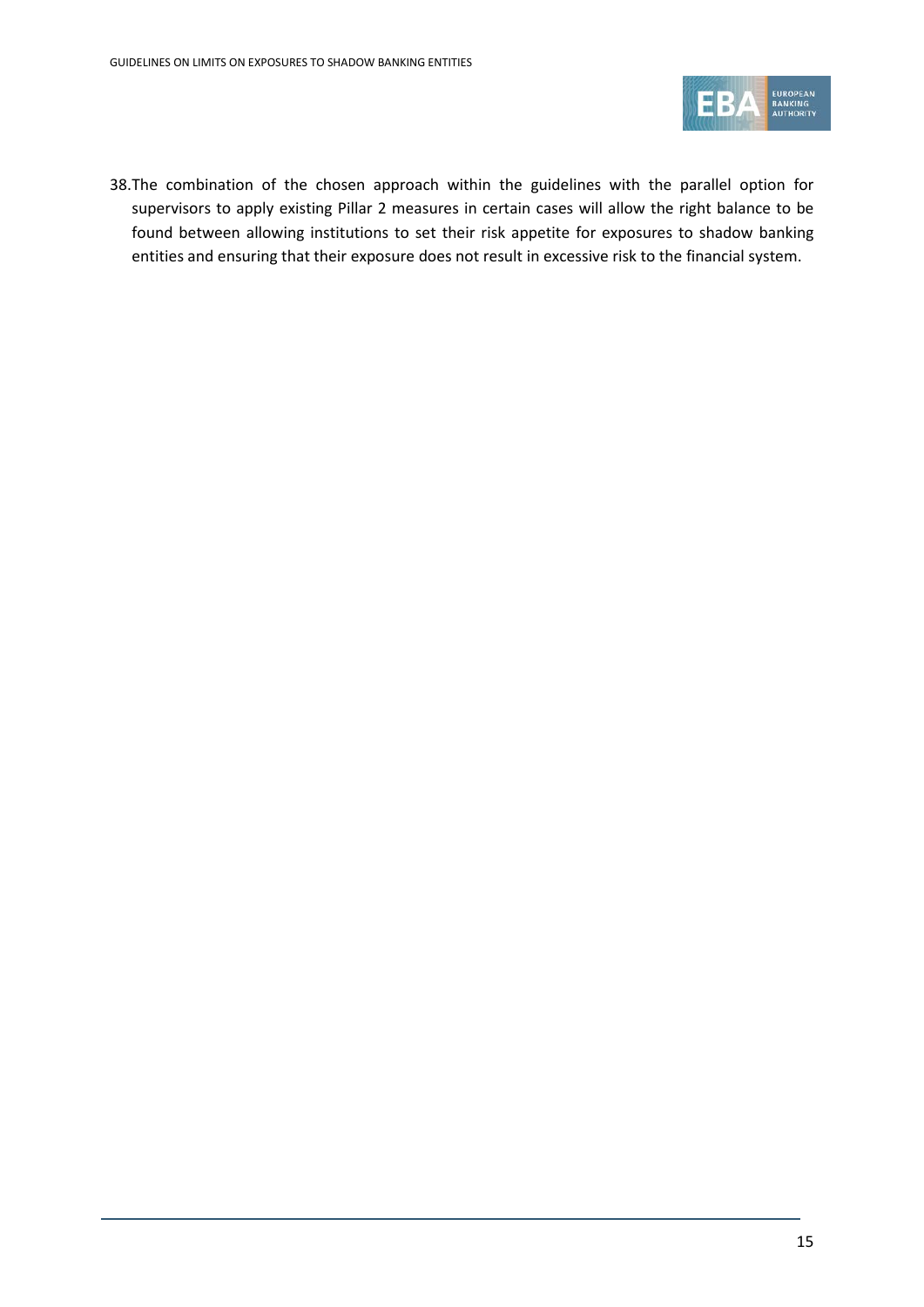

# <span id="page-15-0"></span>3. Guidelines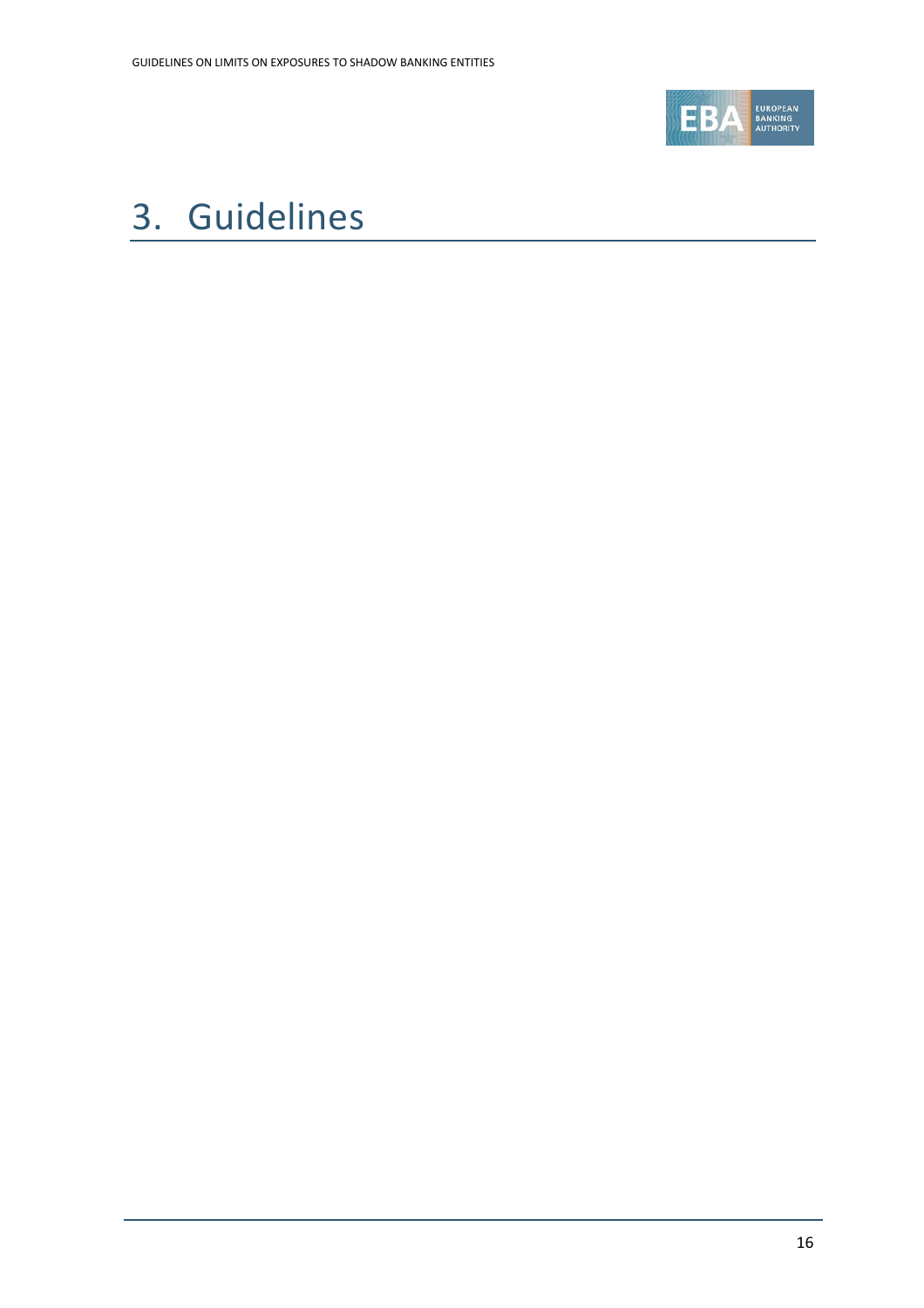

EBA/GL/20XX/XX

DD Month YYYY

Guidelines

Limits on exposures to shadow banking entities which carry out banking activities outside a regulated framework under Article 395(2) of Regulation (EU) No 575/2013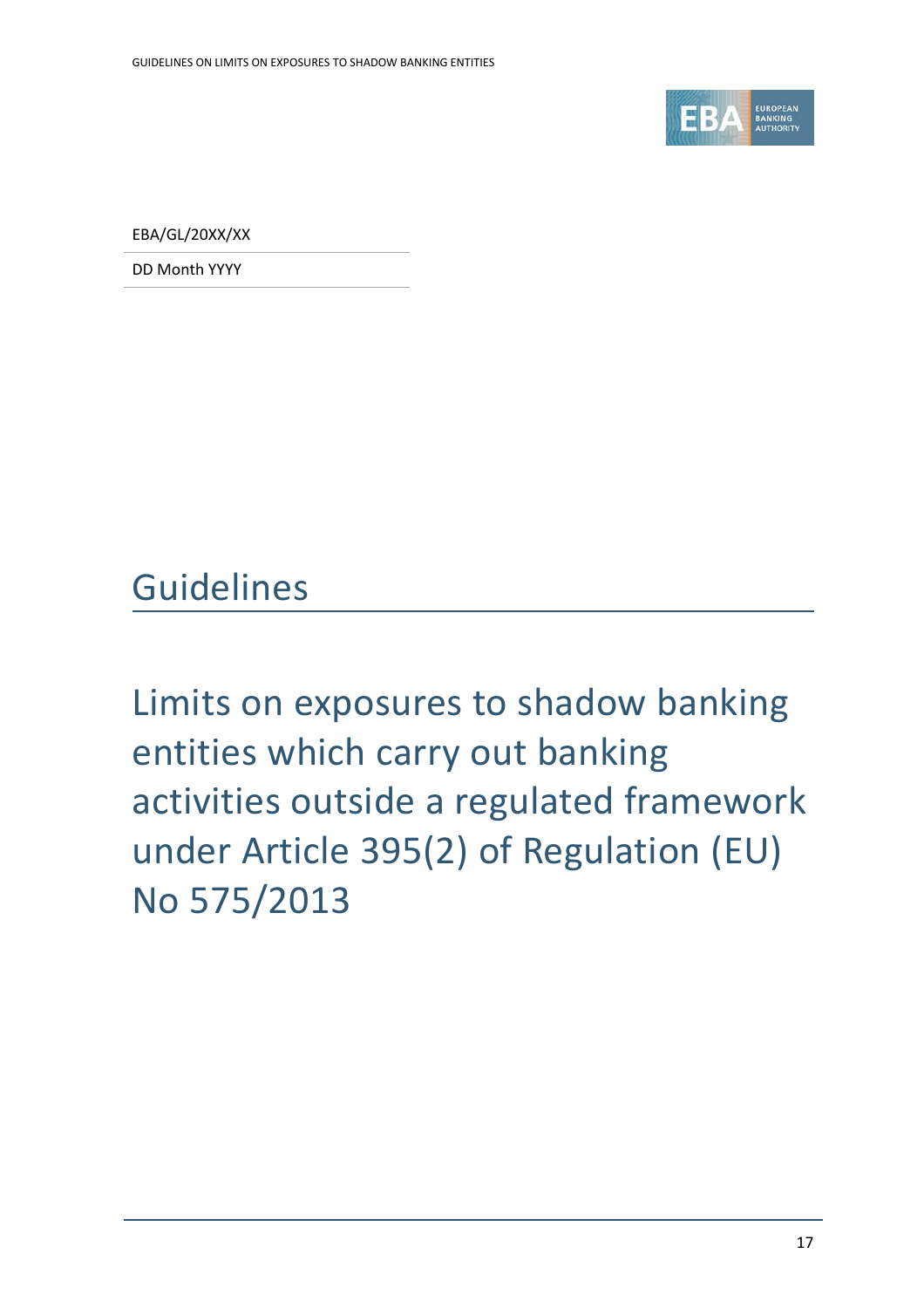

# 1. Compliance and reporting obligations

## Status of these guidelines

- 1. This document contains guidelines issued pursuant to Article 16 of Regulation (EU) No  $1093/2010^{25}$  $1093/2010^{25}$  $1093/2010^{25}$ . In accordance with Article 16(3) of Regulation (EU) No  $1093/2010$ , competent authorities and financial institutions must make every effort to comply with the guidelines.
- 2. Guidelines set out the EBA's view of appropriate supervisory practices within the European System of Financial Supervision or of how Union law should be applied in a particular area. Competent authorities as defined in Article 4(2) of Regulation (EU) No 1093/2010 to whom guidelines apply should comply by incorporating them into their practices as appropriate (e.g. by amending their legal framework or their supervisory processes), including where guidelines are directed primarily at institutions.

## Reporting requirements

- 3. According to Article 16(3) of Regulation (EU) No 1093/2010, competent authorities must notify the EBA as to whether they comply or intend to comply with these guidelines, or otherwise with reasons for non-compliance, by ([dd.mm.yyyy]). In the absence of any notification by this deadline, competent authorities will be considered by the EBA to be noncompliant. Notifications should be sent by submitting the form available on the EBA website to [compliance@eba.europa.eu](mailto:compliance@eba.europa.eu) with the reference 'EBA/GL/201x/xx'. Notifications should be submitted by persons with appropriate authority to report compliance on behalf of their competent authorities. Any change in the status of compliance must also be reported to the EBA.
- 4. Notifications will be published on the EBA website, in line with Article 16(3) of Regulation (EU) No 1093/2010.

<span id="page-17-0"></span><sup>&</sup>lt;sup>25</sup> Regulation (EU) No 1093/2010 of the European Parliament and of the Council of 24 November 2010 establishing a European Supervisory Authority (European Banking Authority), amending Decision No 716/2009/EC and repealing Commission Decision 2009/78/EC (OJ L 331, 15.12.2010, p. 12).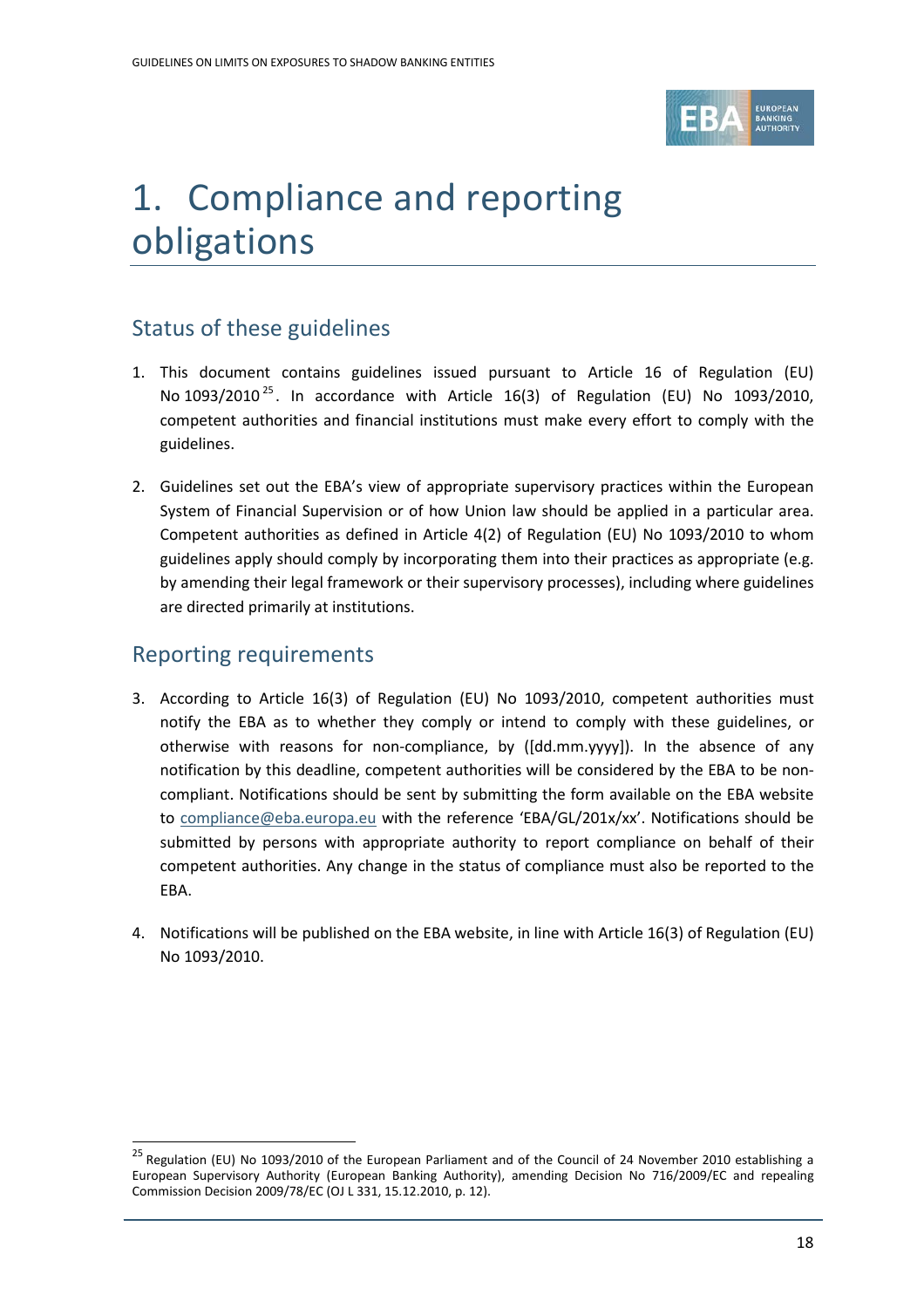

# 2. Subject matter, scope and definitions

## Subject matter

5. These guidelines specify the methodology that should be used by institutions, as part of their internal processes and policies, for addressing and managing concentration risk arising from exposures to shadow banking entities. In particular, these guidelines specify criteria for setting an appropriate aggregate limit on exposures to shadow banking entities which carry out banking activities outside a regulated framework, as well as individual limits on exposures to such entities.

## Scope of application

- 6. These guidelines fulfil the mandate given to the EBA under Article 395(2) of Regulation (EU) No 575/2013 $^{26}$  $^{26}$  $^{26}$ .
- 7. These guidelines build in particular on Articles 73 and 74 of Directive 2013/36/EU $^{27}$ , which require institutions to have sound, effective and comprehensive strategies and processes to assess and maintain on an ongoing basis the amounts, types and distribution of internal capital that they consider adequate to cover the nature and level of the risks to which they are or might be exposed, as well as effective processes to identify, manage, monitor and report such risks and adequate internal control mechanisms; and Articles 97 and 103 of Directive 2013/36/EU, which establish that competent authorities must review the arrangements, strategies, processes and mechanisms implemented by institutions to comply with Regulation (EU) No 575/2013 and Directive 2013/36/EU, and evaluate the risks to which the institutions are or might be exposed, and that they may apply the supervisory review and evaluation process (SREP) to institutions which are or might be exposed to similar risks or pose similar risks to the financial system.
- 8. These guidelines apply to exposures to shadow banking entities as defined below.
- 9. These guidelines apply to institutions to which Part Four of Regulation (EU) No 575/2013 (Large Exposures) applies, in accordance with the level of application set out in Part I, Title II, of that Regulation.

<span id="page-18-0"></span><sup>&</sup>lt;sup>26</sup> Regulation (EU) No 575/2013 of the European Parliament and of the Council of 26 June 2013 on prudential requirements for credit institutions and investment firms and amending Regulation (EU) no 648/2012 (OJ L 321, 30.11.2013, p. 6).

<span id="page-18-1"></span><sup>&</sup>lt;sup>27</sup> Directive 2013/36/EU of the European Parliament and of the Council of 26 June 2013 on access to the activity of credit institutions and the prudential supervision of credit institutions and investment firms, amending Directive 2002/87/EC and repealing Directives 2006/48/EC and 2006/49/EC (OJ L 176, 27.6.2013, p. 338).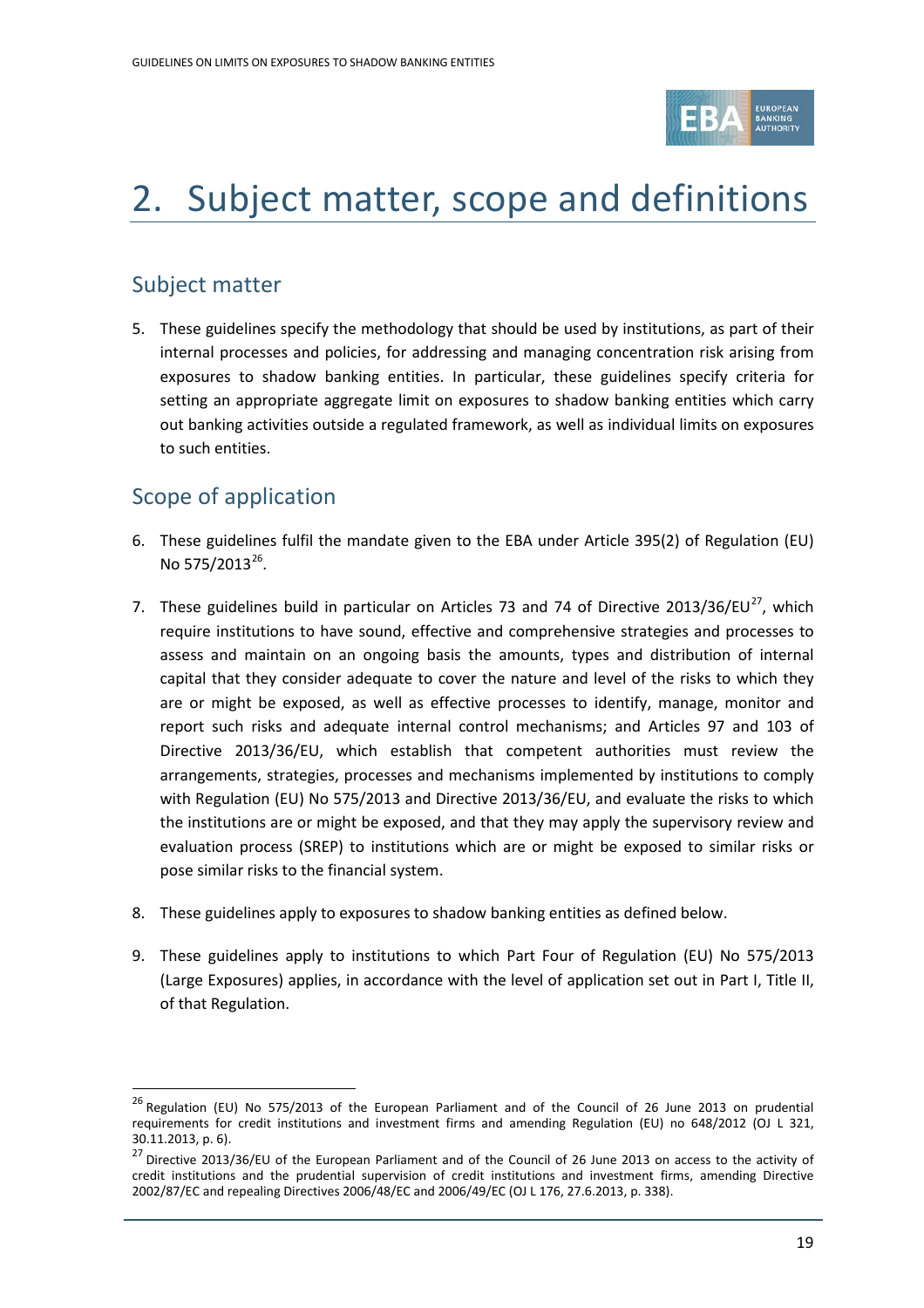

### Addressees

10. These guidelines are addressed to competent authorities as defined in point (i) of Article 4(2) of Regulation (EU) No 1093/2010 and to financial institutions as defined in Article 4(1) of Regulation No 1093/2010.

### Definitions

11. Unless otherwise specified, terms used and defined in Regulation (EU) No 575/2013 and Directive 2013/36/EU have the same meaning in the guidelines. In addition, for the purposes of these guidelines, the following definitions apply:

| <b>Credit intermediation activities</b>     | Bank-like<br>activities<br>involving<br>maturity<br>transformation, liquidity transformation, leverage,<br>credit risk transfer or similar activities.<br>These activities include at least those listed in the<br>following<br>of<br>points<br>Annex 1<br>οf<br>Directive 2013/36/EU: points 1 to 3, 6 to 8, and 10.                                                                                                                                                            |  |  |
|---------------------------------------------|----------------------------------------------------------------------------------------------------------------------------------------------------------------------------------------------------------------------------------------------------------------------------------------------------------------------------------------------------------------------------------------------------------------------------------------------------------------------------------|--|--|
| <b>Exposures to shadow banking entities</b> | Exposures to individual shadow banking entities<br>pursuant to Part Four of Regulation (EU)<br>No 575/2013 with an exposure value, after taking<br>into account the effect of the credit risk mitigation<br>in accordance with Articles 399 to 403 and<br>exemptions in accordance with Articles 400 and<br>493(3) of that Regulation, equal to or in excess of<br>0.25% of the institution's eligible capital as defined<br>in Article 4(1)(71) of Regulation (EU) No 575/2013. |  |  |
| <b>Shadow banking entities</b>              | Undertakings that carry out one or more credit<br>intermediation activities and that are not excluded<br>undertakings.                                                                                                                                                                                                                                                                                                                                                           |  |  |
| <b>Excluded undertakings</b>                | (1)<br>included<br>consolidated<br>undertakings<br>in<br>supervision on the basis of the consolidated<br>institution<br>defined<br>situation<br>of an<br>in<br><b>as</b><br>Article 4(1)(47) of Regulation (EU) No 575/2013.<br>(2) undertakings which are supervised on a<br>consolidated basis by a third country competent<br>authority pursuant to the law of a third country                                                                                                |  |  |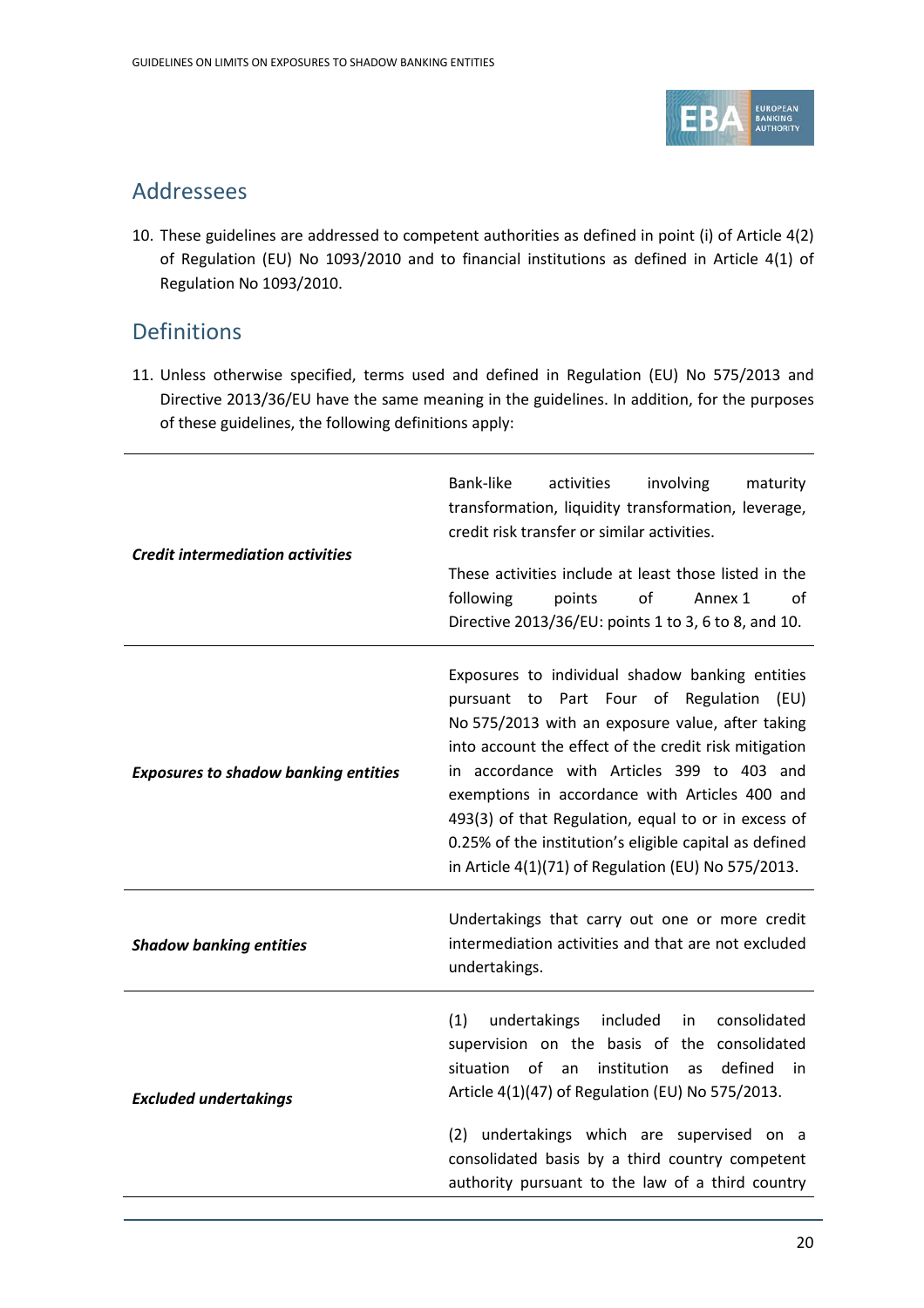

which applies prudential and supervisory requirements that are at least equivalent to those applied in the Union.

(3) undertakings which are not within the scope of points (1) and (2) but which are:

(a) credit institutions;(b) investment firms;

(c) third country credit institutions if the third country applies prudential and supervisory requirements to that institution that are at least equivalent to those applied in the Union;

(d) recognised third country investment firms;

(e) entities which are financial institutions authorised and supervised by the competent authorities or third country competent authorities and subject to prudential requirements comparable to those applied to institutions in terms of robustness where the institution's exposure(s) to the entity concerned is treated as an exposure to an institution pursuant to Article 119(5) of Regulation (EU) No 575/2013;

(f) entities referred to in points (2) to (23) of Article 2(5) of Directive 2013/36/EU;

(g) entities referred to in Article 9(2) of Directive 2013/36/EU;

(h) insurance holding companies, insurance undertakings, reinsurance undertakings and third country insurance undertakings and thirdcountry reinsurance undertakings where the supervisory regime of the third country concerned is deemed equivalent;

(i) undertakings excluded from the scope of Directive 2009/138/EC<sup>[28](#page-20-0)</sup> in accordance with

<span id="page-20-0"></span><sup>&</sup>lt;sup>28</sup> Directive 2009/138/EC of the European Parliament and of the Council of 25 November 2009 on the taking-up and pursuit of the business of insurance and reinsurance (Solvency II) (recast) (OJ L 335, 17.12.2009, p. 1).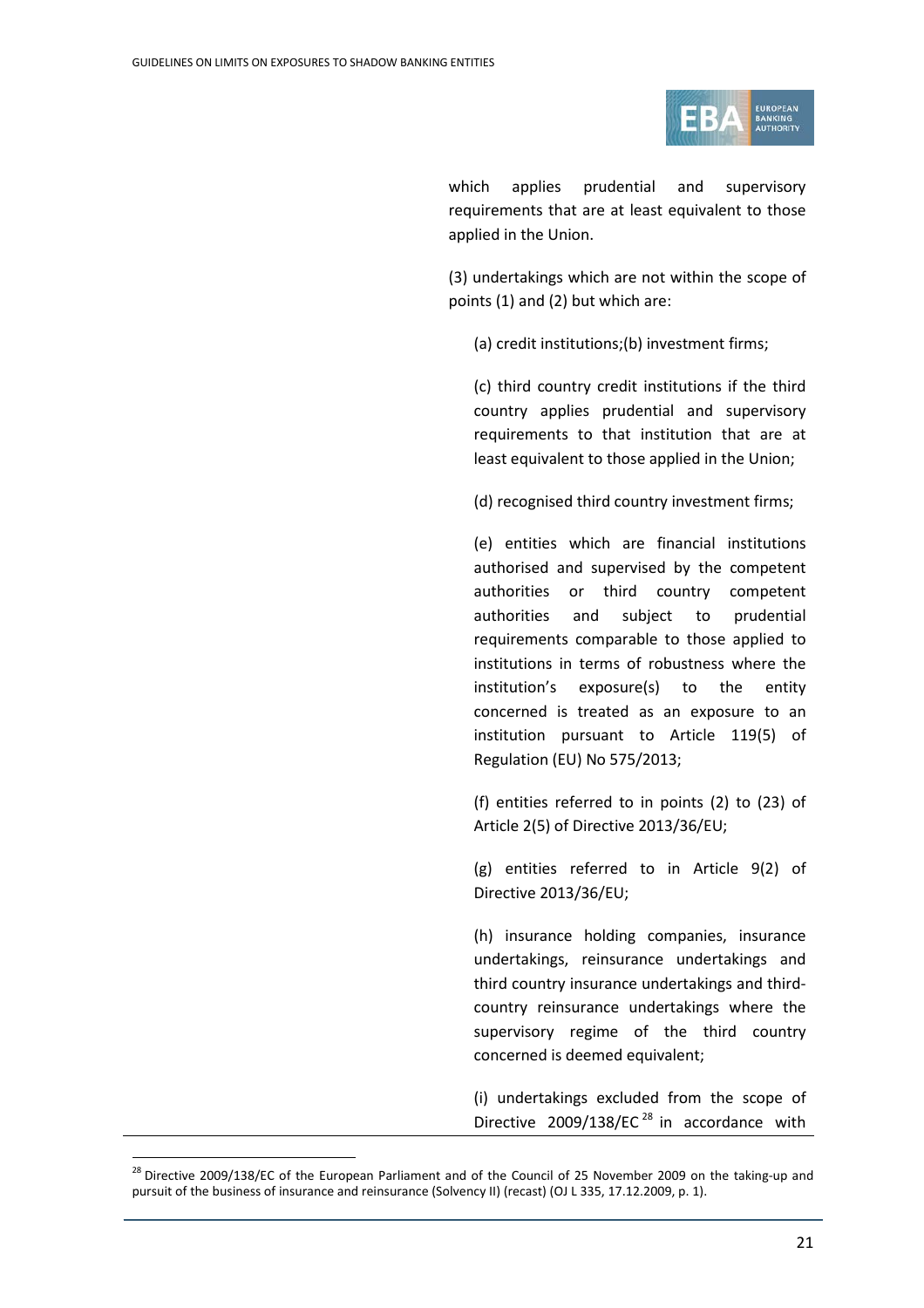

Article 4 of that Directive;

(j) institutions for occupational retirement provision within the meaning of point (a) of Article 6 of Directive 2003/41/EC $^{29}$  $^{29}$  $^{29}$  or subject to prudential and supervisory requirements comparable to those applied to institutions within the meaning of point (a) of Article 6 of Directive 2003/41/EC in terms of robustness;

(k) undertakings for collective investment:

(i) within the meaning of Article 1 of Directive  $2009/65/EC^{30}$  $2009/65/EC^{30}$  $2009/65/EC^{30}$ ;

(ii) established in third countries where they are authorised under laws which provide that they are subject to supervision considered to be equivalent to that laid down in Directive 2009/65/EC;

(iii) within the meaning of Article 4(1)(a) of Directive 2011/61/EU<sup>[31](#page-21-2)</sup> with the exception of:

undertakings employing leverage on a substantial basis according to Article 111(1) of Commission Delegated Regulation (EU) 231/2013 [32](#page-21-3) and/or - undertakings which are allowed

<span id="page-21-0"></span><sup>&</sup>lt;sup>29</sup> Directive 2003/41/EC of the European Parliament and of the Council of 3 June 2003 on the activities and supervision of institutions for occupational retirement provision (OJ L 235, 23.9.2003, p. 10).

<span id="page-21-1"></span><sup>&</sup>lt;sup>30</sup> Directive 2009/65/EC of the European Parliament and of the Council of 13 July 2009 on the coordination of laws, regulations and administrative provisions relating to undertakings for collective investment in transferable securities (UCITS) (recast) (OJ L 302, 17.11.2009, p. 32).

<span id="page-21-2"></span> $31$  Directive 2011/61/EU of the European Parliament and of the Council of 8 June 2011 on Alternative Fund Managers and amending Directives 2003/41/EC and 2009/65/EC and Regulations (EC) No 1060/2009 and (EU) No 1095/2010 (OJ L 174, 1.7.2011, p. 1).

<span id="page-21-3"></span><sup>&</sup>lt;sup>32</sup> Commission Delegated Regulation (EU) No 231/2013 of 19 December 2012 supplementing Directive 2011/61/EU of the European Parliament and of the Council with regard to exemptions, general operating conditions, depositaries, leverage, transparency and supervision (OJ L 83, 22.3.2013, p. 1).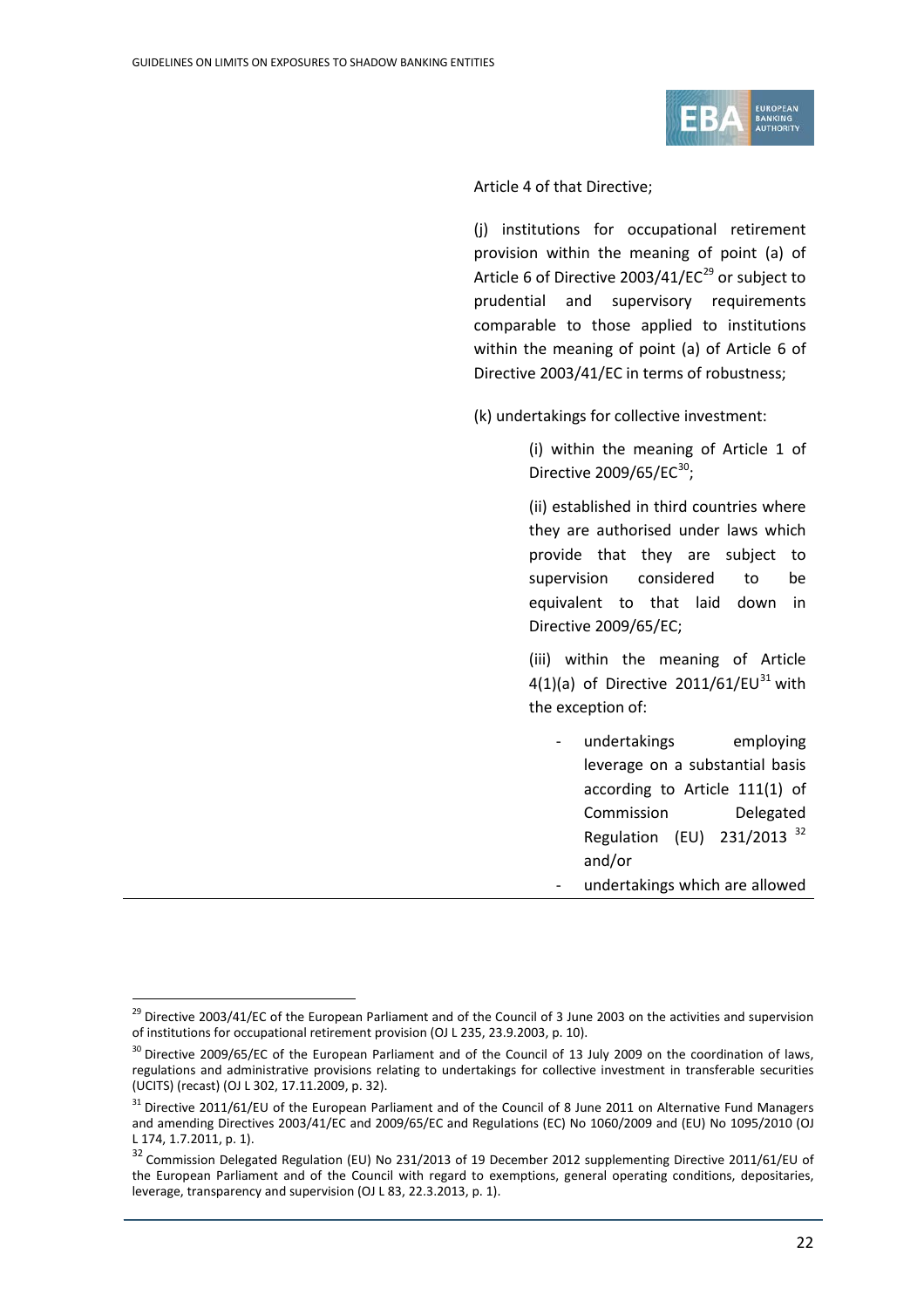

to originate loans or purchase third party lending exposures onto their balance-sheet pursuant to the relevant fund rules or instruments of incorporation;

(iv) which are authorised as 'European long-term investment funds' in accordance with Regulation (EU)  $2015/760^{33}$  $2015/760^{33}$  $2015/760^{33}$ ;

(v) within the meaning of Article 3 (1)(b) of Regulation (EU)  $346/2013^{34}$  $346/2013^{34}$ ('qualifying social entrepreneurship funds');

(vi) within the meaning of Article 3(b) of Regulation (EU)  $345/2013^{35}$  $345/2013^{35}$  $345/2013^{35}$  ('qualifying venture capital funds').

except undertakings that invest in financial assets with a residual maturity not exceeding two years (short-term assets) and have as distinct or cumulative objectives offering returns in line with money market rates or preserving the value of the investment (money market funds);

(l) central counterparties (CCPs) as defined in point (1) of Article 2 of Regulation (EU) No 648/2012<sup>[36](#page-22-3)</sup> established in the EU and third country CCPs recognised by ESMA pursuant to

<span id="page-22-0"></span><sup>&</sup>lt;sup>33</sup> Regulation (EU) 2015/760 of the European Parliament and of the Council of 29 April 2015 on European long-term investment funds (OJ L 123, 19.5.2015, p. 98).

<span id="page-22-1"></span><sup>&</sup>lt;sup>34</sup> Regulation (EU) No 346/2013 of the European Parliament and of the Council of 17 April 2013 on European social entrepreneurship funds (OJ L 115, 25.4.2013, p. 18).

<span id="page-22-2"></span><sup>&</sup>lt;sup>35</sup> Regulation (EU) No 345/2013 of the European Parliament and of the Council of 17 April 2013 on European venture capital funds (OJ L 115, 25.4.2013, p. 1).

<span id="page-22-3"></span><sup>&</sup>lt;sup>36</sup> Regulation (EU) 648/2012 of European Parliament and of the Council of 4 July 2012 on OTC derivatives, central counterparties and trade repositories (OJ L 201, 27.7.2012, p. 1).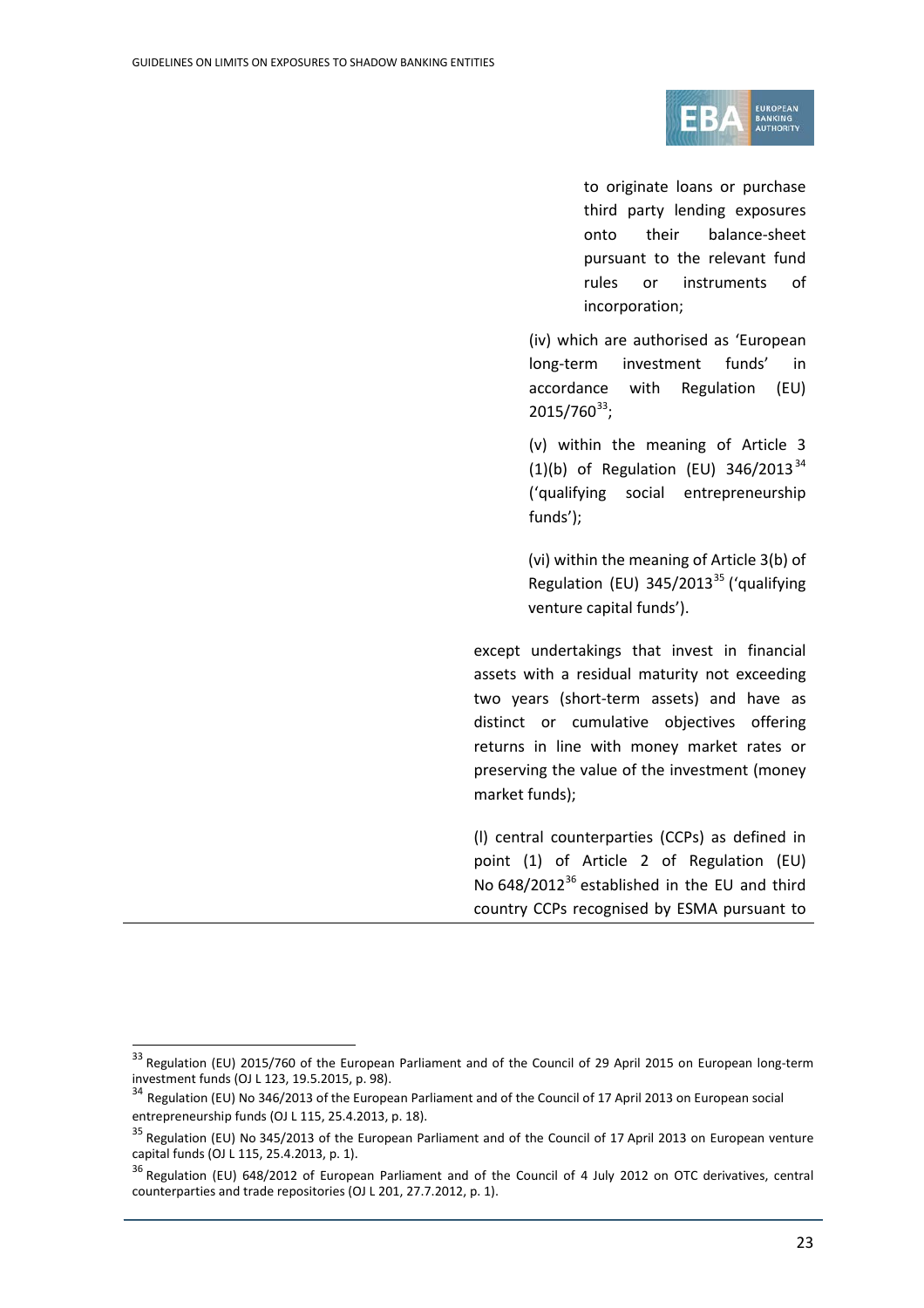

Article 25 of that Regulation;

(m) electronic money issuers as defined in point (3) of Article 2 of Directive 2009/110/EC $^{37}$  $^{37}$  $^{37}$ ;

(n) payment institutions as defined in point (4) of Article 4 of Directive 2007/64/EC $^{38}$  $^{38}$  $^{38}$ ;

(o) entities the principal activity of which is to carry out credit intermediation activities for their parent undertakings, for their subsidiaries or for other subsidiaries of their parent undertakings;

(p) resolution authorities, asset management vehicles and bridge institutions as defined in points (18), (56) and (59) of Article 2(1) of Directive 2014/59/EU $^{39}$  $^{39}$  $^{39}$  and entities wholly or partially owned by one or more public authorities established prior to the 1 January 2016 for the purpose of receiving and holding some or all of the assets, rights and liabilities of one or more institutions in order to preserve or restore the viability, liquidity or solvency of an institution or to stabilise the financial market.

<span id="page-23-0"></span><sup>&</sup>lt;sup>37</sup> Directive 2009/110/EC of the European Parliament and of the Council of 16 September 2009 on the taking up, pursuit and prudential supervision of the business of electronic money institutions amending Directives 2005/60/EC and 2006/48/EC and repealing Directive 2000/46/EC (OJ L 267, 10.10.2009, p. 7).

<span id="page-23-1"></span><sup>&</sup>lt;sup>38</sup> Directive 2007/64/EC of the European Parliament and of the Council of the European Parliament and of the Council of 13 November 2007 on payment services in the internal market amending Directives 97/7/EC, 2002/65/EC, 2005/60/EC and 2006/48/EC and repealing Directive 97/5/EC (OJ L 319, 5.12.2007, p. 1).

<span id="page-23-2"></span><sup>&</sup>lt;sup>39</sup> Directive 2014/59/EU of the European Parliament and of the Council of 15 May 2014 establishing a framework for the recovery and resolution of credit institutions and investment firms and amending Council Directive 82/891/EEC, and Directives 2001/24/EC, 2002/47/EC, 2004/25/EC, 2005/56/EC, 2007/36/EC, 2011/35/EU, 2012/30/EU and 2013/36/EU and Regulations (EU) No 1093/2010 and (EU) No 648/2012 of the European Parliament and of the Council (OJ L 173, 12.6.2014, p.190).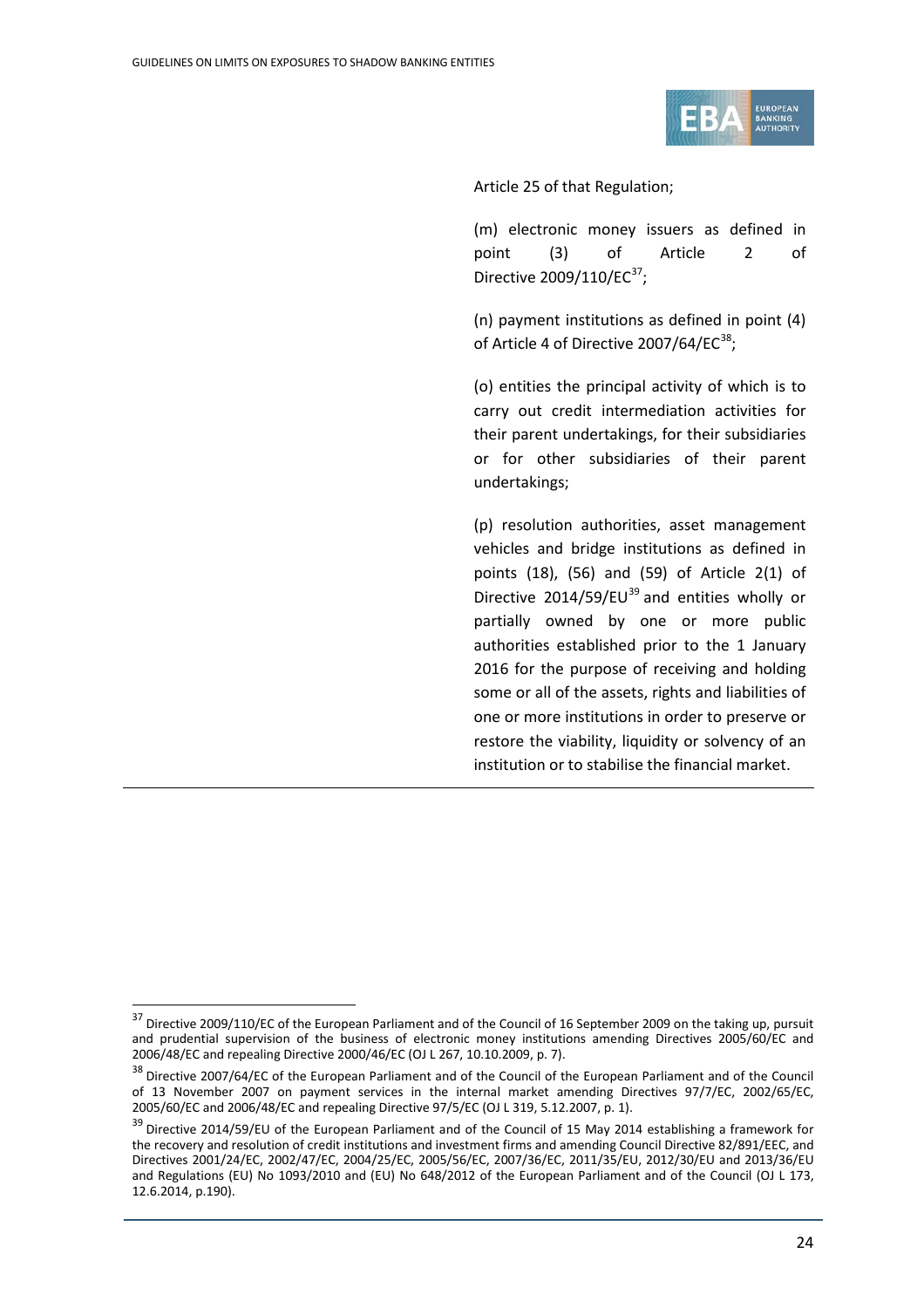

# 3. Implementation

## Date of application

12. These guidelines apply from 01.01.2017.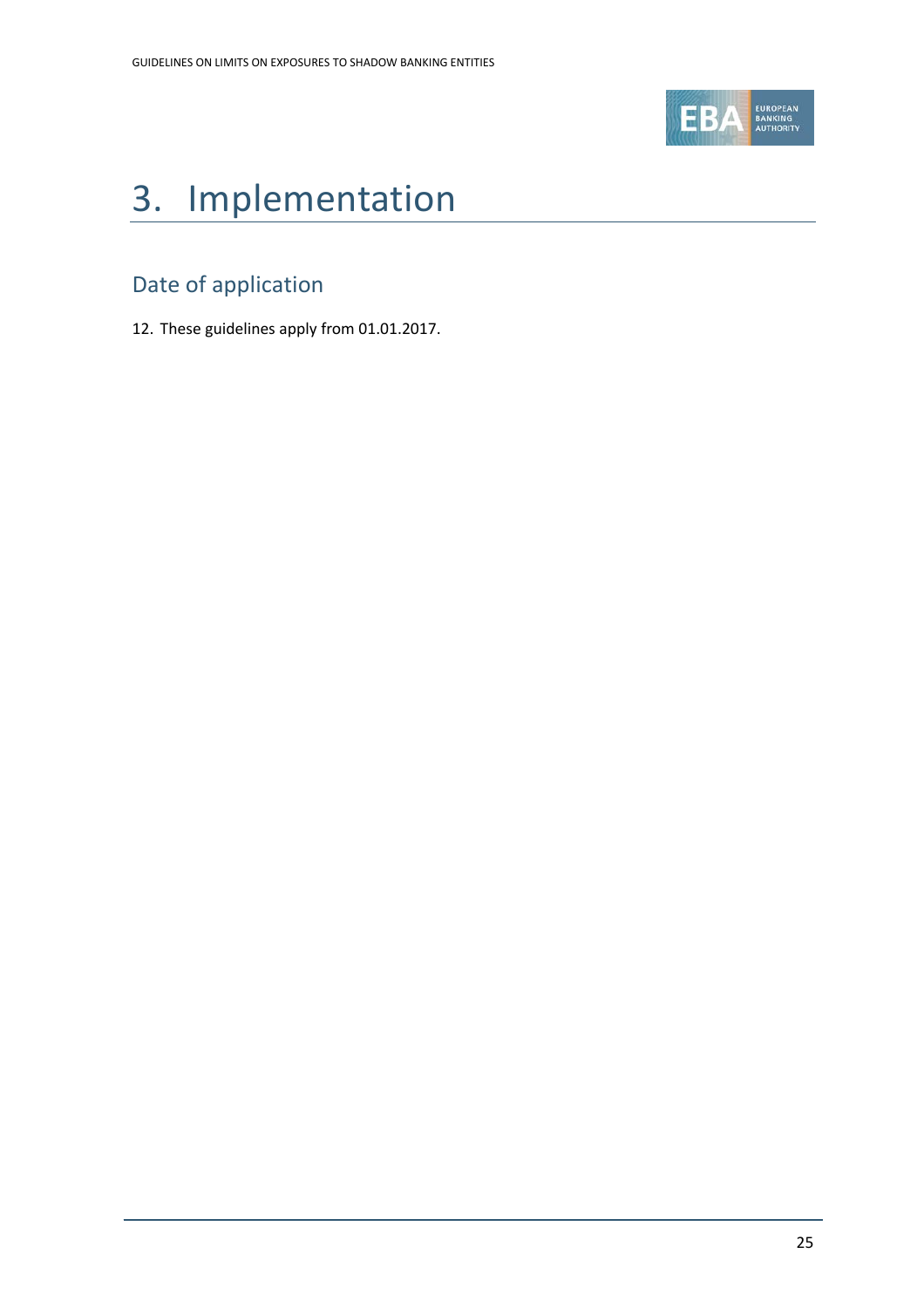

# 4. Requirements regarding limits to exposures to shadow banking entities

13. Institutions should comply with the general principles referred to in this section, as well as set limits as referred to under Section 5, as applicable.

## Effective processes and control mechanisms

- 14. Institutions should:
	- a. Identify their individual exposures to shadow banking entities, all potential risks to the institution arising from those exposures, and the potential impact of those risks.
	- b. Set out an internal framework for the identification, management, control and mitigation of the risks outlined in point a). This framework should include clearly defined analyses to be performed by risk officers regarding the business of a shadow banking entity to which an exposure arises, the potential risks to the institution and the likelihood of contagion stemming from these risks to the entity. Those analyses should be performed under the supervision of the credit risk committee, which should be duly informed of the results.
	- c. Ensure that risks outlined in letter a) are adequately taken into account within the institution's Internal Capital Adequacy Assessment (ICAAP) and capital planning.
	- d. Based on the assessment conducted under letter a), set the institution's risk tolerance/risk appetite for exposures to shadow banking entities.
	- e. Implement a robust process for determining interconnectedness between shadow banking entities, and between shadow banking entities and the institution. This process should in particular address situations where interconnectedness cannot be determined, and set out appropriate mitigation techniques to address potential risks stemming from this uncertainty.
	- f. Have effective procedures and reporting processes to the management body regarding exposures to shadow banking entities within the institution's overall risk management framework.
	- g. Implement appropriate action plans in the event of a breach of the limits set by the institution in accordance with Section 5.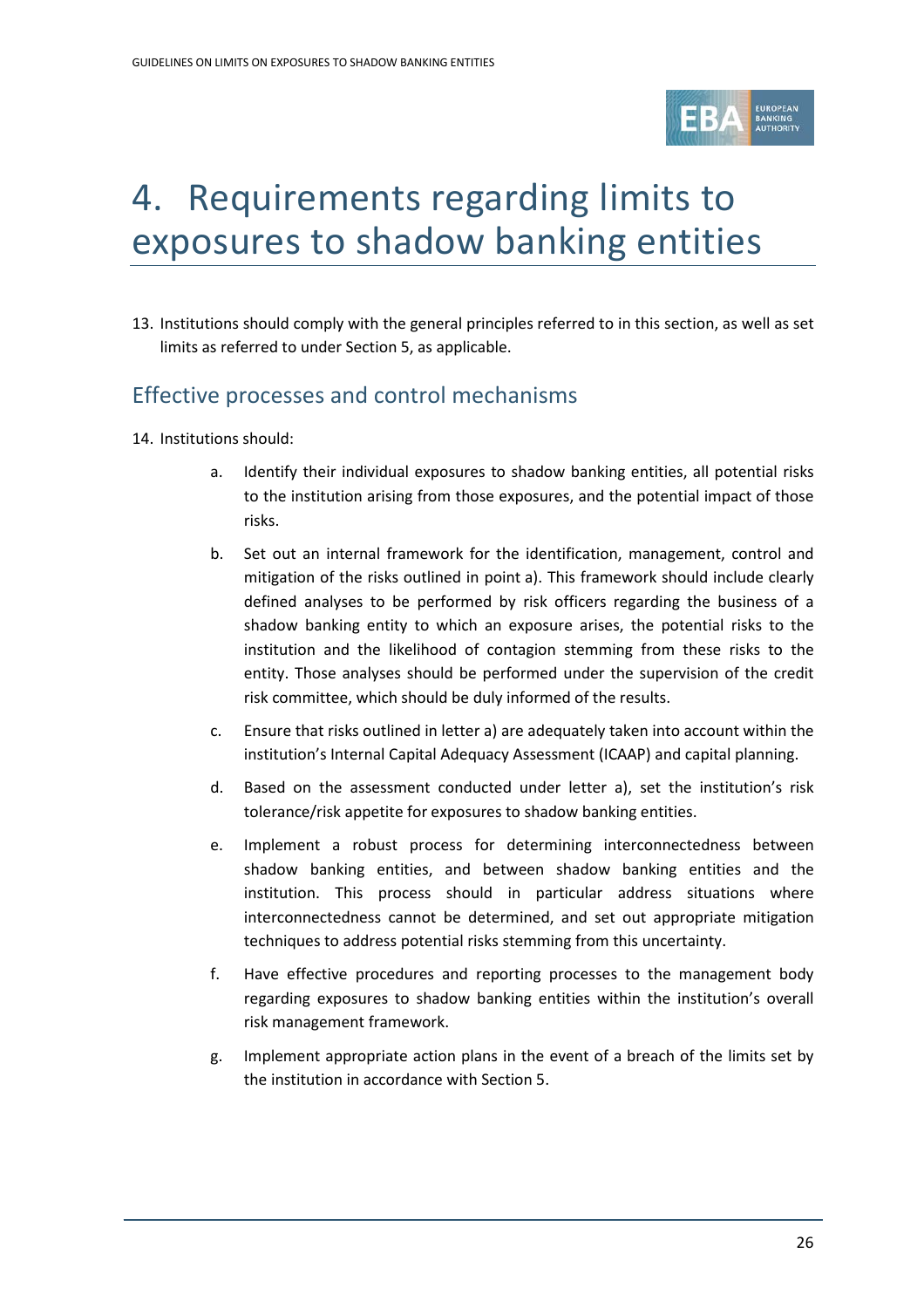

## Oversight by the management body of the institutions

- 15. When overseeing the application of the principles referred to above as well as the application of limits set out in accordance with the principal approach in Section 5, the institution's management body should, on a regular predetermined basis:
	- a. review and approve the institution's risk appetite to exposures to shadow banking entities and the aggregate and individual limits set in line with Section 5;
	- b. review and approve the risk management process to manage exposures to shadow banking entities, including analysis of risks arising from those exposures, risk mitigation techniques and potential impact on the institution under stressed scenarios;
	- c. review the institution's exposures to shadow banking entities (on an aggregate and individual basis) as a percentage of total exposures and expected and incurred losses;
	- d. ensure the setting of the limits referred to in these guidelines is documented, including any changes to them.
- 16. The institution's management body may delegate the reviews set out in paragraph 15 a) to d) to senior management.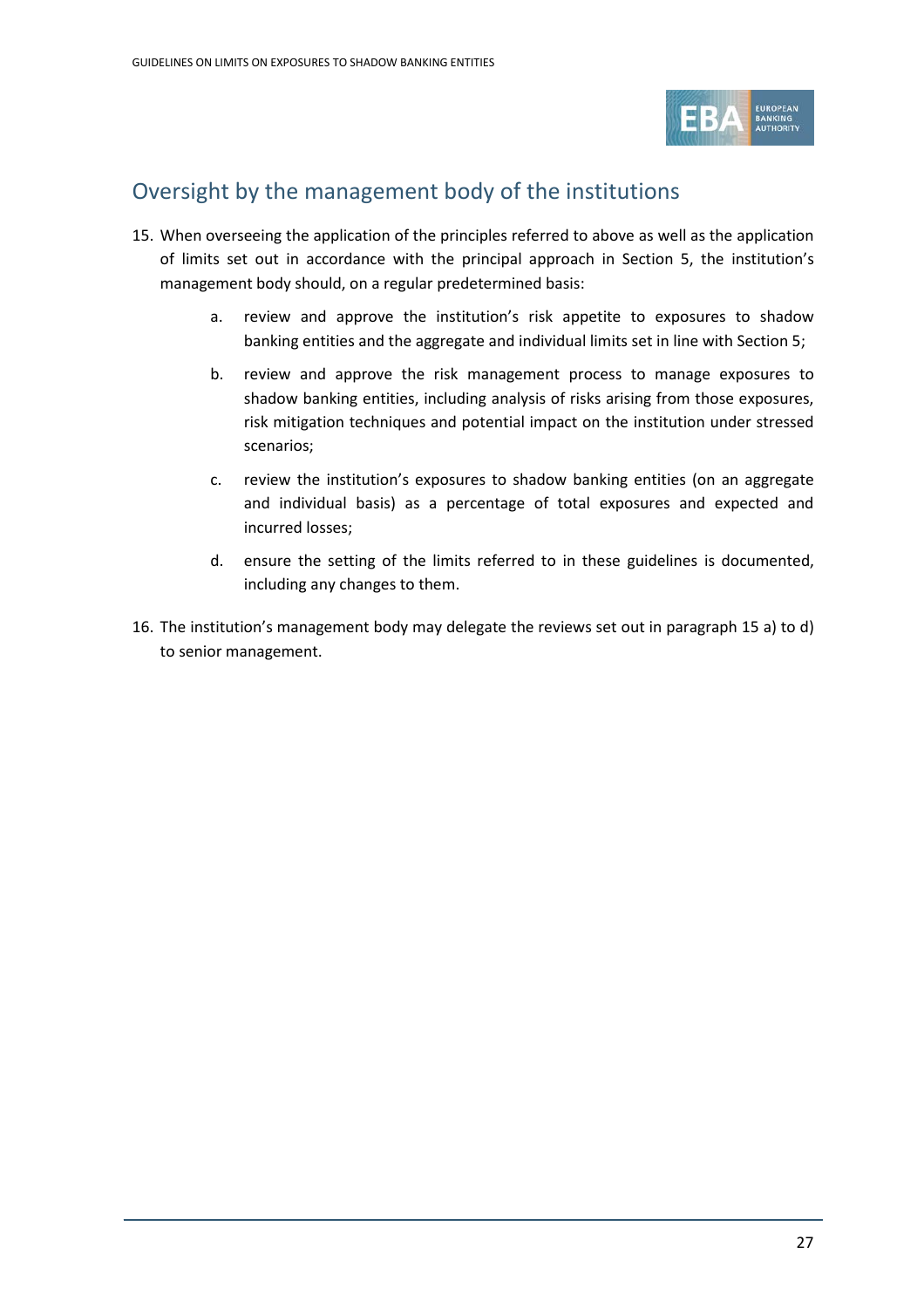

# 5. Principal approach for setting limits to exposures to shadow banking entities

### Setting an aggregate limit on exposures to shadow banking entities

- 17. Institutions should set an aggregate limit to their exposures to shadow banking entities relative to their eligible capital.
- 18. When setting an aggregate limit to exposures to shadow banking entities, each institution should take into account:
	- a. its business model, risk management framework as outlined in paragraph 14b), and risk appetite as outlined in paragraph 14d);
	- b. the size of its current exposures to shadow banking entities relative to its total exposures and relative to its total exposure to regulated financial sector entities;
	- c. interconnectedness as outlined in paragraph 14e).

### Setting individual limits on exposures to shadow banking entities

- 19. Independently of the aggregate limit, and in addition to it, institutions should set tighter limits on their individual exposures to shadow banking entities. When setting those limits, as part of their internal assessment process, the institutions should take into account:
	- a. the regulatory status of the shadow banking entity, in particular whether it is subject to any type of prudential or supervisory requirements;
	- b. the financial situation of the shadow banking entity including, but not limited to, its capital position, leverage and liquidity position;
	- c. information available about the portfolio of the shadow banking entity, in particular non-performing loans;
	- d. available evidence about the adequacy of the credit analysis performed by the shadow banking entity on its portfolio, if applicable;
	- e. whether the shadow banking entity will be vulnerable to asset price or credit quality volatility;
	- f. concentration of credit intermediation activities relative to other business activities of the shadow banking entity;
	- g. interconnectedness as outlined in paragraph 14 e);
	- h. any other relevant factors identified by the institution under paragraph 14 a).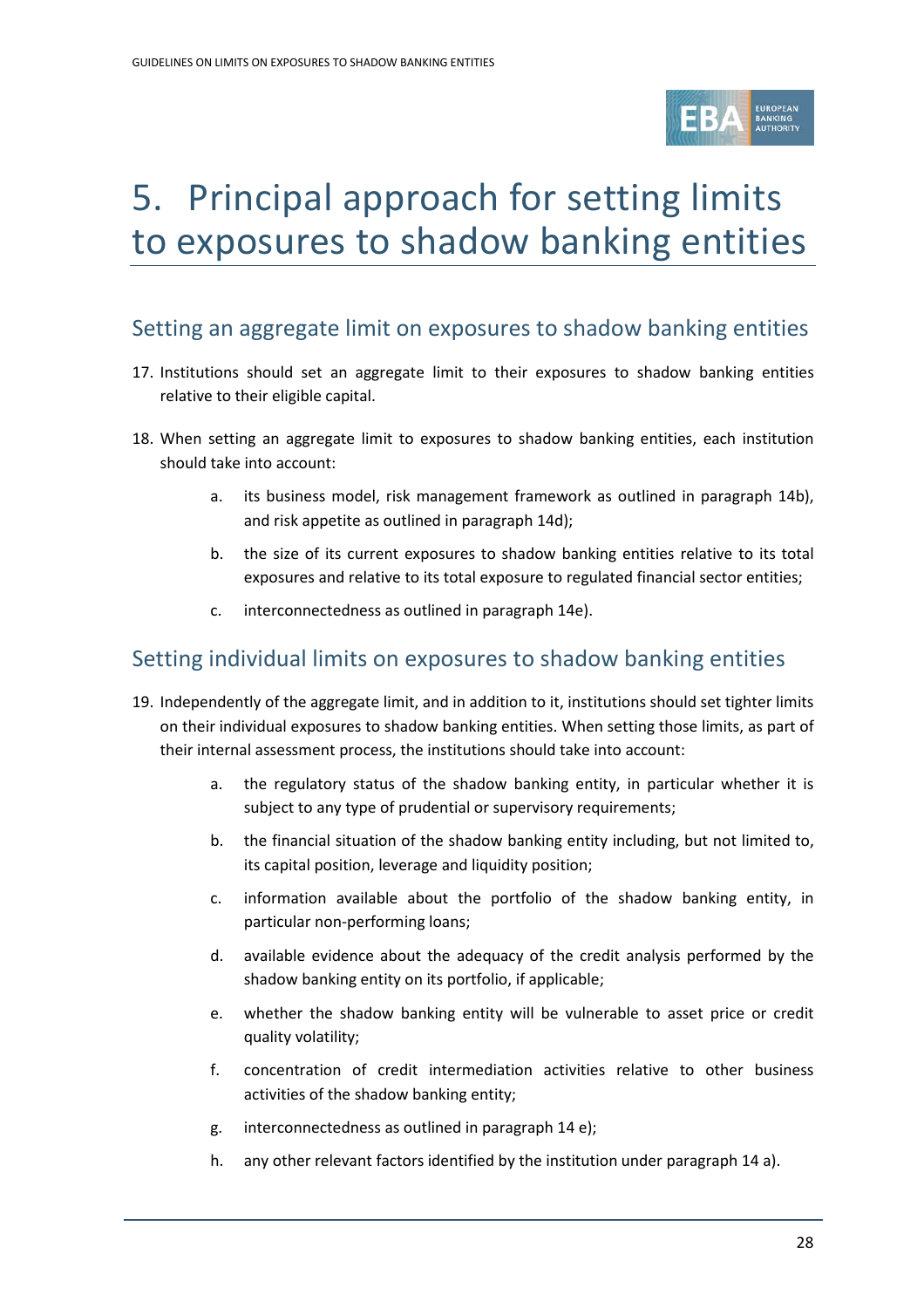

# 6. Fallback approach

- 20. If institutions are not able to apply the principal approach as set out in Section 5, their aggregate exposures to shadow banking entities should be subject to the limits on large exposures in accordance with Article 395 of Regulation (EU) No 575/2013 (including the use of Article 395(5) of the same Regulation) ('the fallback approach').
- 21. The fallback approach should be applied in the following way:
	- a) If institutions cannot meet the requirements regarding effective processes and control mechanisms or oversight by their management body as set out in Section 4, they should apply the fallback approach to all their exposures to shadow banking entities (i.e. the sum of all their exposures to shadow banking entities).
	- b) If institutions can meet the requirements regarding effective processes and control mechanisms or oversight by their management body as set out in Section 4, but cannot gather sufficient information to enable them to set out appropriate limits as set out in Section 5, they should only apply the fallback approach to the exposures to shadow banking entities for which the institutions are not able to gather sufficient information. The principal approach as set out in Section 5 should be applied to the remaining exposures to shadow banking entities.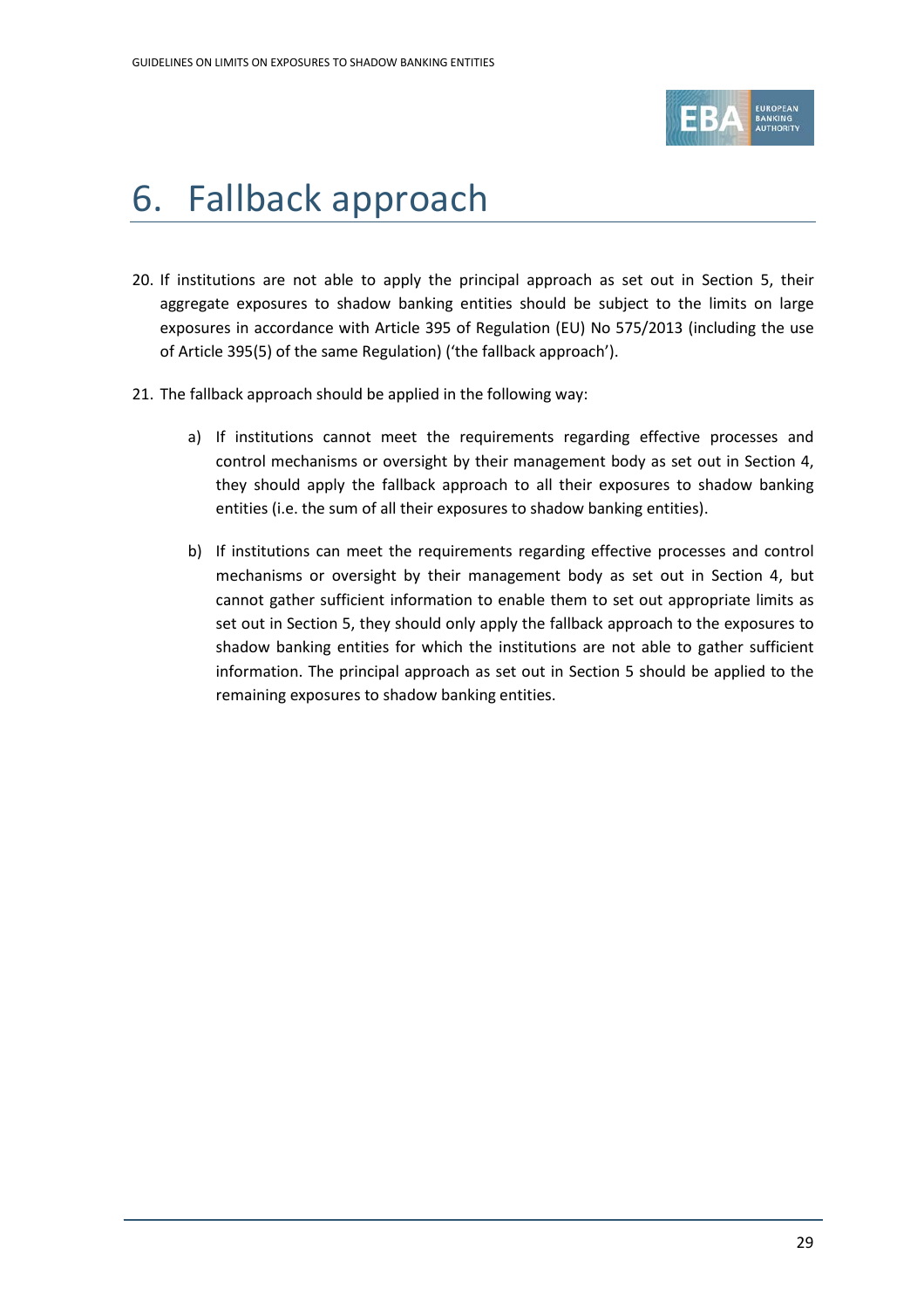

# <span id="page-29-0"></span>4. Accompanying documents

## <span id="page-29-1"></span>4.1 Cost-Benefit Analysis/Impact Assessment<sup>[40](#page-29-2)</sup>

### **4.1.1 Problem identification**

The interconnectedness between the (regulated) banking sector and shadow banking entities and the specific risks posed by shadow banking entities to the stability of the financial system provide the motivation for action to be taken with regard to institutions' exposures to shadow banking entities.

Under the current regulatory regime, institutions' exposures to shadow banking entities are already subject to limits under the general framework for large exposures. However, the general framework for large exposures could be supplemented by provisions that would be specific to the monitoring and limiting of exposures to shadow banking entities, given the risks they might entail. To set such a framework, a set of decisions must be made regarding the scope of the application of the guidelines (in particular the definition of shadow banking entities) and the limits to be set.

### **4.1.2 Policy objectives**

 $\overline{a}$ 

The present guidelines are intended to fulfil the regulatory objectives of (a) mitigating microprudential risk (i.e. risks posed to institutions as a result of their exposures to shadow banking entities), (b) mitigating macroprudential risks (e.g. financial stability) and (c) mitigating regulatory arbitrage risks (i.e. between the regulated and unregulated parts of the financial system). To achieve the regulatory objectives, the guidelines target specific and operational objectives. In particular, the guidelines aim to specify the scope of their application (specific objective), the definition of shadow banking entities (operational objective to meet the specific objective of the scope of application) and the types of limits which might be set (specific objective).

The legal mandate in Article 395(2) of Regulation (EU) No 575/2013 requires the EBA to issue guidelines to set appropriate aggregate limits to shadow banking exposures or tighter individual limits on exposures to shadow banking entities which carry out banking activities outside a regulated framework, taking into account any material detrimental impact on the provision of credit to the real economy or on the stability of financial markets.

<span id="page-29-2"></span> $40$  The analysis in this section is partly based on information collected in a dedicated exercise and presented in more detail in the EBA Report on institutions' exposures to shadow banking entities (2015).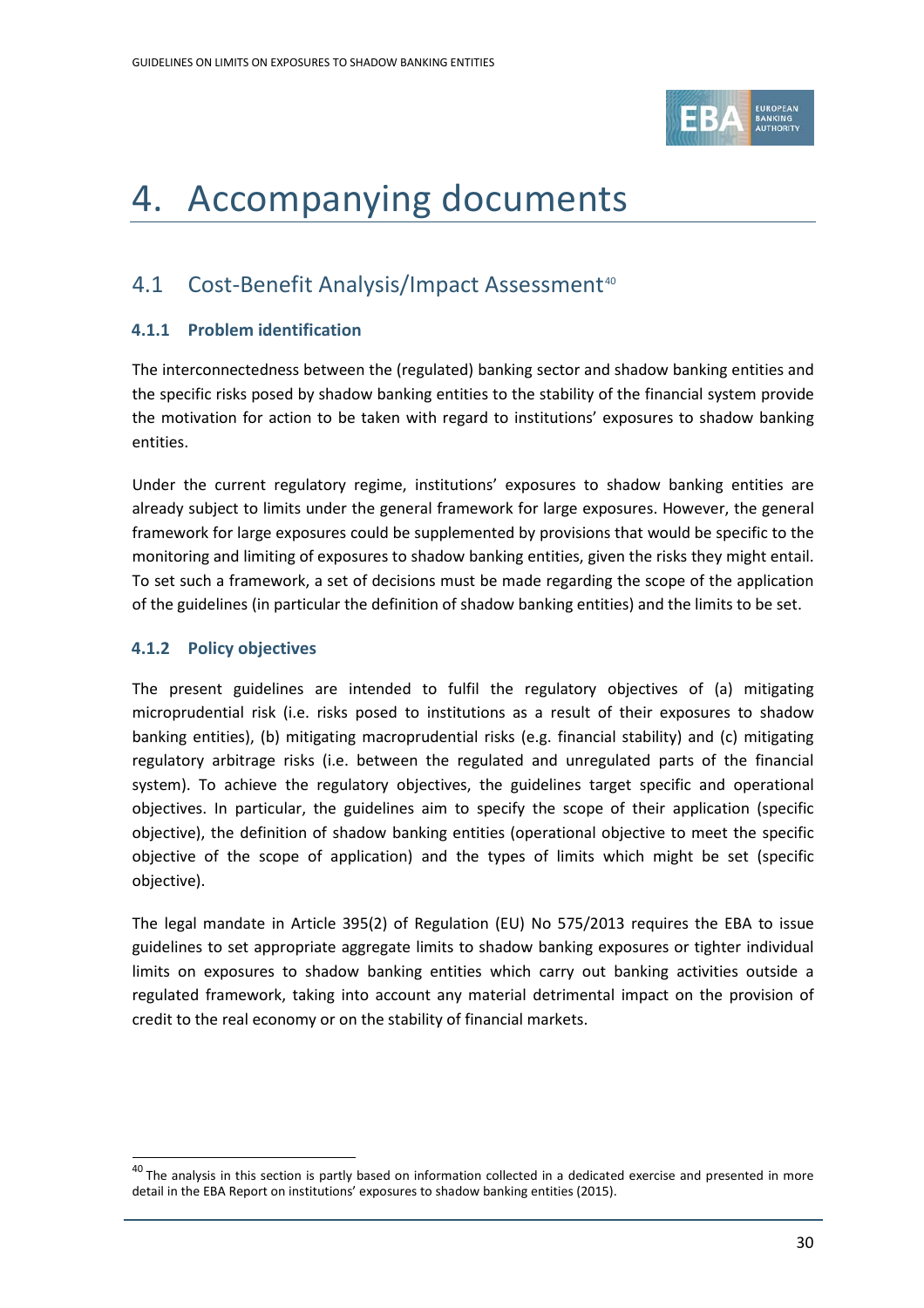

### **4.1.3 Options considered**

### **First set of options (specific): scope of application/definition of shadow banking entities**

The legal mandate requires the EBA to set limits on exposures to shadow banking entities which carry out banking activities outside a regulated framework.

As a starting point, the EBA considers that 'banking activities' should be interpreted as activities involving maturity transformation, liquidity transformation, leverage, credit risk transfer or similar credit intermediation activities. To provide guidance to institutions the EBA suggests that these activities include at least those listed in points 1 to 3, 6 to 8 and 10 of Annex 1 of Directive 2013/36/EU. This is consistent with the approach adopted in international (in particular FSB) and other European contexts.

As for the interpretation of 'regulated framework', two key elements were considered: (i) the inclusion in prudential consolidation and supervision and (ii) specific solo prudential and conduct regulatory frameworks.

First, as regards the treatment of *entities within the scope of prudential consolidation* the following options were considered:

- a. **Option 1.1:** Entities which are subject to prudential supervision on the basis of the consolidated situation of an institution as defined in Article  $4(1)(47)$  of Regulation (EU) No 575/2013 should be outside the definition of shadow banking entities only if they are also subject to solo prudential requirements which are at least equivalent to Regulation (EU) No 575/2013 and Directive 2013/36/EU.
- b. **Option 1.2:** Entities which are subject to prudential supervision on the basis of the consolidated situation of an institution as defined in Article  $4(1)(47)$  of Regulation (EU) No 575/2013 should be outside the definition of shadow banking entities regardless of whether they are subject to solo prudential requirements which are at least equivalent to Regulation (EU) No 575/2013 and Directive 2013/36/EU.

*Preferred option:* Option 1.2 is preferable, as any such entities carrying out credit intermediation activities would be subject to prudential requirements at the consolidated level as a result of prudential consolidation, thereby mitigating any risks posed by the bank-like activities carried out by those entities. Given this, these entities should not be regarded as being 'outside a regulated framework' and therefore should be carved out from the definition of shadow banking entities.

Second, for those *entities that are not subject to prudential consolidation*, the EBA considered different types of regulatory frameworks. In particular, two options were considered:

a. **Option 2.1:** Institutions subject to third country prudential and supervisory requirements or other Union or national prudential frameworks, which are at least equivalent to Regulation (EU) No 575/2013 and Directive 2013/36/EU should be carved out from the definition of shadow banking entities.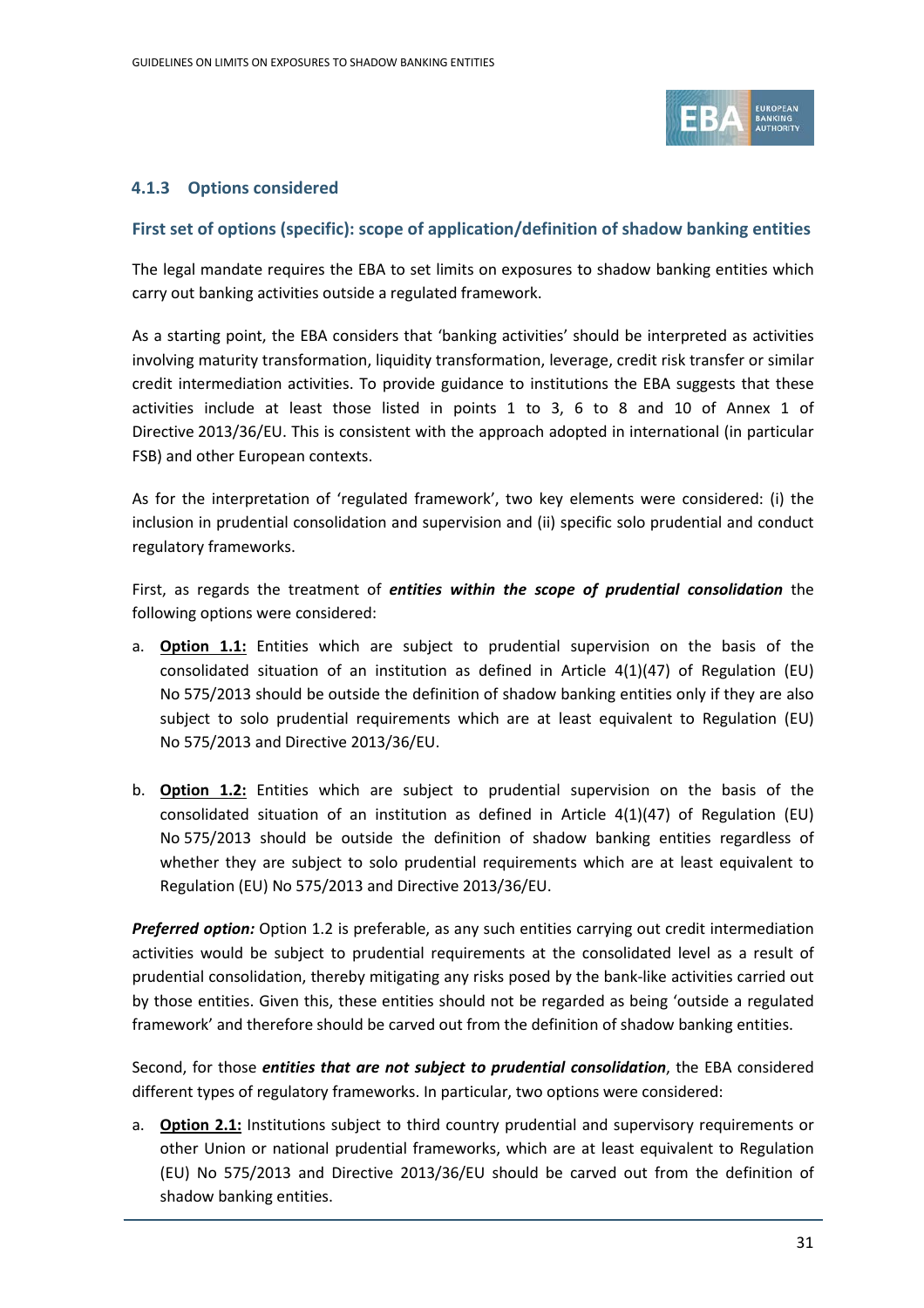

b. **Option 2.2:** Entities subject to any regulatory framework (of a prudential or conduct nature) under Union law or equivalent third country or national law for institutions and other regulated entities should be carved out from the definition of shadow banking entities.

*Preferred option:* Having regard to the objectives identified in the section above, the focus of the policy debate on shadow banking in Union and international contexts, the need for EBA to act in a manner that is consistent and coherent with Union initiatives in the field of financial regulation, and the need for EBA to adopt a risk-based proportionate approach to regulation, the EBA considers that Option 2.1 is the only reasonable approach to interpretation for the purposes of the guidelines. Under that approach, such a 'regulated framework' is understood as a robust prudential regulation framework where credit, liquidity, leverage and other risks are adequately addressed.

The approach under Option 2.2, on the other hand, would exclude entities that are, for example, subject to a light touch or non-prudential regime which may fail to mitigate effectively risks posed by the carrying out of credit intermediation by the entity concerned.

The proposed approach, in contrast, would focus on entities that are not subject to an appropriate prudential framework, thereby concentrating on those entities that pose the greatest risks in terms of both the direct exposures institutions face and, more widely, the incentives for credit intermediation to be carried out outside the regulated framework.

According to the results of the dedicated data collection, only slightly more than 10% of the exposure amounts are to entities which are known to be supervised on a consolidated level in the Union or in a third country with an at least equivalent prudential regime. For almost 90% of the exposure amounts, the type of supervision of the counterparty is not known or not further specified. From a prudential perspective, this result justifies the option chosen above, as only a minor proportion of the exposure amounts is known to be supervised on a consolidated level and can consequently be reasonably carved out from the scope of application of these guidelines.

Turning specifically to the treatment of funds, these tend to engage in maturity and liquidity transformation and are generally regarded as outside the traditional banking sector. Therefore, *prima facie*, they should be within the scope of the definition of shadow banking entity. However, some funds are regulated pursuant to prudential frameworks similar to those applied to credit institutions and investment firms and should therefore be excluded from the scope of the guidelines. Based on the results of the data collection, the proportion of amounts of exposures (after taking into account credit risk mitigation and exemptions) to MMFs (UCITS and others) is rather small (< 5% of total exposure amounts). Around one quarter of the exposure amounts is to (non-MMF) investment funds, out of which one fifth is to hedge funds.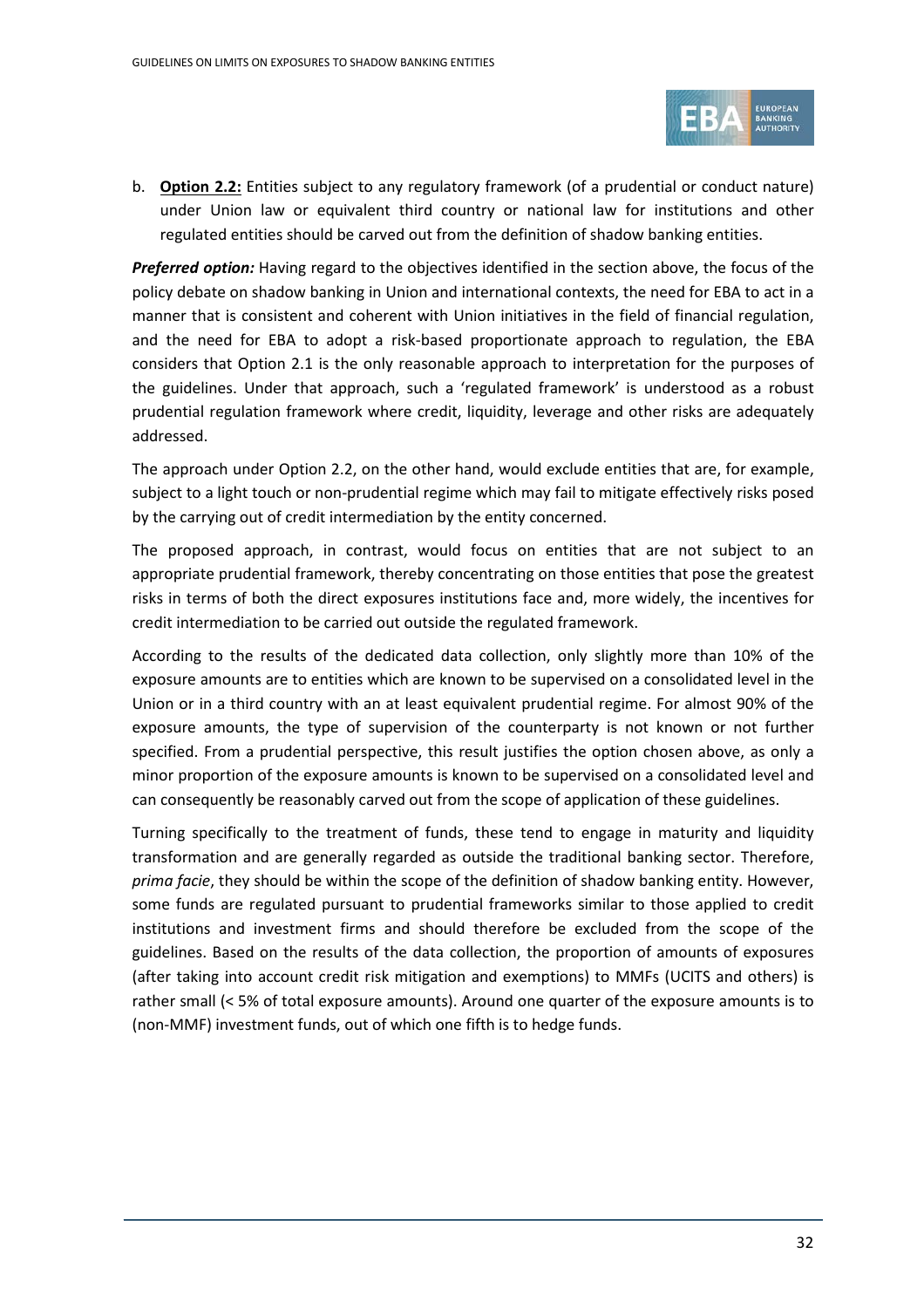

### **Second set of options (specific): establishment of limits**

After assessing the objectives of the limits to be developed and the concerns to be addressed, EBA has identified three possible policy options (see 3.1 to 3.3 below).

a) **Option 3.1**: Explicit appropriate aggregate limits or tighter individual limits on exposures to shadow banking entities under Pillar 1

Setting tighter individual limits (i.e. an exposure limit lower than the large exposure limit of 25% of an institution's eligible capital after taking into account the effect of credit risk mitigation measures) or appropriate aggregated limits on exposures to individual shadow banking entities would be a very direct way to limit the regulated banking sector's exposures to shadow banking entities. When setting individual limits, different types of shadow banking entities, activities or instruments could be considered.

Given that any regulatory proposal about quantitative limits on exposures to shadow banking entities needs to be based on a thorough impact analysis, the EBA finds it premature to set out limits to individual or aggregate exposures to shadow banking entities. Simultaneously with issuing these guidelines, EBA is publishing an in-depth report to inform the Commission on European credit institutions' and investment firms' exposures to shadow banking entities. Based on that analysis, the co-legislators may decide on any harder limits in accordance with Article 395(2) of the CRR, after having assessed the appropriateness and impact of regulatory measures.

b) **Option 3.2**: Individual limits on exposures to shadow banking entities to be set by institutions

To the extent that shadow banking entities carry out banking activities, such as maturity and liquidity transformation, which are inherently risky, exposures to such entities may therefore also be inherently risky - and thus specific limits for individual and aggregate exposures are warranted (see further reasoning in section 2.*1.4, Rationale for limiting institutions' exposures to shadow banking entities*).

This approach could be understood as forming part of the Pillar 2 framework. It should be noted that concentration risk is clearly identified as a core part of the Supervisory Review Process within the Capital Requirement Directive.<sup>[41](#page-32-0)</sup> Where a concentration risk to shadow banking entities was identified, then a capital add-on, or additional obligation on a bank's funding/liquidity structure, may be warranted. $42$ 

<span id="page-32-0"></span> $41$  See Directive 2013/36/EU – Section III, Article 98(1)(b).

<span id="page-32-1"></span><sup>&</sup>lt;sup>42</sup> It should be noted that, in the Basel Capital Framework (and the CRD), concentration risk is not fully addressed in the context of Pillar 1. For credit risk it is assumed that IRB portfolios are perfectly diversified. Any resultant underestimation of risk should be corrected by addressing the concentration risk and allocating capital, where necessary. For details see the EBA guidelines on concentration risk: [https://www.eba.europa.eu/documents/10180/16094/Concentration.pdf.](https://www.eba.europa.eu/documents/10180/16094/Concentration.pdf)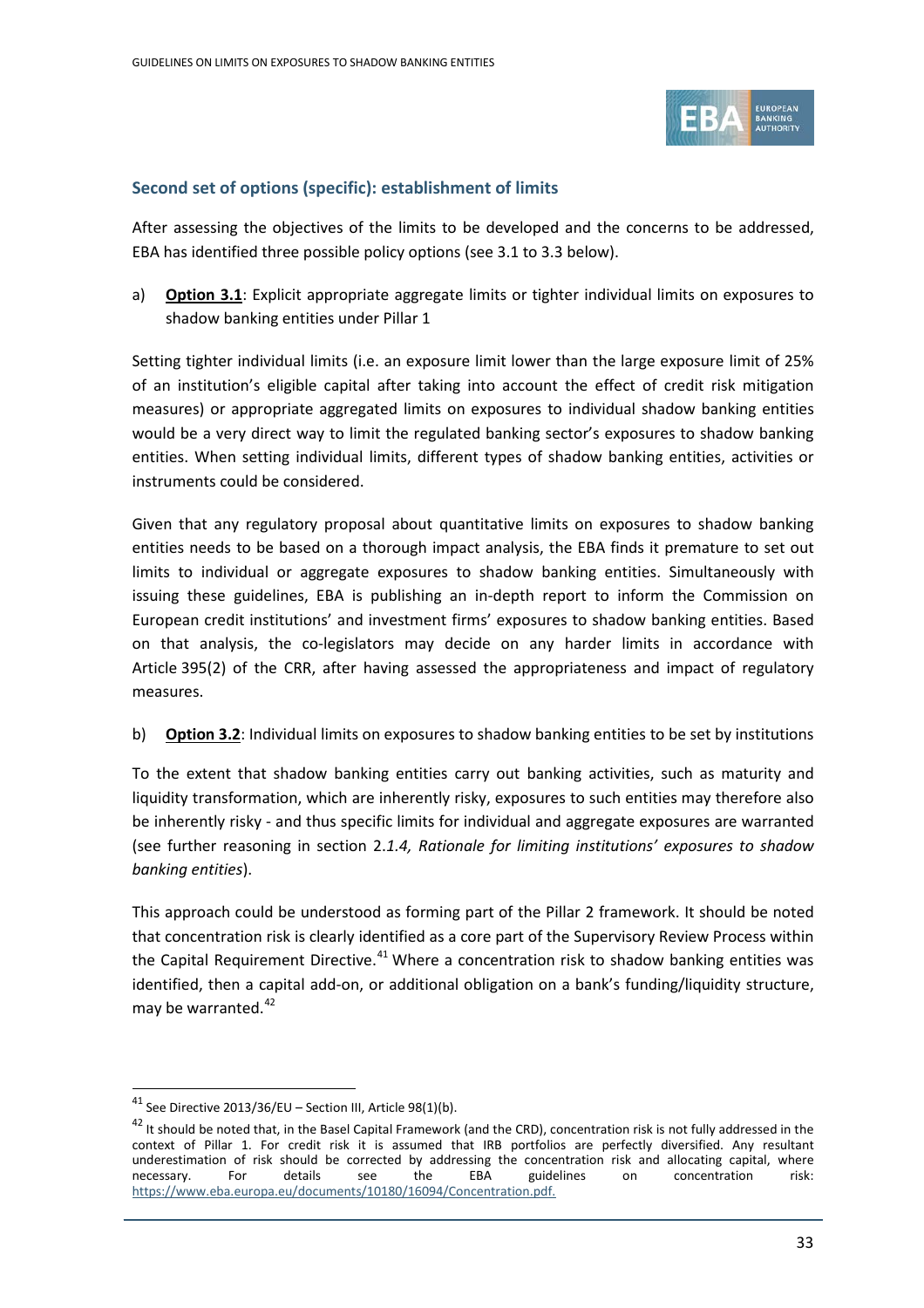

### c) **Option 3.3**: Aggregate limits on exposures to shadow banking entities to be set by the institutions

The interconnectedness between the shadow banking and the regulated banking sector, plus the tendency of shadow banking entities to engage in excessively leveraged or otherwise risky activities, calls for management of exposures not only to individual shadow banking entities, but also to the shadow banking sector in its entirety.

Institutions may have an incentive to shift activities to the shadow banking sector in response to more stringent capital requirement. Also, periods of low real interest rates may fuel such a tendency as demand from institutional cash pools for alternative investment opportunities grows and the 'search for yield' phenomenon accelerates funds into the shadow banking sector. An overall backstop limit, together with improved identification of large exposures connected to the shadow banking sector, would help safeguard the regulated banking sector, preventing it from overly fuelling the growth of the unregulated shadow banking sector (thus getting overly interlinked and exposed).

The EBA sees that an aggregate limit to the shadow banking sector will result in a net benefit to the economy. From a macroprudential perspective, this approach should ensure that the shadow banking sector remains able to provide credit to the real economy without creating excessive risks to financial stability (including spillover risk). The institutions would set their aggregate limit to the aggregate of shadow banking entities, in the same way as described in Option 3.2.

If the approach under Options 3.2 and 3.3 ('the principal approach') cannot be applied, a 'fallback approach' would be applied, whereby a specific limit would be applied for the aggregate exposures to shadow banking entities. The report on institutions' exposures to shadow banking entities shows the distribution of institutions into different clusters by their exposure to the shadow banking sector. The following technical specifications are considered fallback solutions:

**Option 3.3.a**: If institutions cannot meet the requirements regarding effective processes and control mechanisms or oversight by their management board, regardless of whether they can gather sufficient information about their individual exposures they should apply the fallback approach to all their exposures to shadow banking entities (i.e. the sum of all their exposures to shadow banking entities).

**Option 3.3.b:** If institutions can meet the requirements regarding effective processes and control mechanisms or oversight by their management board, but cannot gather sufficient information regarding one or more individual exposures, they should apply the fallback approach to all their exposures to shadow banking entities (i.e. the sum of all their exposures to shadow banking entities), regardless of whether the institutions are able to gather sufficient information on some exposures.

**Option 3.3.c:** If institutions can meet the requirements regarding effective processes and control mechanisms or oversight by their management board, but cannot gather sufficient information regarding one or more individual exposures, they should only apply the fallback approach to the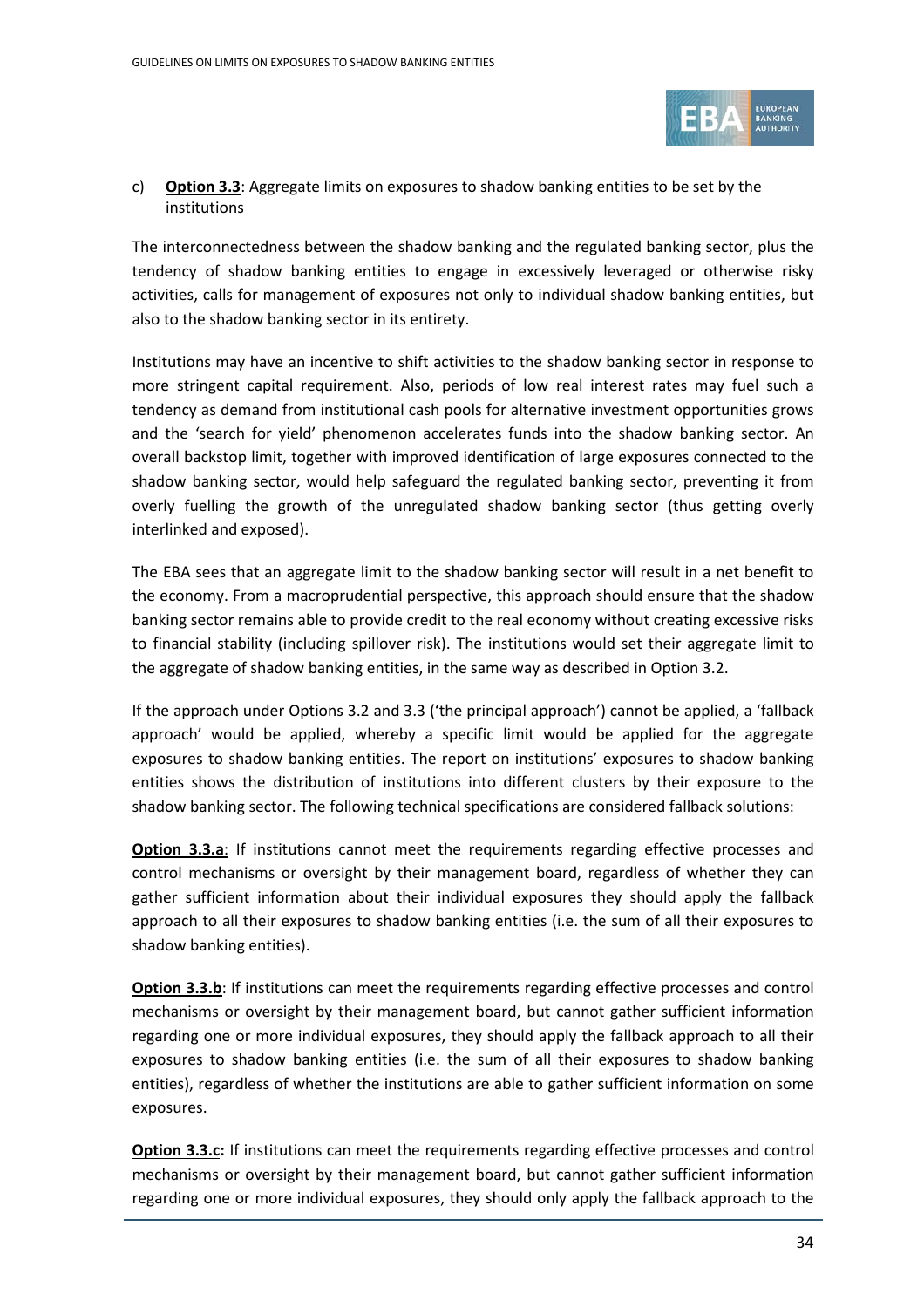

exposures to shadow banking entities for which the institutions are not able to gather sufficient information. The principal approach should be applied to the remaining exposures to shadow banking entities.

*Preferred options:* After deliberating all pros and cons from a prudential perspective and having regard to the feedback received during the public consultation, the EBA proposes to combine Options 3.2 and 3.3. Institutions should both set an aggregate limit to their exposure to the shadow banking entities and also set tighter limits to individual exposures to shadow banking entities. In addition, institutions unable to implement effective processes and control mechanisms or to ensure oversight by their management board should apply the fallback approach to all their exposures (Option 3.3a). However, if institutions can meet these requirements and can gather relevant information about one or more individual counterparties from the shadow banking sector, this would be recognised and the fallback approach would apply only to the exposures for which the institution has not been able to collect sufficient information (Option 3.3c).

In addition, for the purposes of the application of the guideline, institutions could either:

- a) **Option 4.1**: consider only exposures, after taking into account credit risk mitigation techniques and exemptions, with a value equal to or in excess of 0.25% of the institution's eligible capital; or
- b) **Option 4.2**: consider all exposures to shadow banking entities.

Option 4.1 is consistent with other EBA products in the area of large exposures<sup>[43](#page-34-0)</sup> and would significantly alleviate the burden for institutions and is therefore proposed as the preferred option. Although some caution needs to be exerted when interpreting the reported data, the EBA's dedicated analysis estimates that around 97% of the number of exposures reported by institutions in the sample are below this materiality threshold, which alleviates considerably the burden of compliance with the guidelines.

### **4.1.4 Cost-benefit analysis**

 $\overline{a}$ 

The EBA conducted a comprehensive data collection to better understand the relevance and characteristics of institutions' exposures to shadow banking entities and also to support the development and policy choices of these guidelines. Based on that data collection, the costs for credit institutions, the credit provided to financial counterparties and the real economy and the benefits for the solvency of individual institutions and the stability of the financial system are estimated in a separate report. For the purpose of the Commission's assessment of the appropriateness of imposing regulatory limits, that report also contains a comprehensive analysis of institutions' exposures to shadow banking entities.

<span id="page-34-0"></span><sup>&</sup>lt;sup>43</sup> EBA Final Draft Regulatory Technical Standards on the determination of the overall exposure to a client or a group of connected clients in respect of transactions with underlying assets under Art. 390(8) of Regulation (EU) No 575/2013.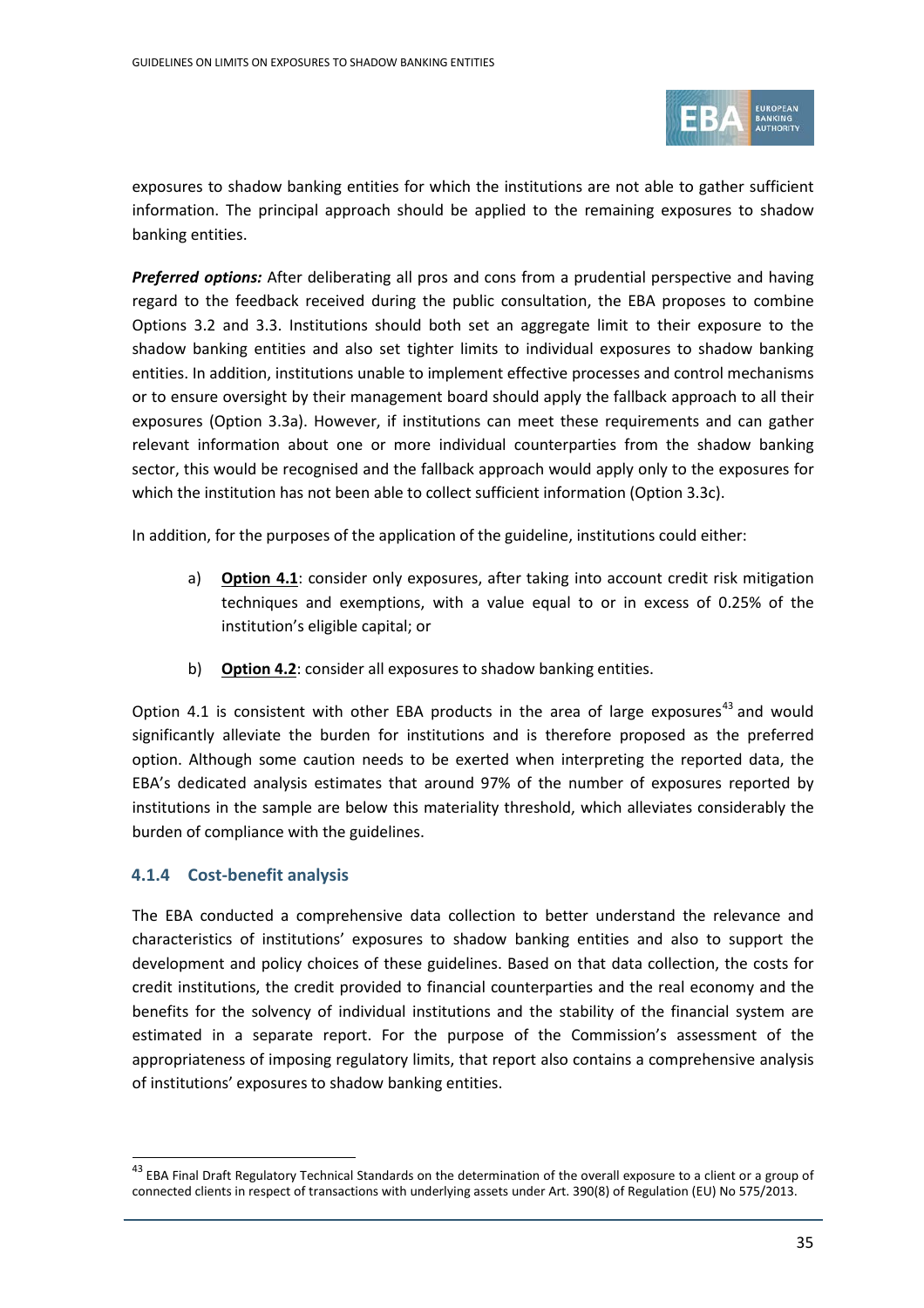

Concerning the impact on the risk profile of credit institutions and investment firms, the results of the dedicated data analysis confirm that the number of exposures above common large exposure thresholds (e.g. 10% for reporting requirements, 25% for quantitative restrictions) is rather small. Relative to their eligible capital, average individual exposures are significantly higher (a multiple) for small and/or domestic institutions (Group 2 banks) and investment firms than for large and internationally active banks (Group 1). These guidelines should contribute to improved risk management and more comprehensive counterparty information collection. Requirements for individual and aggregate limits can be reasonably expected to contribute to less concentration risk towards shadow banking entities/the shadow banking sector for both Group 1 and Group 2 banks as well as investment firms. The majority of institutions' qualitative responses to the data collection associate exposures to shadow banking entities with above-average risk weights. Around a quarter of institutions associate higher revenues with shadow banking exposures and estimate the overall impact of their replacement by other exposures to be rather costly in profitability terms.

The potential detrimental impact on the provision of credit to the real economy in the EU is expected to be small (to medium) and carefully managed by the design of these guidelines. The results of the dedicated data collection show that around half of the amount of funds provided by European institutions is to counterparties resident outside the EU. It is rather unlikely that those funds would be finally destined for financing the real economy in the EU. Further, a certain proportion of those funds is provided to types of counterparty which are far less likely to focus on the direct provision of credit to the real economy. Thus the potential detrimental impact of limiting exposures to hedge funds, MMFs or broker-dealers is expected to be rather small. Lastly, the restriction of the application of these guidelines to exposure values after taking into account credit risk mitigation and exemptions, exposures to counterparties not (known to be) equivalently supervised at consolidated level, the qualitative principle-oriented approach of these guidelines and the application of a materiality threshold have all been designed to mitigate any potential detriment to the provision of credit to the real economy.

The direct and indirect beneficial impact on the stability and orderly functioning of financial markets in the EU is expected to be medium to high. Firstly, the largest part of European institutions' exposures to shadow banking entities is in the portfolio of Group 1 banks. Those, on average, exhibit higher exposures to the shadow banking sector in its entirety. Limiting concentrated exposures of institutions which are closer to being systemically important (because of their size and interconnectedness) to a potentially risky sector has benefits for financial stability. Similarly, certain types of counterparty entities are commonly perceived as carrying out risky activities (e.g. reliance on leverage, use of complex financial instruments) and being subject to relatively light prudential regulation (e.g. hedge funds). Limiting institutions' exposures to those counterparties which are also commonly perceived to behave in a correlated manner (e.g. invested in similar markets) can contribute to dampening procyclicality and systemic risk. Finally, the indirect approach of shadow banking regulation via tighter regulation of institutions' interaction with shadow banking entities can constitute a backstop to regulatory arbitrage. In summary, these guidelines are assumed to efficiently contribute to achieving the objectives stated above, while allowing for further regulatory intervention if considered appropriate.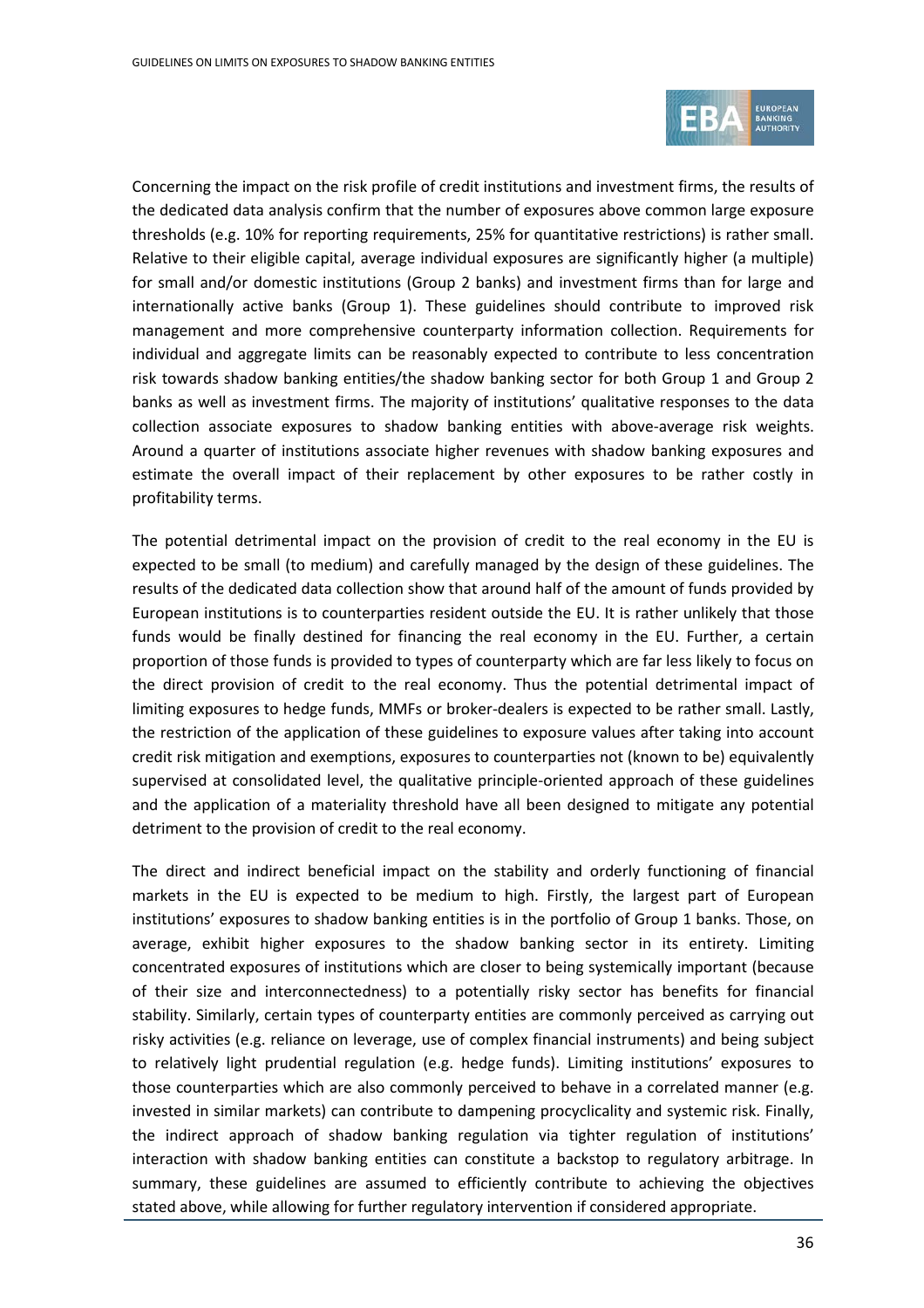

## <span id="page-36-0"></span>4.2 Views of the Banking Stakeholder Group (BSG)

### **General comments**

The consultation paper is an addition to other existing measures (such as SFT rules, haircut and reporting rules, etc.) that are designed to reduce systemic risk migration from the (largely unregulated) shadow banking sector to the highly regulated banking sector.

It is widely accepted that shadow banks of various sorts played an important role in the recent global banking crisis and that there were flaws in the way that such institutions operated and the links between the banking and shadow banking sectors. However, many of these flaws have since vanished as markets and institutions have reacted.

As a point of perspective, we also note that regulated banks are already subject to 'large exposure' rules irrespective of whether this relates to positions vis-à-vis banks or shadow banks. Furthermore, general capital requirements have been tightened up. Overall, these measures are likely to reduce the activity of banks vis-à-vis non-banks in general and shadow banks in particular.

The shadow banking landscape includes a heterogeneous set of institutions which cover a wide range of business activities and different business structures, and its size and functions can vary significantly between countries and markets. The shadow banking sector has a function in parallel with, and as a complement to, the banking system but on the other hand can create complexity and systemic risks. In addition, there is a risk of an undesirable risk transfer from the directly regulated sector to the shadow banking sector. The risk related to the shadow banking sector can to some extent be mitigated through indirect regulation, for example limitations for institutions to securitized assets, or as direct regulation towards shadow banking entities as example through AIFMD. Even if the indirect approach might have an impact in mitigating the risk in some areas, the view of BSG is that a more robust long term solution includes a regulation covering the shadow banking entities and its intermediation activities.

Before considering the specific questions raised in the consultation paper, we emphasise three general concerns. Firstly, there is a potential danger that the overall regulatory regime that is applied to regulated banks may not be as sufficiently competitively neutral as between institutions conducting essentially similar business and that this may unnecessarily distort competition between the regulated banking sector and the less-regulated institutions in the shadow banking sector.

A second concern is that regulatory agencies and national authorities should have a common definition of what is meant by 'shadow banks', and that regulation and supervision of the relationship between banks and shadow banks should be applied consistently between countries. This also raises issues of competitive neutrality between different national regulatory regimes.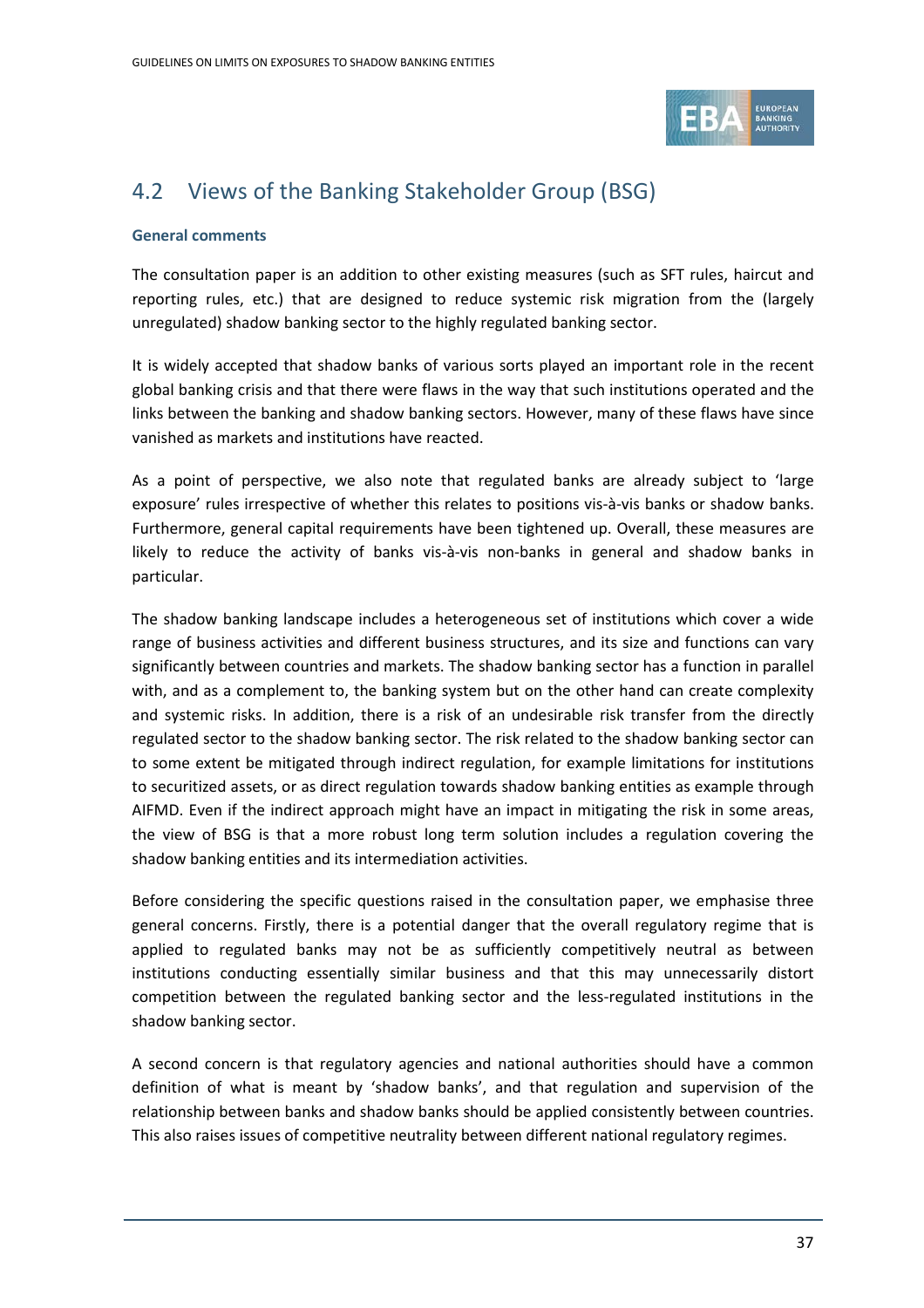

Thirdly, the proposed rules outlined in the consultation paper may have the unintended consequence of undermining the fluidity of securitisation schemes that are currently proposed under the Capital Market Union: this may again produce regulatory inconsistencies.

### **Replies to questions**

**Q1. Do you agree with the approach the EBA has proposed for the purposes of defining shadow banking entities? In particular, do you consider that this approach is workable in practice? If not, please explain why and present possible alternatives.**

In the FSB's 2014 Global Shadow Banking Monitoring Report, the shadow banking sector is defined as credit intermediation involving entities and activities outside the regular banking system or, as other market participants prefer, as 'market based activity'. This is a very broad definition and, in addition, the term carries a negative image. However, often this activity with non-bank financial institutions is carried out with institutions which are highly regulated, such as UCITS or insurance companies. As the consultation paper proposes increased control mechanisms towards shadow banking entities, a clear and operational definition is of great importance.

In this context we again emphasise the need for a common global definition of shadow banking.

The approach of defining entities that is out of scope for the definition of shadow banking is relevant and easy to adopt. In addition, the exposures towards UCITS are to a large extent already restricted by limits contained in the CRR. The most relevant approach for defining shadow banking entities seems to be by reference to the activities performed. Some of these are listed in the proposal with reference to CRD, annex 1. There is, nevertheless, considerable room for different translation of entities and activities in scope and the definitions still involve a high degree of subjectivity. Exposures to funds that are not considered as excluded undertakings should be possible to be treated by a look through principle where possible. It is also unclear how the exposure towards entities with mixed business lines should be treated in this context. As an example, should the total exposure towards an entity with some kind of shadow banking activity be considered as shadow banking in total when defining limits and interconnectedness?

The definition is broad and may generate a high number of 'positives', which could lead to an additional operational risk and disproportionate burden in terms of policies and control mechanisms, given that there would likely be only a relatively small overall risk reduction in the banking sector.

The view of the BSG is that the threshold of 0.25% is too low and the process of maintaining, monitoring and reporting these can be excessively administratively burdensome and disproportionate, considering turnover in portfolios and interconnectedness but also considering the fallback approach option 1 or option 2.

**Q2. Do you agree with the approach the EBA has proposed for the purposes of establishing effective processes and control mechanisms? If not, please explain why and present possible alternatives.**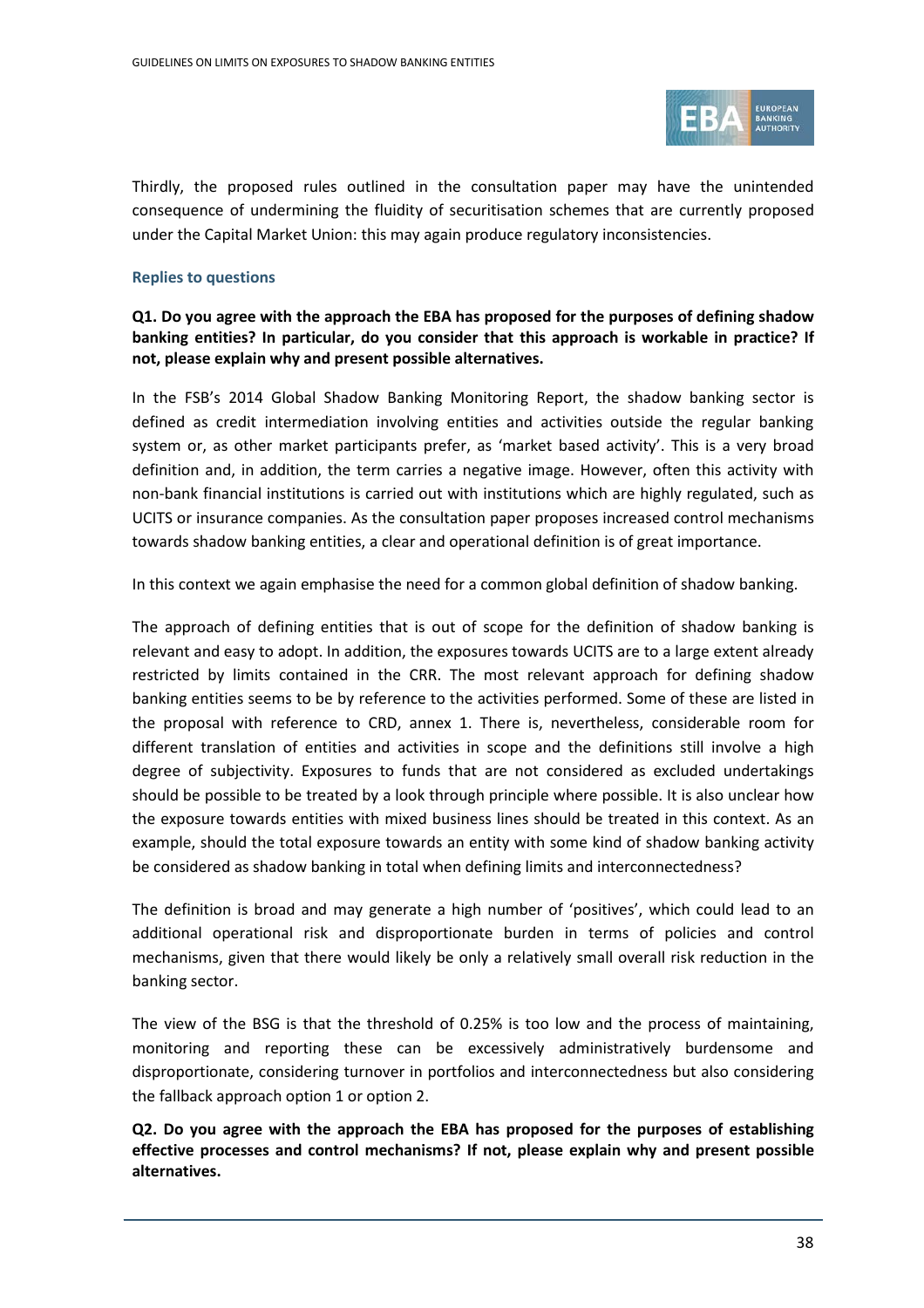

The process will require specific instructions and monitoring and reporting requirements that are directly related to entities defined as shadow banking. Risk related to concentration and interconnectedness and specific risk towards specific entities is already an integrated part of the credit risk monitoring entity within most institutions and the need to set specific restrictions, at an institutional level towards a broad category of companies sorted into the category shadow banking, could be questioned. The definition of shadow banking entities includes intermediate activities, but in many cases this may be the only common denominator.

The proposed specific requirement for shadow banking entities related to Pillar 2 can be questioned, since the Pillar 2 requirements are already defined and in use already.

### **Q3. Do you agree with the approach the EBA has proposed for the purposes of establishing appropriate oversight arrangements? If not, please explain why and present possible alternatives.**

It could be questioned if there is a need to have a specific process for exposures defined as being within the shadow banking definition. Risks, limits and risk appetite are an integral part of the credit risk monitoring and reporting process. However, we agree in principle with the arrangements.

### **Q4. Do you agree with the approaches the EBA has proposed for the purposes of establishing aggregate and individual limits? If not, please explain why and present possible alternatives.**

An aggregated limit only has relevance if there is a defined interconnectedness between two or more entities in scope for the definition of shadow banking. There are potentially less combined risk and interconnectedness in exposures towards totally different shadow banking activities in different countries compared to some other interconnections which already should be considered following the large exposures regulation. Besides, indirect interconnectedness is difficult to assess in practice, for example if there are holdings by other institutions. With reference to no 18 of the consultation it is stated that the EBA is considering updating the 'Guidelines on the identification of groups of connected clients under Article 4, Para. 1, No 39 Regulation (EU) No 575/2013, including providing greater clarity on how institutions and special-purpose vehicles can be economically interdependent.'

The view of the BSG is that the review and updating of that guideline should be undertaken in parallel with the guideline on shadow banking. Furthermore, indirect interconnectedness is to some extent already addressed in the BCBS paper 'Supervisory framework for measuring and controlling large exposures', April 2014. Even though the Basel paper considers the identification of additional risk imposed by third parties by the structure the bank invests in (e.g. in the case of an originator, fund manager, liquidity provider or credit protection provider), there are remaining difficulties in identifying all those connections. Furthermore, the Basel paper remains vague in the case of structured finance products.

**Q5. Do you agree with the fall back approach the EBA has proposed, including the cases in which it should apply? If not, please explain why and present possible alternatives. Do you think that Option 2 is preferable to Option 1 for the fall back approach? If so, why? In particular: Do you believe that Option 2 provides more incentives to gather information about exposures**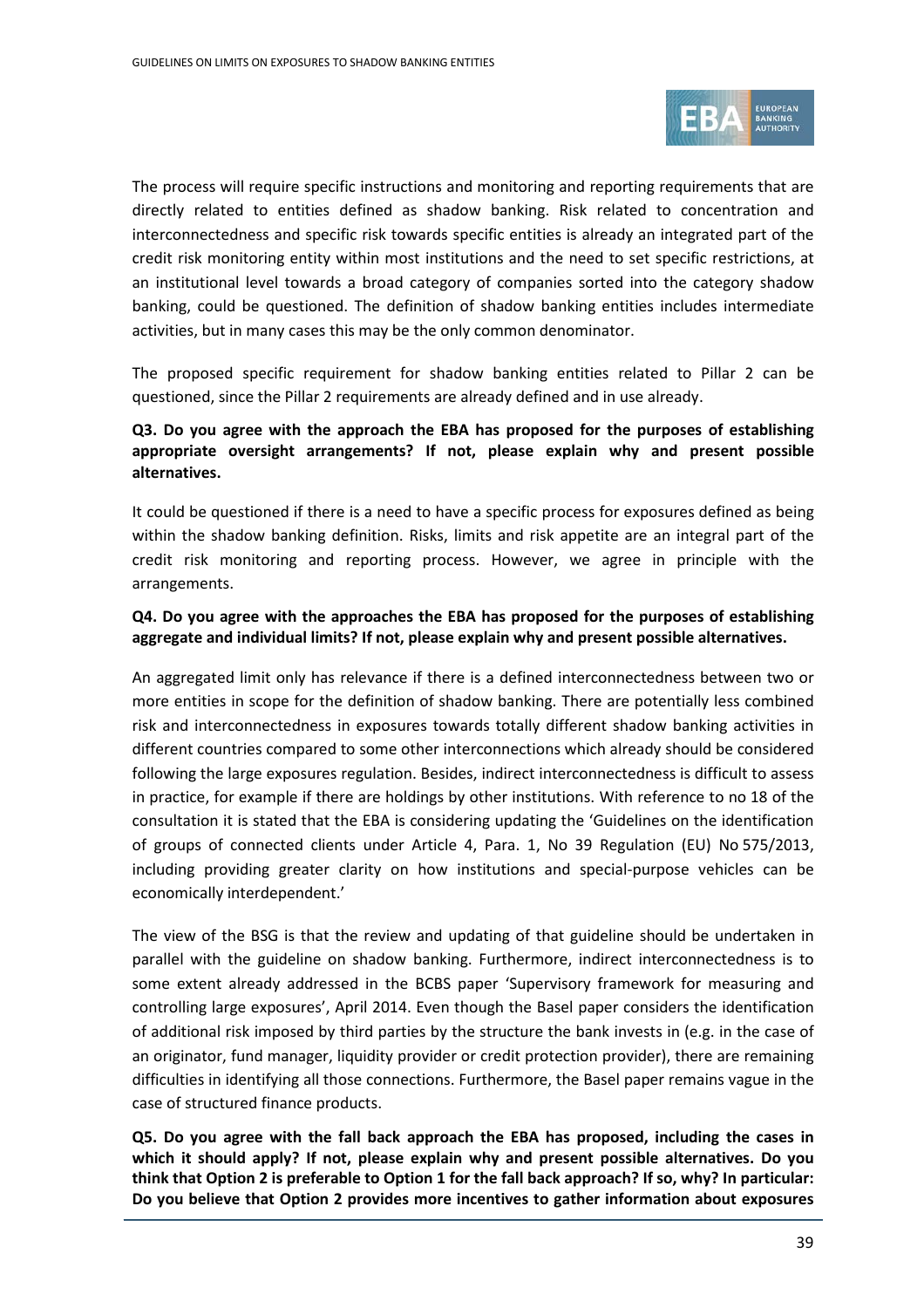

### **than Option 1? Do you believe that Option 2 can be more conservative than Option 1? If so, when? Do you see some practical issues in implementing one option rather than the other?**

The view of the BSG is that Option 2 is the preferred option, since the requirements for the main part of exposures are fulfilled and should not be affected by a small number of exposures where the criteria are not met. It would be to presume a very close linkage between normally rather heterogeneous entities that are treated as directly connected. The most conservative outcome of the different options should not be the main reason for preference and could basically be affected by just one minor exposure. However, a technical fallback is not necessarily the only approach to address shortcomings, as in the SPREP and by capital add-on.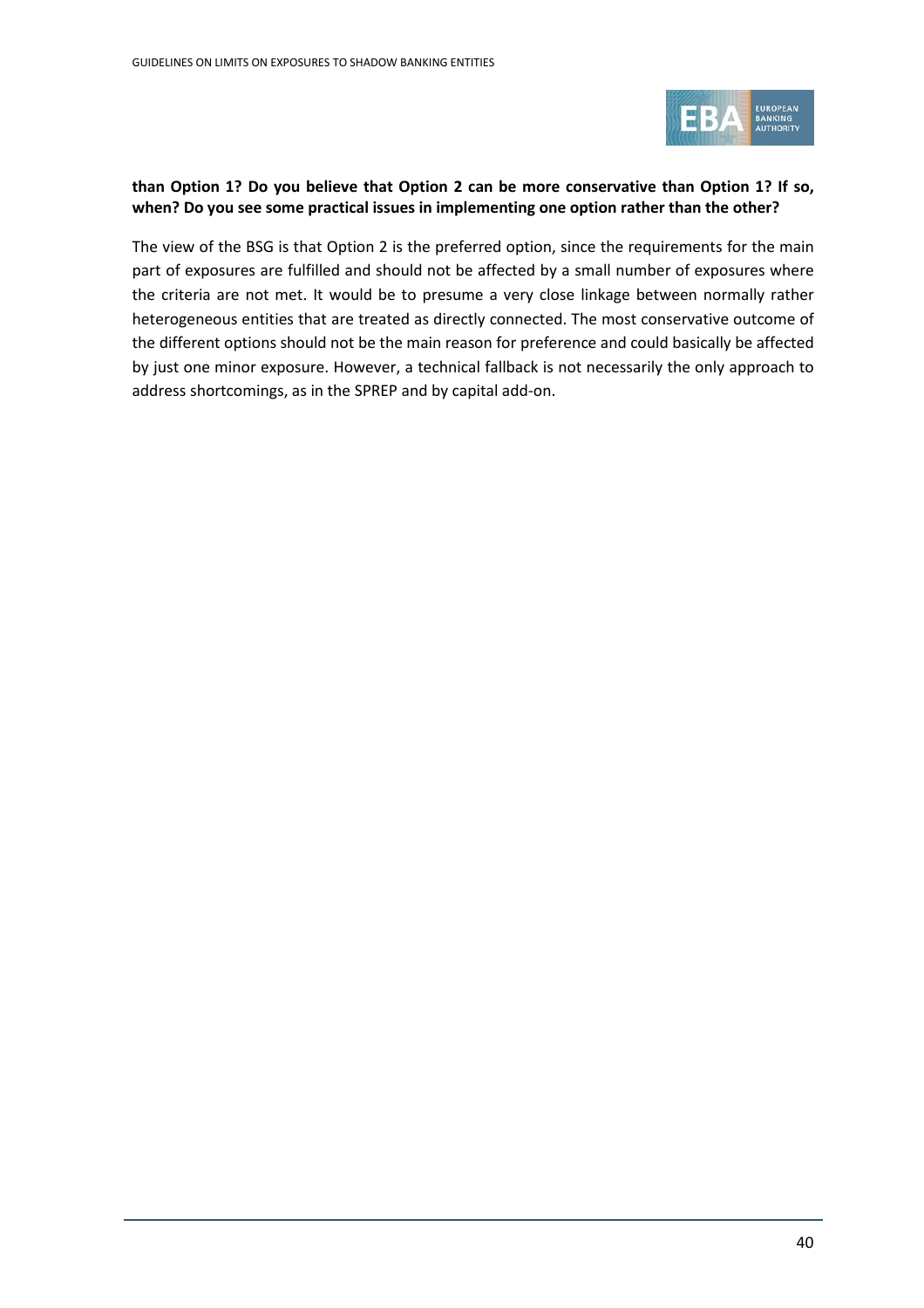

## <span id="page-40-0"></span>4.3 Feedback on the public consultation and on the opinion of the BSG

The EBA publicly consulted on the guidelines contained in this paper.

The consultation period lasted for 3 months and ended on 19 June 2015. 57 responses were received, of which 48 were published on the EBA website, including the opinion of the BSG.

This paper presents a summary of the key points and other comments arising from the consultation, the analysis and discussion triggered by these comments and the actions taken to address them if deemed necessary.

In many cases, several industry bodies made similar comments or the same body repeated its comments in response to different questions. In such cases, the comments, and the EBA's analysis, are included in the section of this paper where the EBA considers them most appropriate.

Changes to the guidelines have been incorporated as a result of the responses received during the public consultation.

### **Summary of key issues and the EBA's response**

Most respondents focused their feedback on the proposed scope of the guidelines and the proposed definition for 'shadow banking entities' and argued for further exemptions. The EBA has carefully considered this feedback and amended the definition of 'excluded entities' to consider additional exceptions, which were intended but not clearly set out in the consultation paper, and has also revised its policy decisions regarding the treatment of certain funds.

Some respondents were critical about the fallback approach, in particular Option 1 in the consultation paper. The EBA has considered this feedback and redesigned the fallback approach along the lines of Option 2 in the consultation paper. The data collection has provided useful input to confirm the calibration of the fallback approach.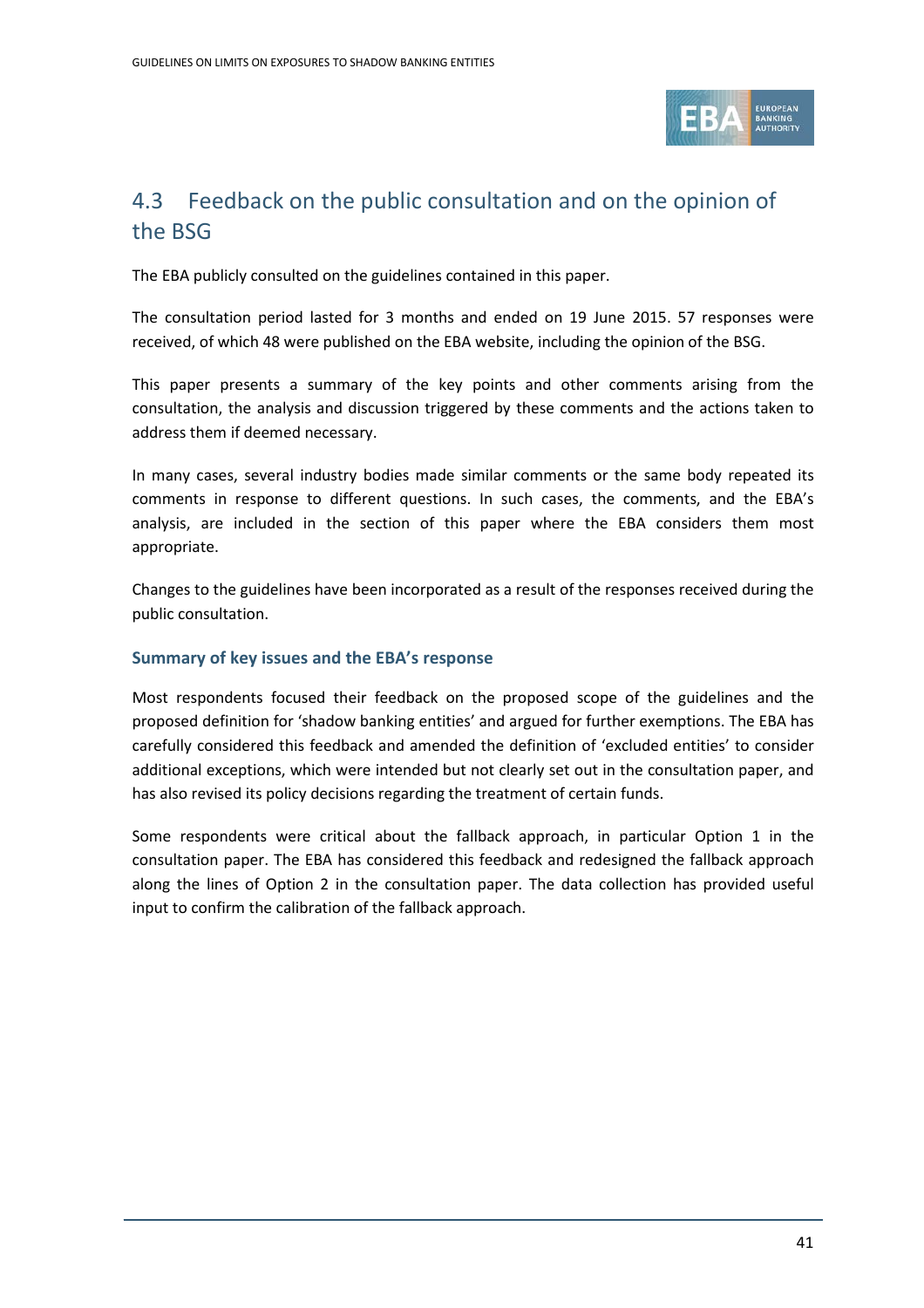

### **Summary of responses to the consultation and the EBA's analysis**

| <b>Summary of responses received</b>                                                                                                                                                                                                                                                                                                                                                                                                                                                                                                                     | <b>EBA analysis</b>                                                                                                                                                                                                                                                                                                                                                                                             | <b>Amendments to</b><br>the proposals |
|----------------------------------------------------------------------------------------------------------------------------------------------------------------------------------------------------------------------------------------------------------------------------------------------------------------------------------------------------------------------------------------------------------------------------------------------------------------------------------------------------------------------------------------------------------|-----------------------------------------------------------------------------------------------------------------------------------------------------------------------------------------------------------------------------------------------------------------------------------------------------------------------------------------------------------------------------------------------------------------|---------------------------------------|
| <b>General comments</b>                                                                                                                                                                                                                                                                                                                                                                                                                                                                                                                                  |                                                                                                                                                                                                                                                                                                                                                                                                                 |                                       |
| The EBA's mandate expressly requires that 'international level'<br>developments on shadow banking should be taken into account in the<br>development of these guidelines. Proper coordination has to be ensured<br>with existing international work on shadow banking before setting a<br>definition (e.g. work undertaken by the Basel Committee on Banking<br>supervision, the Financial Stability Board, ESMA or the G20).<br>There is a need for development of a fundamental and robust level 1<br>regulation designed for shadow banking entities. | The EBA has given due consideration to on- No amendment.<br>going work in the area of shadow banking in the<br>Union and other international fora. The EBA has<br>also consulted the ESMA, the FSB, the European<br>Commission services and the European Central<br>Bank regarding the proposed definition of<br>'shadow banking entities' and has considered<br>their feedback when finalising the guidelines. |                                       |

The EBA notes that the suggestion for regulating the shadow banking sector goes beyond the scope of the guidelines.

### **Responses to questions in Consultation Paper EBA/CP/2015/06**

**Q1. Do you agree with the approach the EBA has proposed for the purposes of defining shadow banking entities?**

**In particular:**

**Do you consider that this approach is workable in practice? If not, please explain why and present possible alternatives.**

**Do you agree with the proposed approach to the exclusion of certain undertakings, including the approach to the treatment of funds? In particular, do you see any risks stemming from the exclusion of non-MMF UCITS given the size of the industry? If you do not agree with the**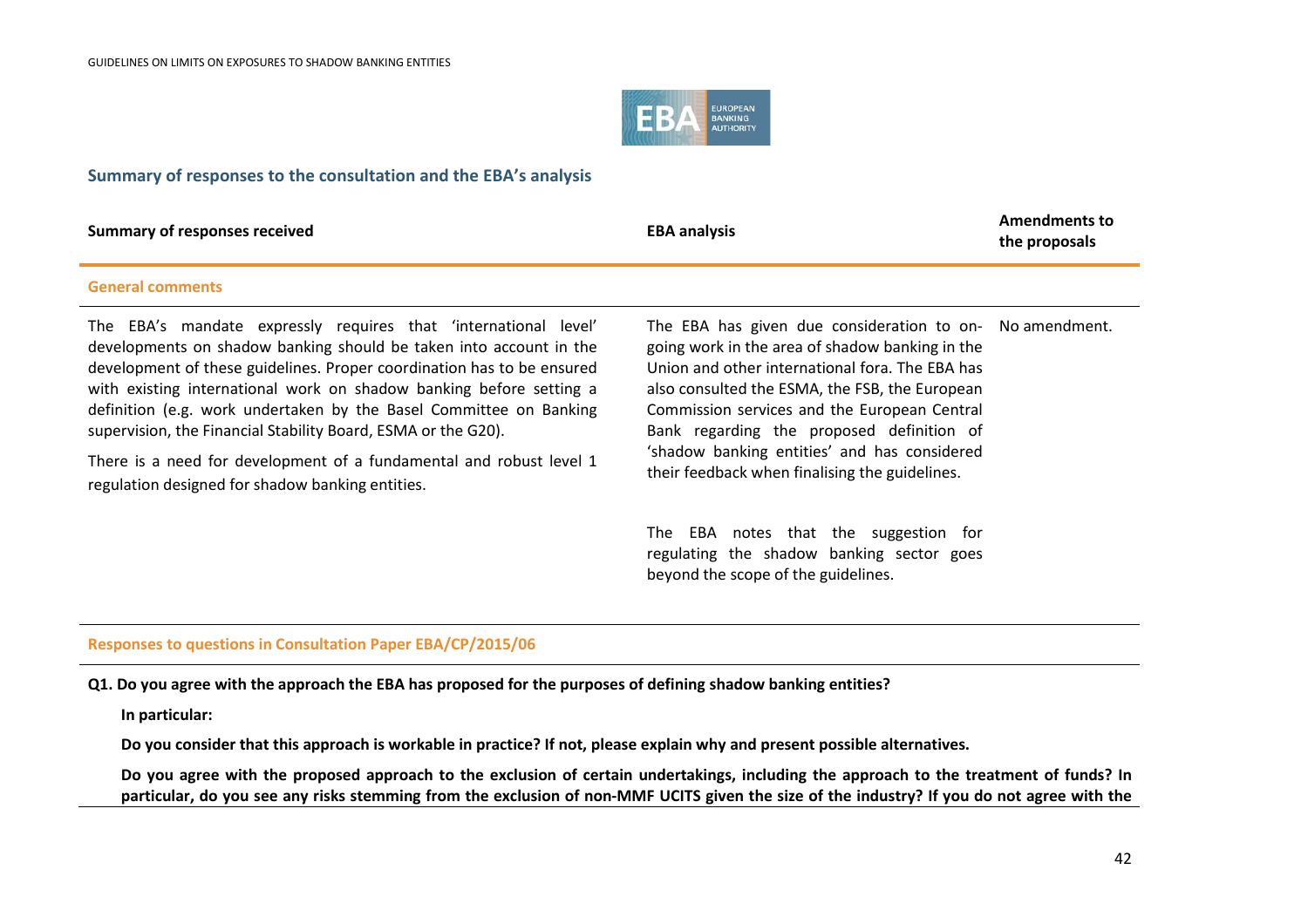

**Summary of responses received EBA analysis EBA analysis EBA** analysis

**the proposals**

**proposed approach, please explain why not and present the rationale for the alternative approach(es) (e.g. on the basis of specific prudential requirements, redemption limits, maximum liquidity mismatch and leverage, etc.).**

Most respondents focused their feedback on the scope of the guidelines and the proposed definition of 'shadow banking entities'.

### **Definition of 'credit intermediation activities':**

- **Portfolio management and advice** regarding the definition of 'credit intermediation activities', feedback noted that 'credit intermediation activities' are not present while carrying out portfolio management and advice according to point 11 of Annex I of the CRD. Moreover, this activity is also regulated by the Markets in Financial Instruments Directive 2004/39/EC, by the UCITS Directive and, if undertaken by AIF managers, the AIFMD.
- **Relation of bank-like activities and CRD/Annex I references -** some respondents also sought clarification of whether the four proposed bank-like activities for the identification of an activity as 'credit intermediation activities' are independent of the eight activities proposed by reference to Annex I of CRD IV.

### **Definition of 'excluded undertaking':**

Broadly, respondents' view was that the proposed catalogue of excluded undertakings is too narrow, and does not take into account the wide diversity in underlying business models and activities that exists in practice. Various additional segments of the non-bank sector should be excluded from the definition of 'shadow banking entities'. Respondents

### **Definition of 'credit intermediation activities'**

*Portfolio management and advice:*

On reflection, the EBA regards it as inappropriate to include this activity in the list of activities which institutions can consider automatically as 'credit intermediation activities', as it is not always the case that this activity will involve credit intermediation. Instead, the institution would need to carry out a case-by-case assessment of an entity's business (assuming that the entity concerned does not carry out one of the other activities listed in the definition of 'credit intermediation activities') in order to identify whether the entity is to be considered a 'shadow banking entity' for the purposes of the guidelines.

*Relation of bank-like activities and CRD/Annex I references:*

The referenced activities mentioned in Annex I of the CRD should be understood as examples

**Definition of 'credit intermediation activities'**

*Portfolio management and advice:*

The definition of 'credit intermediation activities' has been amended to omit the reference to point 11 of Annex I to the CRD (portfolio management and advice).

*Relation of banklike activities and CRD/Annex I*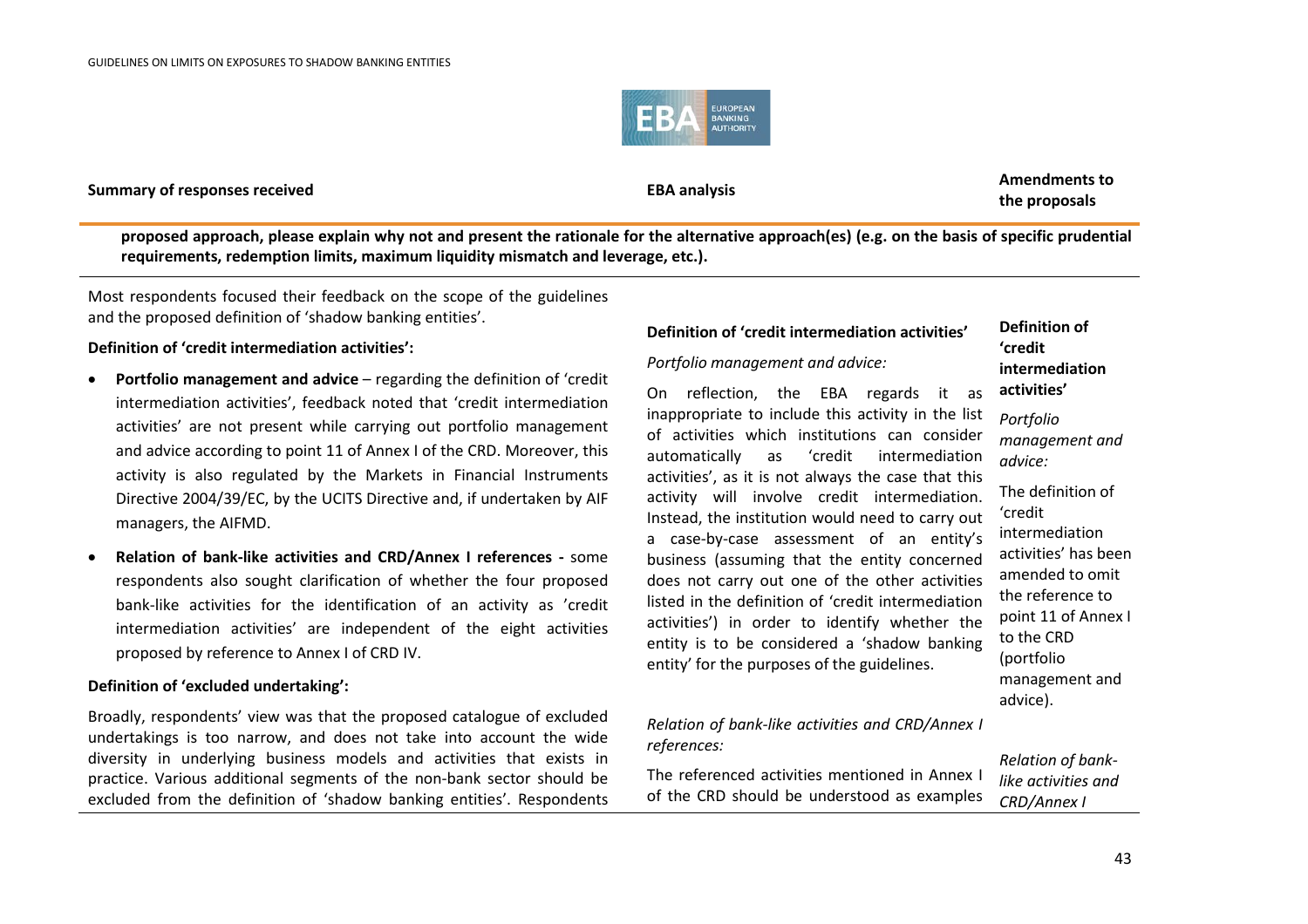.

<span id="page-43-2"></span><span id="page-43-1"></span><span id="page-43-0"></span>

<span id="page-43-3"></span>

| <b>Summary of responses received</b>                                                                                                                                                                                                                                                                                                                                           | <b>EBA analysis</b>                                                                         | <b>Amendments to</b><br>the proposals |
|--------------------------------------------------------------------------------------------------------------------------------------------------------------------------------------------------------------------------------------------------------------------------------------------------------------------------------------------------------------------------------|---------------------------------------------------------------------------------------------|---------------------------------------|
| cited the existence of various regulatory frameworks that applied already                                                                                                                                                                                                                                                                                                      | of credit intermediation activities.                                                        | references:                           |
| to certain entities in the non-bank sector. Concerns on the impact of the<br>proposed broad scope were expressed - including about the cost of                                                                                                                                                                                                                                 |                                                                                             | No amendment.                         |
| financing to the real economy in some cases. A list of the entities that                                                                                                                                                                                                                                                                                                       | Definition of 'excluded undertaking'                                                        |                                       |
| were put forward for exclusion by respondents (in addition to those<br>identified in the EBA's proposed list of excluded undertakings) is provided                                                                                                                                                                                                                             | MMFs:                                                                                       | Definition of                         |
| below. Some respondents proposed that the EBA use the definition of<br>'unregulated financial entity' as set out in Article 142(1) point 5 of                                                                                                                                                                                                                                  | The EBA notes the consultation feedback<br>regarding MMFs.                                  | 'excluded<br>undertaking'             |
| Regulation (EU) No 575/2013 (the CRR).                                                                                                                                                                                                                                                                                                                                         | For the reasons given in the consultation paper                                             | MMFs:                                 |
| Money market funds (MMFs) - respondents noted that most MMFs in<br>the EU (80% of the assets and 60% of the funds) operate under the<br>rules of the UCITS Directive <sup>44</sup> , with the remainder operating (since July<br>2013) under the rules of the AIFMD <sup>45</sup> . Respondents cited the following<br>requirements as providing specific prudential controls: | the EBA considers that, at this stage, in                                                   | No amendment.                         |
|                                                                                                                                                                                                                                                                                                                                                                                | particular pending the agreement of the<br>Commission's<br>European<br>proposal for a       |                                       |
|                                                                                                                                                                                                                                                                                                                                                                                | regulation on MMFs $^{61}$ , and noting the size of                                         | AIFs:                                 |
|                                                                                                                                                                                                                                                                                                                                                                                | the funds (for instance, relative to other types                                            | The definition of                     |
|                                                                                                                                                                                                                                                                                                                                                                                | of UCITS), it remains appropriate for MMFs to<br>fall within the scope of the definition of | 'excluded                             |
| i)<br>Run risk and/or liquidity problems are addressed by risk                                                                                                                                                                                                                                                                                                                 | 'shadow banking entity'. The EBA will keep the                                              | undertaking',                         |
| management, liquidity management requirements, gates and                                                                                                                                                                                                                                                                                                                       | scope of the guidelines under review, in                                                    | point K) has been<br>amended.         |
| liquidity fees requirements as set out in Article 16 of the                                                                                                                                                                                                                                                                                                                    | particular having regard to relevant regulatory                                             |                                       |

AIFMD and Section 4 of Regulation 231/2013<sup>[46](#page-43-2)</sup>, and/or

<sup>&</sup>lt;sup>44</sup> Directive 2009/65/EC of the European Parliament and of the Council of 13 July 2009 on the coordination of laws, regulations and administrative provisions relating to undertakings for collective investment in transferable securities (UCITS).

<sup>&</sup>lt;sup>45</sup> Directive 2011/61/EU of the European Parliament and of the Council of 8 June 2011 on Alternative Investment Fund Managers and amending Directives 2003/41/EC and 2009/65/EC and Regulations (EC) No 1060/2009 and (EU) No 1095/2010.

<sup>&</sup>lt;sup>46</sup> Commission Delegated Regulation (EU) No 231/2013 of 19 December 2012 supplementing Directive 2011/61/EU of the European Parliament and of the Council with regard to exemptions, general operating conditions, depositaries, leverage, transparency and supervision.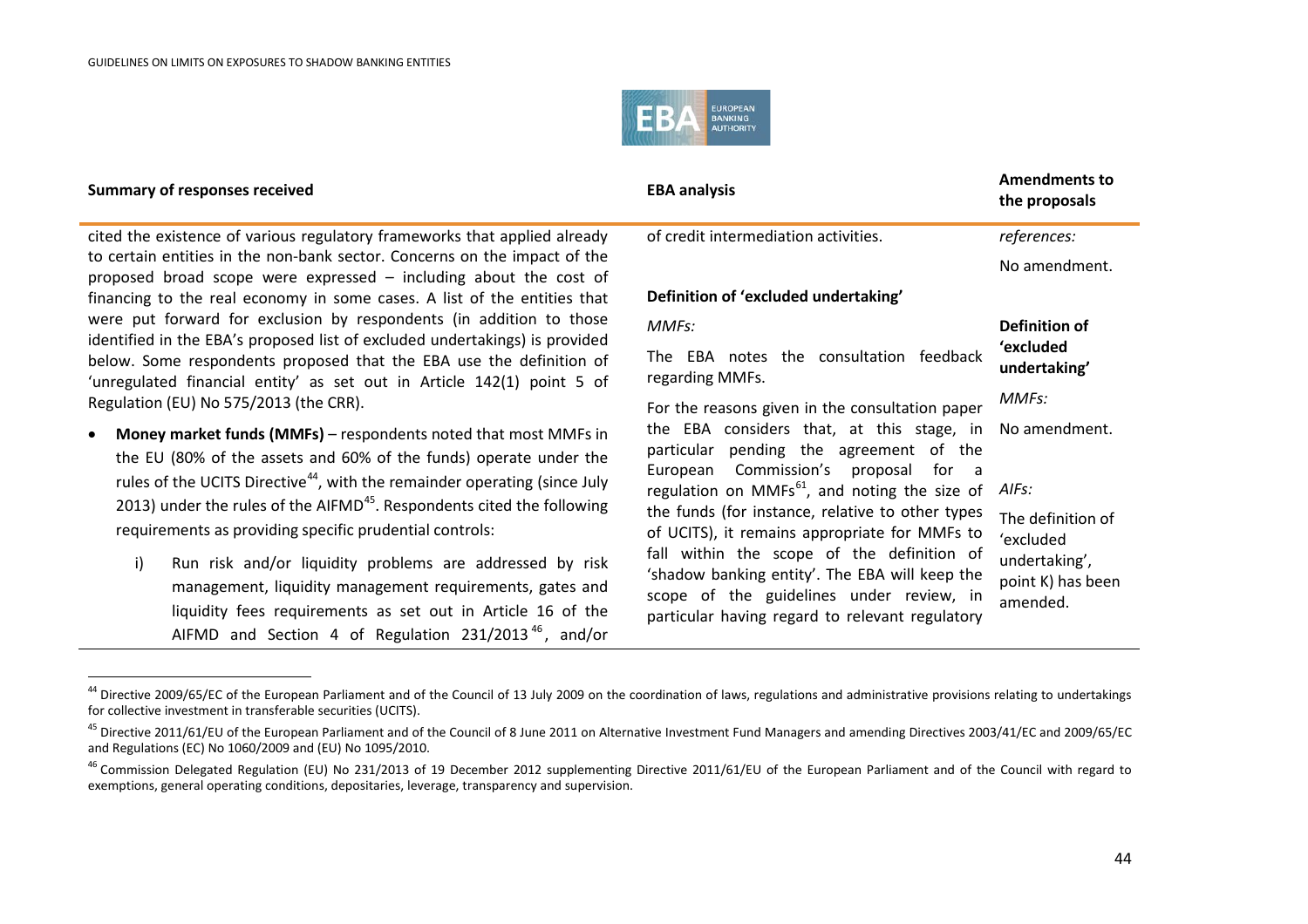<span id="page-44-2"></span><span id="page-44-1"></span><span id="page-44-0"></span>

 $\overline{a}$ 

## **the proposals**

Directive  $2010/43/EU^{47}$  $2010/43/EU^{47}$  $2010/43/EU^{47}$ , as well as more MMF-specific requirements by CESR guidelines 10-49 [48](#page-44-1) and ESMA guidelines, which since 2010 have imposed strict limits in term of liquidity, risk and leverage on all MMFs in Europe and limit the use of derivatives.

- ii) Interconnectivity and spillovers are addressed by counterparty limits and risk management requirements as set out in Article 15 of AIFMD and Section 3 of Regulation 231/2013, the UCITS Directive and Directive 2010/43/EU.
- iii) Excessive leverage and procyclicality are addressed by limits on leverage and disclosure on leverage as set out in Articles 11, 22 and 112 of the AIFMD, the UCITS Directive, Directive 2010/43/EU and CESR guidelines 10-788<sup>[49](#page-44-2)</sup>, as well as more MMF-specific requirements by CESR guidelines 10-49 and ESMA guidelines 2014/110.
- iv) Opaqueness and complexity are addressed by the obligation

developments.

### *AIFs:*

The EBA has considered the feedback received during the consultation period as well as inp from ESMA and the European Commission. The EBA acknowledges that AIFs are regulated indirectly, as a result of requirements impose on their asset managers under the AIFM However, the risks arising directly from t funds themselves are not mitigated in satisfactory way from a prudential point view. For example, while leverage is strictly limited for UCITS funds, a similar limitation do not apply to AIFs. Given this, the EBA is of the view that only AIFs with limited leverage could No amendment. be considered to fall outside the definition of 'shadow banking entities'. Under the AIFMD, a

*Particular case of EuVECAs, EuSEFs and ELTIFs:*

| วนt<br>`he              | The definition of<br>ʻexcluded                                                       |
|-------------------------|--------------------------------------------------------------------------------------|
| ed:<br>ed<br>1D.<br>:he | undertaking',<br>point K) has been<br>amended to<br>include these<br>specific cases. |
| a<br>οf                 |                                                                                      |
| :tly<br>es<br>:he       | <b>Transactions with</b><br>underlying assets:                                       |
| اسلنا                   | No amandmant                                                                         |

*Securitisation* 

<sup>&</sup>lt;sup>61</sup> The Commission's proposal is available here: [http://ec.europa.eu/finance/investment/money-market-funds/index\\_en.htm.](http://ec.europa.eu/finance/investment/money-market-funds/index_en.htm)

<sup>&</sup>lt;sup>47</sup> Commission Directive 2010/43/EU of 1 July 2010 implementing Directive 2009/65/EC of the European Parliament and of the Council as regards organisational requirements, conflicts of interest, conduct of business, risk management and content of the agreement between a depositary and a management company.

<sup>&</sup>lt;sup>48</sup> CESR's Guidelines on a common definition of European money market funds (review).

<sup>&</sup>lt;sup>49</sup> CESR's Guidelines on a common definition of European money market funds.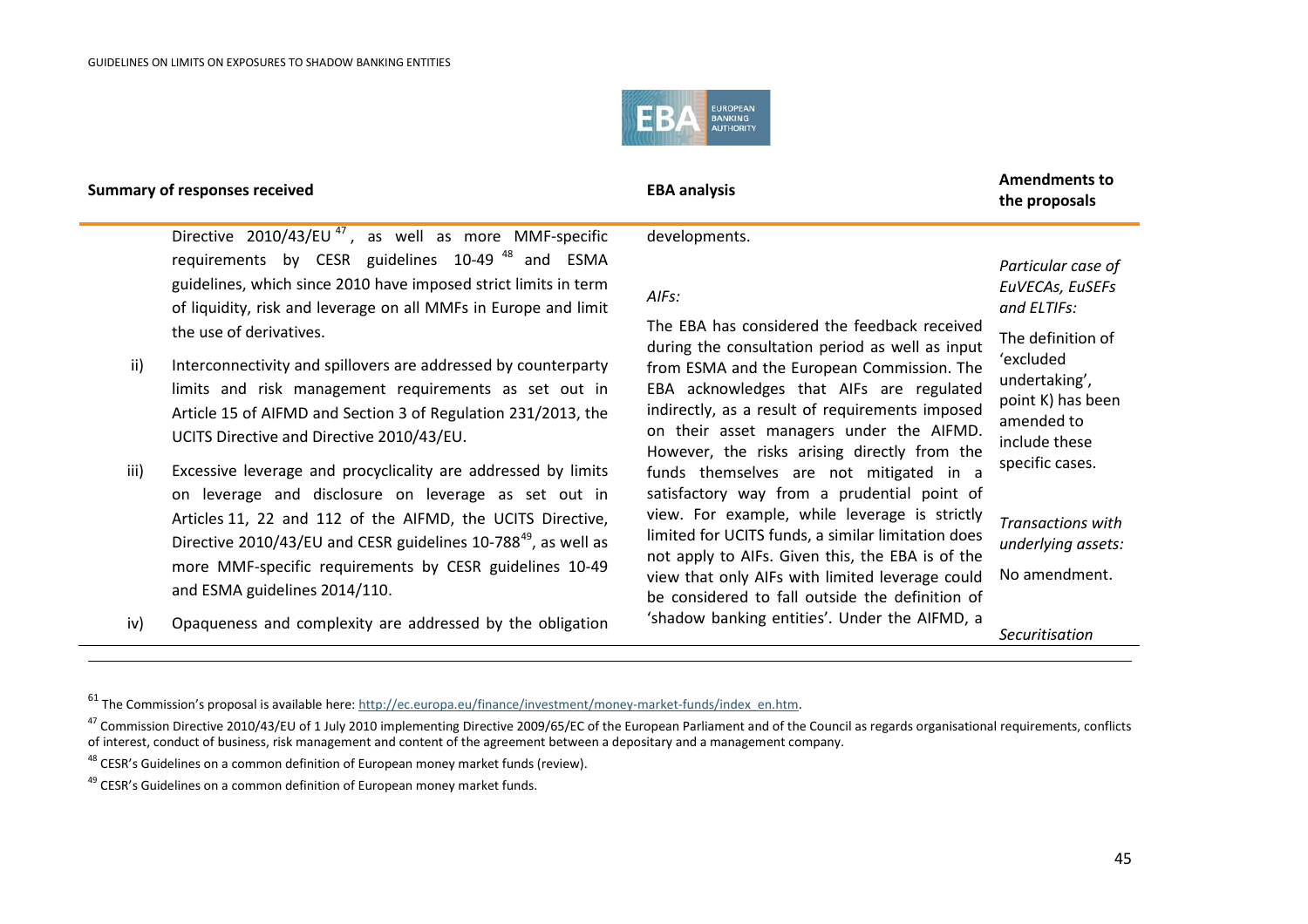<span id="page-45-1"></span><span id="page-45-0"></span>

**the proposals**

to report to investors and regulators (i.e. national competent authorities, ESMA and the ESRB) and supervise managers, as set out by Articles 22, 23, 24, 26, and Annex IV of the AIFMD, and by Commission Regulation (EU) No  $583/2010^{50}$  $583/2010^{50}$  $583/2010^{50}$ .

Specific existing arrangements under the CRR (e.g. increases in risk weights for institutions' exposures to the unregulated financial sector, higher capital requirements for banks' investments in the equity of funds), as well as the introduction of liquidity and funding requirements under Basel III (e.g. liquidity coverage ratio, net stable funding ratio) were also invoked to prove that institutions will be less susceptible to liquidity and funding risks arising.

The proposed MMFs Regulation<sup>[51](#page-45-1)</sup> was noted, which will soon add to the weight of regulation on this sector. Further, the importance of MMFs as a source of funding for governments, corporates and financial institutions was highlighted – with concerns raised on how the guidelines may affect MMFs' role in providing this finance.

• **Alternative investment funds (AIFs)** – respondents noted that all non-UCITS investment funds are regulated under AIFMD – which applies similar or even identical requirements to UCITS in many areas, e.g. liquidity management requirements, counterparty limits, leverage restrictions and disclosure. Respondents cited the following fund manager who manages an AIF which employs leverage must, on a regular basis, disclose to its investors any change to the maximum level of leverage permitted as well as any re-hypothecation rights or any guarantee granted under the leveraging arrangement and the total amount of leverage employed by the AIF. For an institution, it would thus be easy to identify which AIF counterparty is leveraged or not.

In addition to this condition, only AIFs which are not allowed to originate loans or purchase third parties' lending exposures and add them to their balance sheets would be excluded from the definition of 'shadow banking entity'.

## No amendment.

*activity:*

*Factoring and leasing companies:*

The definition of 'financial institution' has been amended to clarify that it is to be interpreted in line with Article 119(5) of the CRR.

#### *Particular case of EuVECAs, EuSEFs and ELTIFs:* Regarding the particular case of EuVECAs (European Venture Capital Funds), EuSEFs (European Social Entrepreneurship Funds) and ELTIFs (European Long Term Investment Funds), the EBA is of the view that since these funds are *Payment institutions and electronic money issuers:* The definition of

<sup>&</sup>lt;sup>50</sup> Commission Regulation (EU) No 583/2010 of 1 July 2010 on key investor information and conditions to be met when providing key investor information or the prospectus in a durable medium other than paper or by means of a website.

<sup>51</sup> The Commission's proposal for the regulation is available here[: http://ec.europa.eu/finance/investment/money-market-funds/index\\_en.htm.](http://ec.europa.eu/finance/investment/money-market-funds/index_en.htm)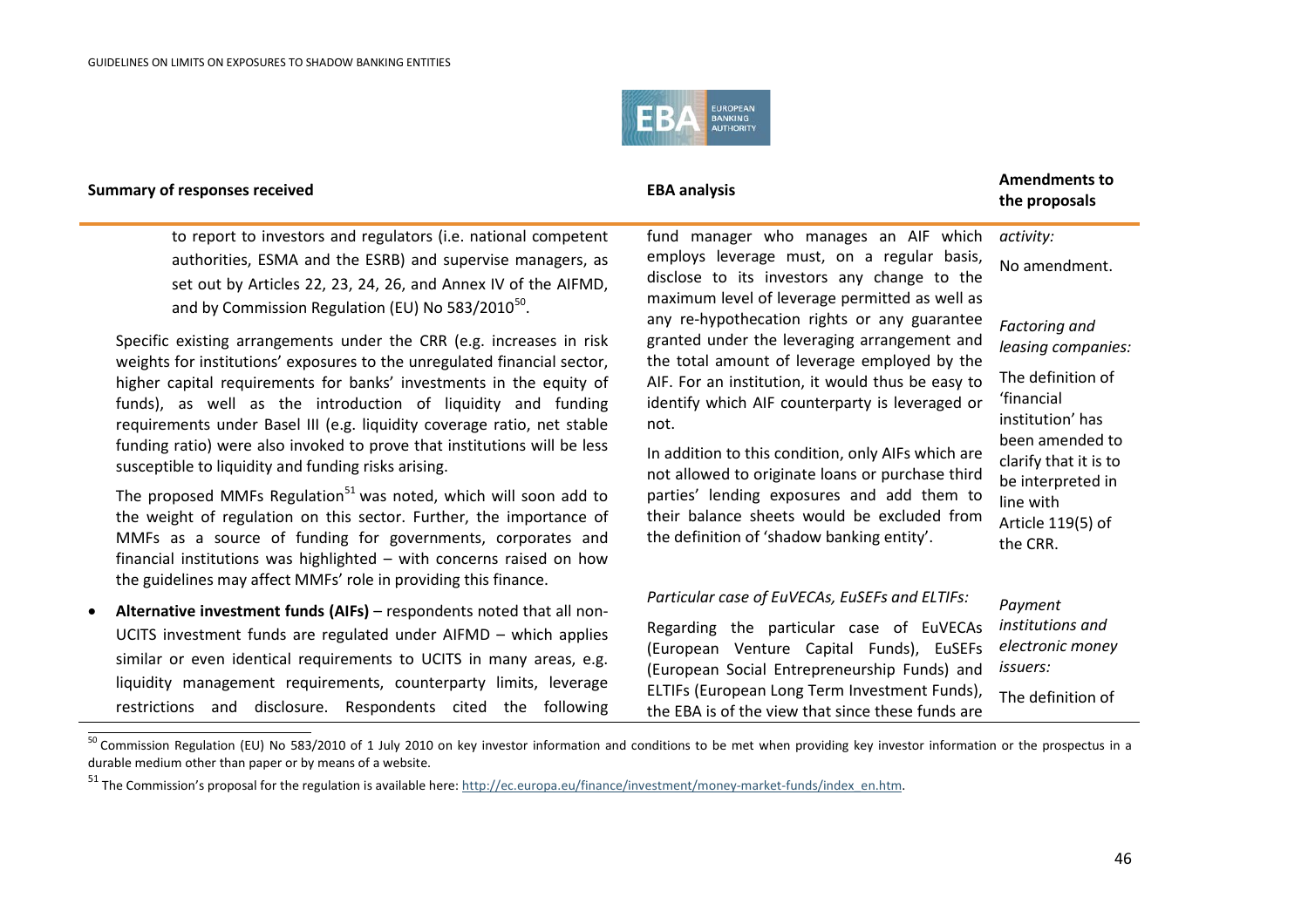<span id="page-46-0"></span>

.

## **the proposals**

requirements as providing specific prudential controls:

- i) Run risk and/or liquidity problems are addressed by risk management, liquidity management requirements, gates and liquidity fees requirements as set out by Article 16 of the AIFMD, Section 4 of Regulation 231/2013 and the EVCA risk measurement guidelines $52$ .
- ii) Interconnectivity and spillovers are addressed by counterparty limits and risk management requirements as set out by Article 15 of the AIFMD and Section 3 of Regulation 231/2013.
- iii) Excessive leverage and procyclicality are addressed by limits on leverage and disclosure on leverage as set out in Articles 11, 22 and 112 of the AIFMD.
- iv) Opaqueness and complexity are addressed by the obligation to report to investors, report frequently and in a granular way to regulators (i.e. national competent authorities, ESMA and the ESRB) and supervise managers, as set out by Articles 22, 23, 24, 26, and Annex IV of the AIFMD.

It was stressed that supervisory reporting on a quarterly basis is mandatory for most AIFs and includes detailed information on portfolio composition, principal exposures and most

closed-ended vehicles that do not usually perform credit intermediation they should fall undertaking' has outside the definition of 'shadow banking entity' and be out of the scope of the include two new guidelines.

### *Transactions with underlying assets:*

The EBA notes that the guidelines apply in parallel with Commission Delegated Regulation (EU) No 1187/2014 of 2 October 2014. This delegated regulation addresses concerns related to the failure of a single counterparty or a group of connected counterparties and sets out conditions under which the transaction itself does not constitute an additional exposure and is not subject to a limit. The guidelines address a different set of concerns, as laid out in the background section, and require that any transaction is subject to a limit.

#### *Securitisation activity:*

The mere fact that a securitisation is compliant

'excluded been amended to points dealing expressly with 'electronic money institutions' and 'payment institutions'.

### *Resolution authorities, bridge institutions and asset management vehicles and similar entities established for the purposes relating to the resolution of institutions:*

The definition of 'excluded

<sup>52</sup> <https://www.evca.eu/media/10083/EVCA-Risk-Measurement-Guidelines-January-2013.pdf>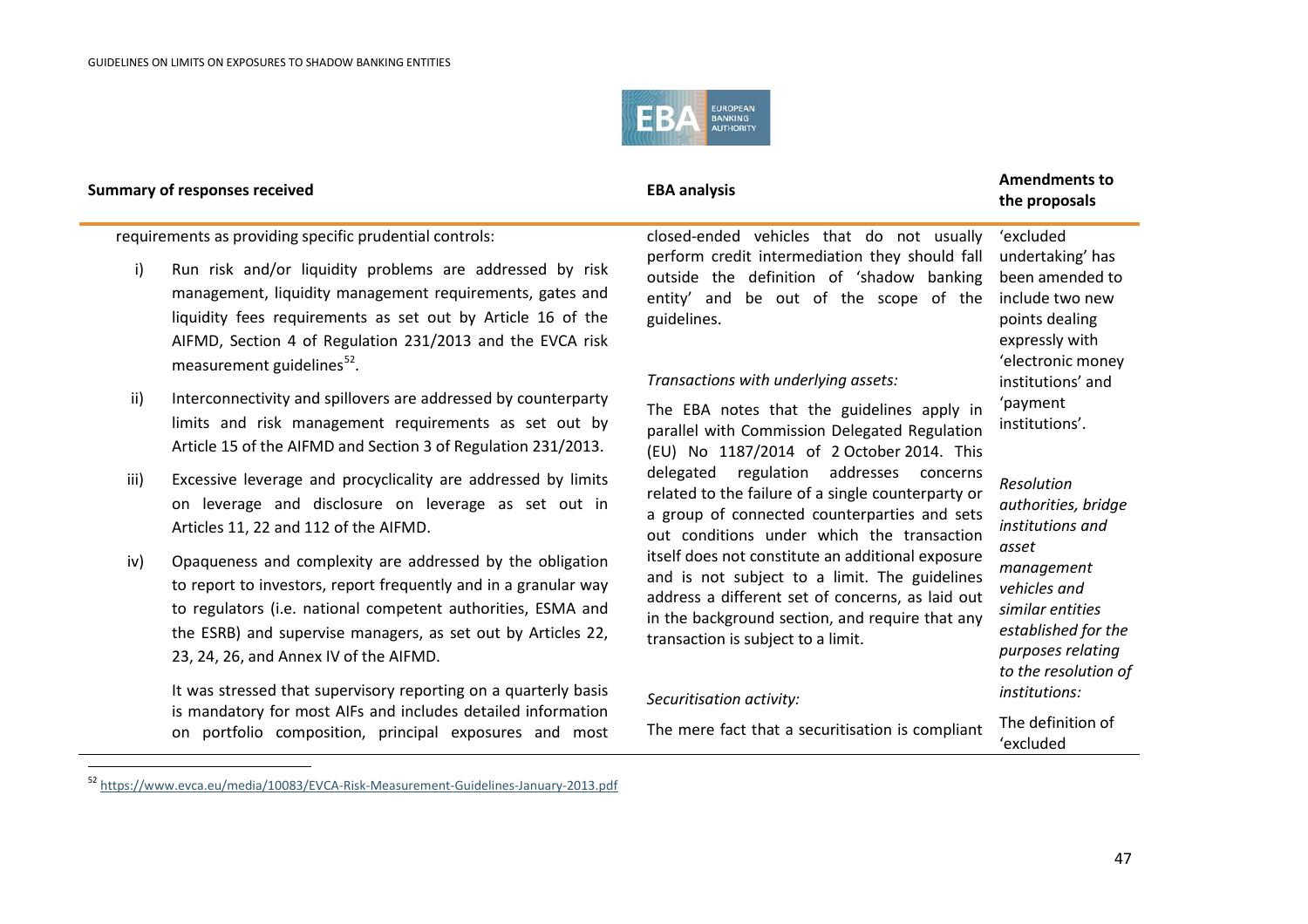<span id="page-47-1"></span><span id="page-47-0"></span>

.

## **the proposals**

significant counterparty concentrations, risk profile and liquidity management, which proves helpful for assessing the interconnectedness between institutions and other financial entities. Furthermore the AIFMD reporting has been developed with the specific aim of enabling supervisory authorities to effectively monitor systemic risks associated with AIF management. Specific reporting is due by AIFs that use significant leverage (commitment in excess of 3 for 1 of capital).

- v) An exchange of information on the potential systemic consequences of AIFM activity is ensured by Article 116 of the AIFMD.
- vi) The obligatory use of AIF depositaries means that legal and operational structures must be provided to prevent cash flows from being redirected, just as with UCITS.

The proposed Securities and Financing Transactions Regulation<sup>[53](#page-47-0)</sup>, Solvency II, and the Banking Structural Reform Regulation<sup>[54](#page-47-1)</sup> were cited as a further set of requirements that will soon add to the weight of regulation on AIFs and the interactions between credit institutions and AIFs.

with the 'Simple, transparent and standardised' (STS) requirements would not be sufficient to justify securitisation vehicles being 'excluded undertakings'. In fact, the STS requirements do not mitigate prudential risk as such. entities. Nevertheless the institution could take into account the fact that a securitisation is compliant with STS requirements when setting up a limit to its individual exposure to such securitisation.

### *Factoring and leasing companies:*

The feedback touches two different aspects. Firstly, the industry claims that there is low reliance on short-term funding amongst leasing companies. This point relates to the question whether the criteria of 'credit intermediation include a new activity' are fulfilled or not (see above). The EBA notes in this regard that this statement needs to be taken into account while applying the guidelines. It does not request a modification of principal activity

undertaking' has been amended to include a new point for such

*Financial companies carrying out credit intermediation activities for group companies:*

The definition of 'excluded undertaking' has been amended to point (o) to cover entities which have as their

<sup>53</sup> The Commission's original proposal for the regulation is available here: [http://ec.europa.eu/finance/general-policy/shadow-banking/index\\_en.htm#maincontentSec1.](http://ec.europa.eu/finance/general-policy/shadow-banking/index_en.htm#maincontentSec1)  $54$  The Commission's original proposal for the regulation is available here: [http://www.google.co.uk/url?sa=t&rct=j&q=&esrc=s&source=web&cd=2&ved=0CC0QFjAB&url=http%3A%2F%2Feur-lex.europa.eu%2Flegal](http://www.google.co.uk/url?sa=t&rct=j&q=&esrc=s&source=web&cd=2&ved=0CC0QFjAB&url=http%3A%2F%2Feur-lex.europa.eu%2Flegal-content%2FEN%2FALL%2F%3Furi%3DCELEX%3A52014PC0043&ei=V6CSVYD_JcOX7Qan8JH4Cw&usg=AFQjCNHS6W7SrEYm95rX6F12fm86uF38RA&bvm=bv.96783405,d.ZGU)[content%2FEN%2FALL%2F%3Furi%3DCELEX%3A52014PC0043&ei=V6CSVYD\\_JcOX7Qan8JH4Cw&usg=AFQjCNHS6W7SrEYm95rX6F12fm86uF38RA&bvm=bv.96783405,d.ZGU.](http://www.google.co.uk/url?sa=t&rct=j&q=&esrc=s&source=web&cd=2&ved=0CC0QFjAB&url=http%3A%2F%2Feur-lex.europa.eu%2Flegal-content%2FEN%2FALL%2F%3Furi%3DCELEX%3A52014PC0043&ei=V6CSVYD_JcOX7Qan8JH4Cw&usg=AFQjCNHS6W7SrEYm95rX6F12fm86uF38RA&bvm=bv.96783405,d.ZGU)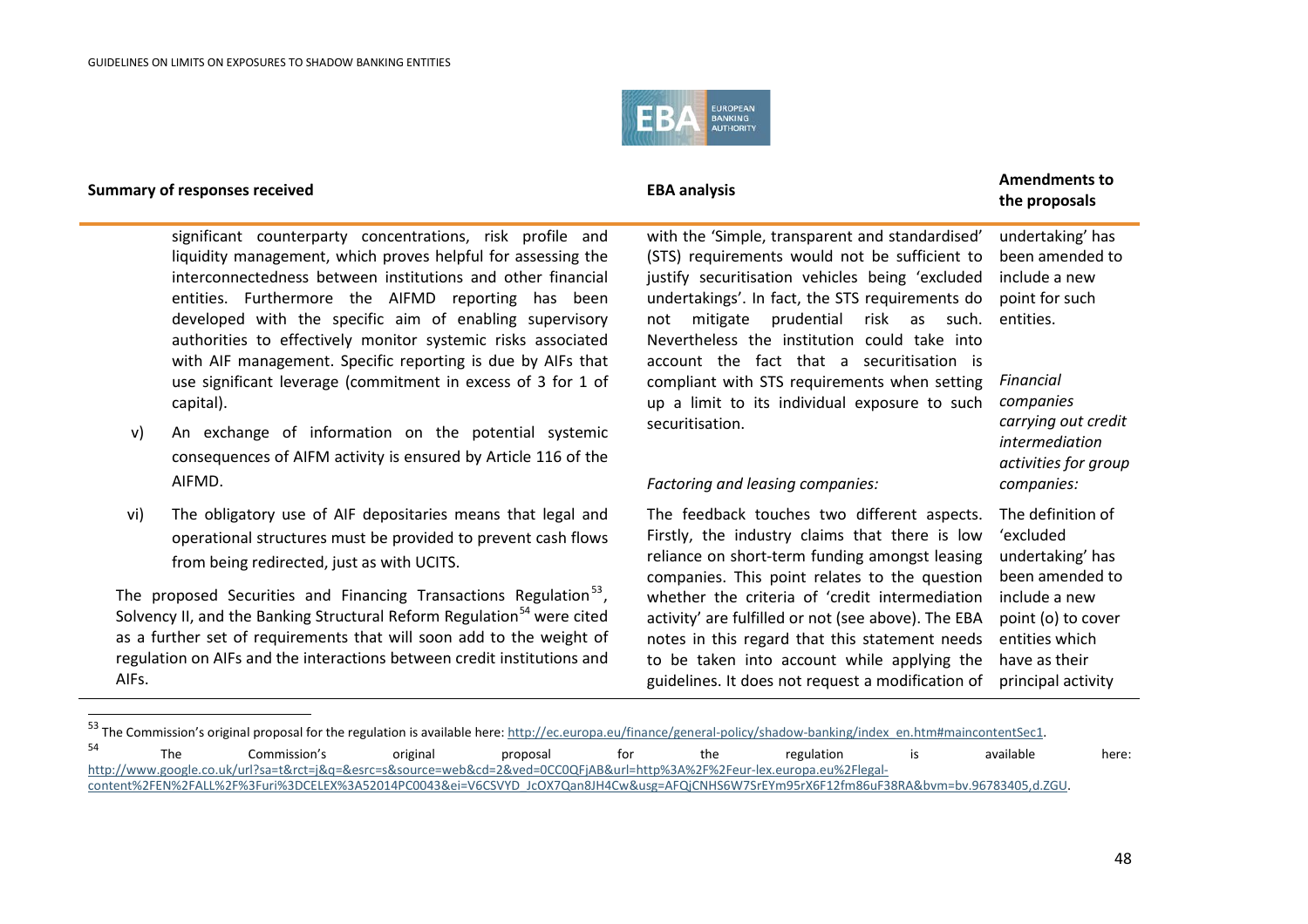<span id="page-48-1"></span><span id="page-48-0"></span>

## **Summary of responses received EBA analysis EBA analysis EBA** analysis

### 'credit intermediation activity'.

A number of bodies also stressed that the population of AIFs is very diverse – and that the draft guidelines risked applying an inappropriate 'one size fits all' approach that would ignore the divergent riskiness that different AIFs represent. In this same regard, some respondents suggested that only AIFs that employ substantial leverage (as defined in Article 111 of Regulation 213/2013) should be captured in the guidelines.

The distinction that has been proposed between AIFs and UCITS was also questioned – as some respondents stated that AIFs are often not substantially different from UCITS in risk terms, or in terms of the prudential regime applied. Furthermore the treatment of non-UCITS (and MMFs) should be consistent throughout the large exposure framework, in particular considering Commission Delegated Act  $1187/2014<sup>55</sup>$ , which distinguishes funds solely based upon their added risk.

Most respondents see no specific justification for not excluding from the scope of the term 'shadow banking entity' certain closed-ended and unleveraged AIFs, EuVECAs, EuSEFs and ELTIFs, as these provide useful and much-needed financing to EU businesses and economies.

• **Transactions with underlying assets** – some respondents highlighted a risk of duplication in cases where institutions 'look through'<sup>[56](#page-48-1)</sup> their Secondly, assuming that a specific leasing or factoring company exercises 'credit intermediation activity', these companies will fall within the definition of 'financial institution' according to point (e) of excluded undertakings. The EBA clarifies that the definition of 'financial institution' should be interpreted in line with Article 119(5) of the CRR (exposures to institutions). That is, where an institution's exposure to an entity (for instance a factoring or leasing company) is treated as an exposure to an institution pursuant to Article 119(5) of the CRR, because the entity is subject to a comparable prudential framework to that applicable to institutions in terms of robustness, the entity should be regarded as a 'financial institution' for the purposes of the guidelines. In such cases the entity shall not be treated as a 'shadow banking entity' for the purposes of the guidelines.

## **the proposals**

carrying out credit intermediation activities for their parent undertakings, for their subsidiaries or for other subsidiaries of their parent undertakings. **Consolidation** No amendment.

**Equivalence of third country regimes** No amendment.

 **<sup>55</sup>** Commission Delegated Regulation (EU) No 1187/2014 of 2 October 2014 supplementing Regulation (EU) No 575/2013 of the European Parliament and of the Council as regards regulatory technical standards for determining the overall exposure to a client or a group of connected clients in respect of transactions with underlying assets.

<sup>&</sup>lt;sup>56</sup> See Article 7 of Commission Delegated Regulation (EU) No 1187/2014 - banks can base their exposure for the purposes of the large exposures regime solely on the assets in the funds and do not have to include the funds themselves or their managers.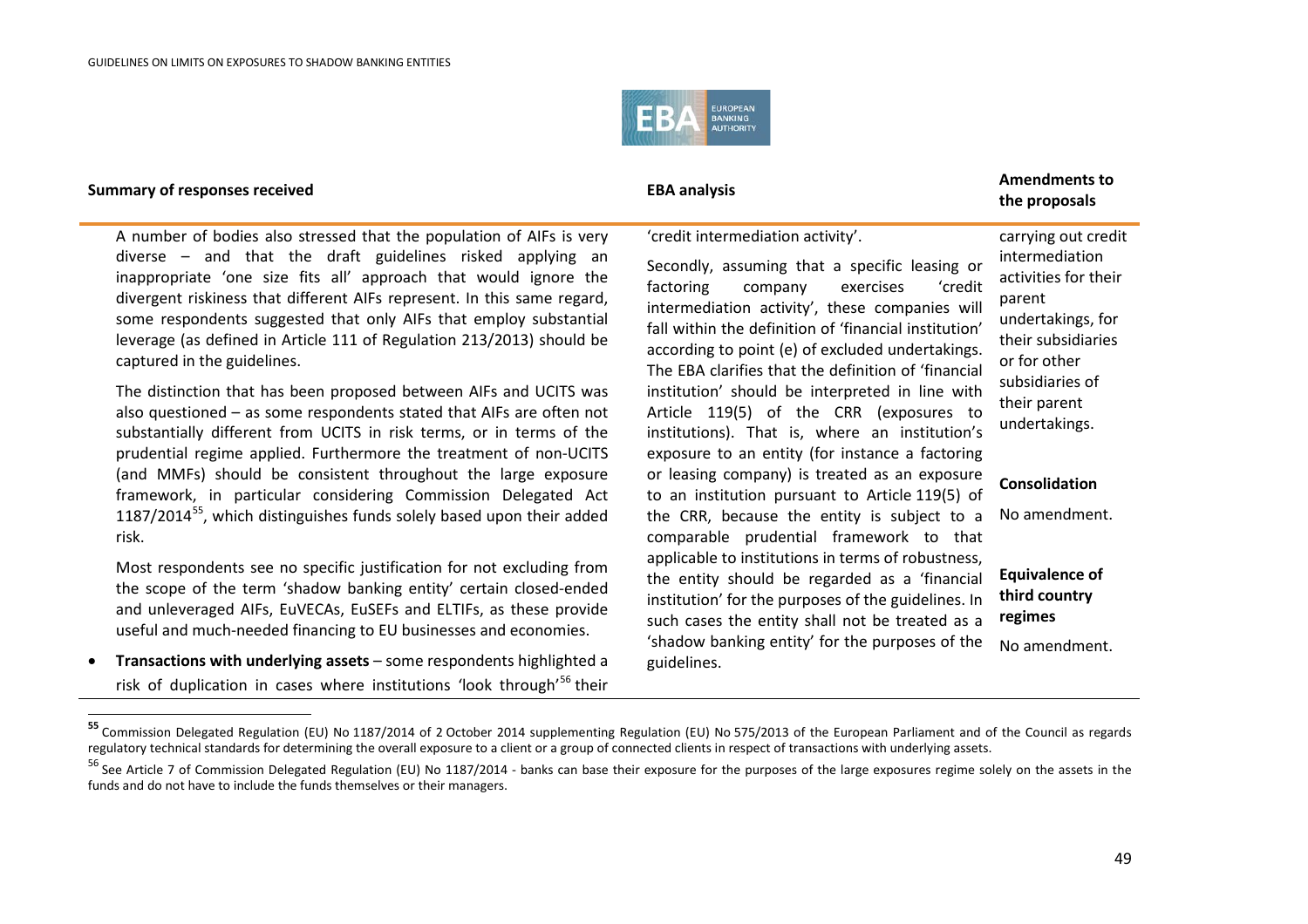

**the proposals**

exposures to investment funds in measuring their exposures for large exposures purposes. Where the look-through approach is used for measuring exposures to a fund (e.g. UCITs and AIFs), it was argued that additional exposure limits under the proposed guidelines are not necessary – and thus that the exposure to the fund should be excluded from the scope of the guidelines.

• **Securitisation activity** – Related to the *Look-Through Approach*, some respondents noted that exposures to securitisations are also generally handled under this system – and thus that exposures arising in connection with securitisations should also be explicitly excluded from the scope of the guidelines. Additionally, some concerns were expressed that capturing securitisation exposures would run counter to the overall direction of policy at present, which is seeking ways to 'revitalise' securitisation markets. Such concerns applied also to special-purpose vehicles (SPVs) and conduits, which respondents argued should also be excluded from the guidelines. Traditional 'selfliquidating' securitisation activity, it was argued, does not involve material maturity transformation, as investors' rights to repayment arise from the cash generated by the underlying securitised assets. Given this, securitisation activity may not involve 'bank-like activity' and thus it should be made explicit that this situation is excluded from the definition of shadow banking for the purpose of these guidelines. Where securitisations meet the new requirements (to be finalised) for *simple, transparent, and standardised* securitisation, the above *Payment institutions and e-money issuers:*

The EBA agrees that, due to the Union frameworks applicable to such entities, the definition of 'excluded undertaking' should be clarified to make it clear that such entities are not to be treated as a 'shadow banking entity' for the purposes of the guidelines. The EBA also points out that this clarifies a pre-existing policy position.

*Resolution authorities, bridge institutions and asset management vehicles and similar entities established for the purposes relating to the resolution of institutions:*

The EBA agrees with the consultation feedback regarding the treatment of exposures to entities established for purposes relating to the resolution of institutions pursuant to Directive 2014/59/EU or for similar purposes as, broadly speaking, these entities are established in pursuance of public policy objectives relating to financial stability. Accordingly the EBA agrees that such entities should not fall within the scope of the definition of 'shadow banking

### **Groups of connected clients**

The definition of 'exposure to shadow banking entity' has been amended to clarify that these are exposures to individual entities.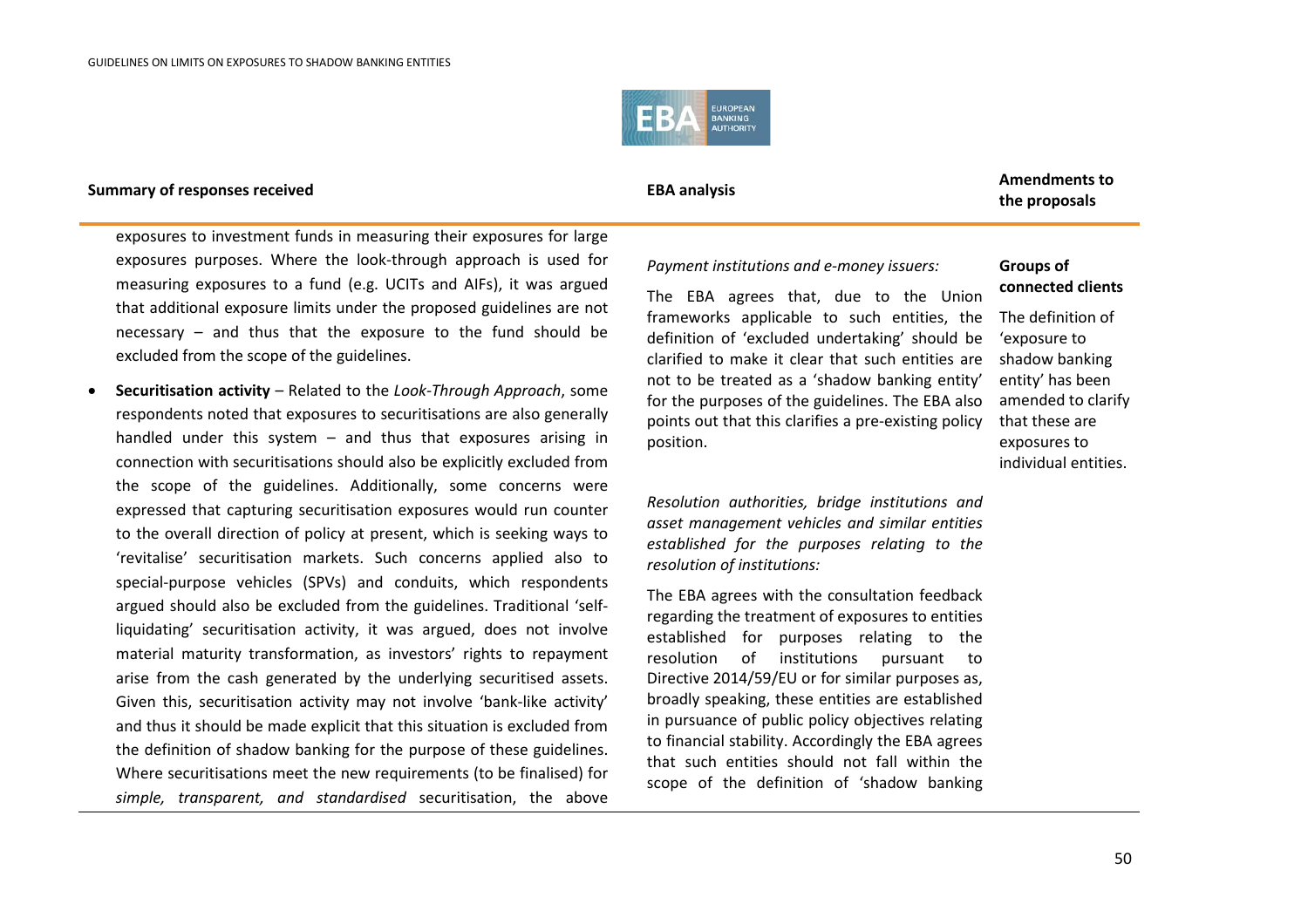<span id="page-50-1"></span><span id="page-50-0"></span>

#### **Summary of responses received EBA analysis EBA analysis EBA** analysis arguments for exclusion were felt to be stronger still. Additional relevant prudential requirements in relation to securitisation were also noted – including within the CRR, where specifics are laid out on minimum retention, the treatment of liquidity lines to SPVs and the risk weighting of credit exposures $57$ . • **Factoring and leasing companies** – feedback from the industry noted that this sector is regulated under national law<sup>[58](#page-50-1)</sup>, and thus is subject to some prudential requirements that ensure risks are appropriately managed. Given this, some respondents advocated for the exclusion of this sector from the scope of the guidelines. Further, it was claimed that the activity in this sector is not generally 'banking-like' – and therefore it would not be appropriate for the sector to be labelled as 'shadow banking'. In particular, it is claimed that there is low reliance on short-term funding amongst these companies, that leverage is not a major feature of the markets they operate in and that they are generally transparent – e.g. via published accounts of parent companies. The statement by the Haut Conseil de Stabilité Financière entity'. *Financial companies carrying out credit intermediation activities exclusively for group companies:* The EBA notes the consultation feedback regarding the treatment of entities which carry out credit intermediation activities exclusively (or as their main business) for non-financial sector group companies. The EBA agrees that such entities should not fall within the scope of the definition of 'shadow banking entity' as long as their principal activity is to carry out credit intermediation activities for other entities of their non-financial group and not for third parties. **Consolidation**

.

**the proposals**

<sup>57</sup> See Part 3, Chapter 5, and Part 5 of the CRR.

<sup>&</sup>lt;sup>58</sup> For example, the feedback noted national regimes in (i) supervision by the German supervisory authority for financial services institutions and the Deutsche Bundesbank that are legally enabled by the German Banking Act to obtain a comprehensive assessment of the risk situation of any leasing company at any time, (ii) UK Financial Conduct Authority's regime regulating the consumer credit markets and (iii) authorisation and regulation by the French national competent authority.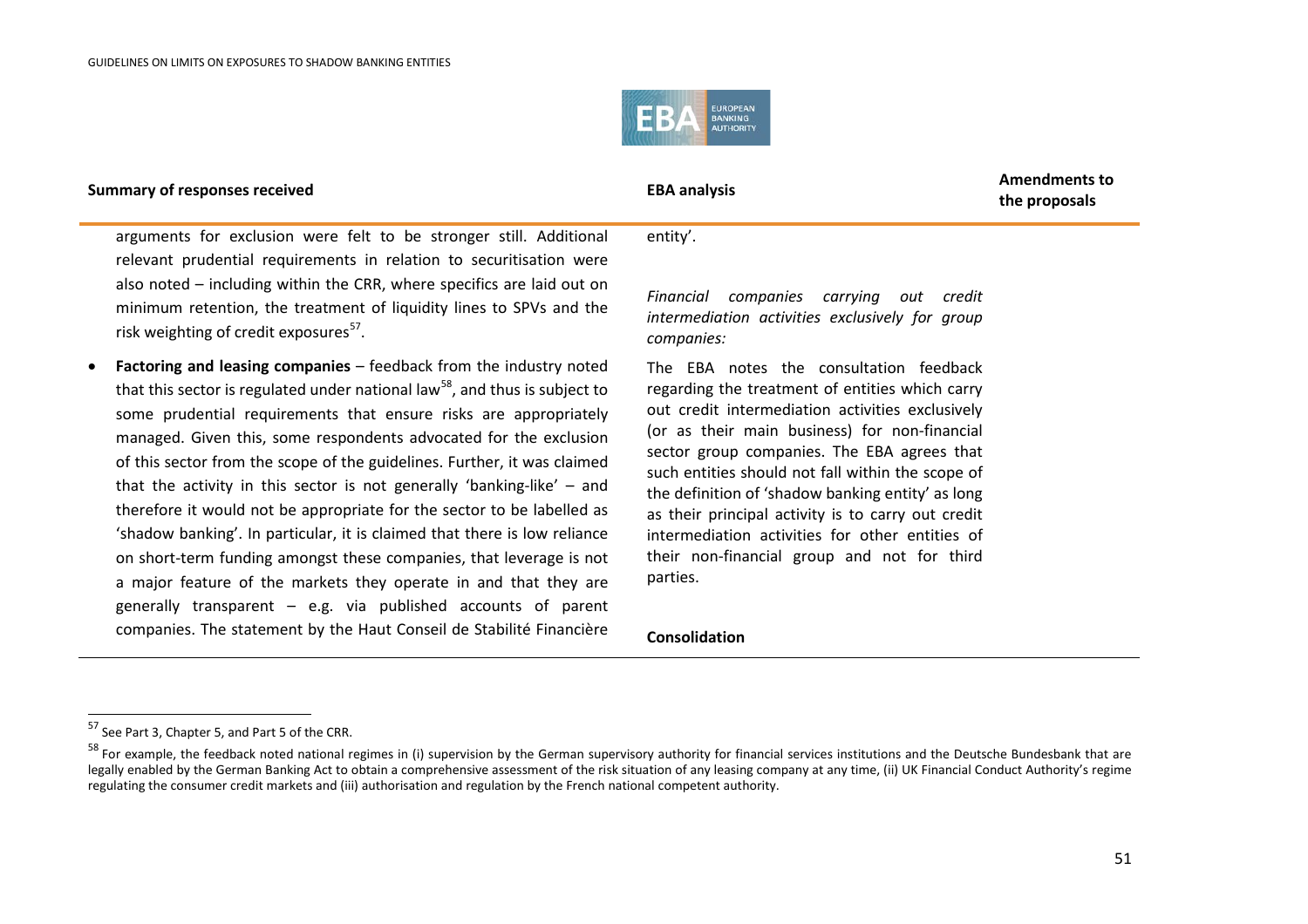1.

1

Supervisory Authority.

<span id="page-51-1"></span><span id="page-51-0"></span>

| <b>Summary of responses received</b> |                                                                                                                                                                                                                                                  | <b>EBA analysis</b>                                                                                                                                                                                                   | <b>Amendments to</b><br>the proposals |
|--------------------------------------|--------------------------------------------------------------------------------------------------------------------------------------------------------------------------------------------------------------------------------------------------|-----------------------------------------------------------------------------------------------------------------------------------------------------------------------------------------------------------------------|---------------------------------------|
|                                      | (HCSF) in its 2015 annual report that French financing companies do<br>not constitute shadow banks was noted <sup>59</sup> . It was also suggested that it<br>should be clarified that rental companies are not considered leasing<br>companies. | The EBA's intention is to exclude entities which<br>are subject to prudential consolidation (i.e.<br>which form a group with an institution) and to<br>which CRR/CRD requirements apply at the<br>consolidated level. |                                       |
|                                      | • Payment institutions and electronic money institutions - their                                                                                                                                                                                 |                                                                                                                                                                                                                       |                                       |
|                                      | exclusion should be clarified, as such institutions are regulated and<br>authorised under the EU Payment Services Directive 2007/64 (PSD-1)                                                                                                      | <b>Equivalence of third country regimes</b>                                                                                                                                                                           |                                       |

The EBA notes the consultation feedback regarding the process for assessing the equivalence of third country regimes. The EBA notes that this is a cross-cutting issue relevant to the application of various provisions of the CRD/CRR which refer to entities subject to third country regimes comparable to those in the Union. Consistent with normal practices, it is for institutions to assess whether a third country regime is comparable. In so doing, institutions may have regard to relevant decisions, including the Commission's Decision of 12 December 2014 on the equivalence of the supervisory and regulatory requirements of certain third countries and territories for the purposes of the treatment of exposures

and EU E-money Directive 2009/110, and also, if credit related to payment services is granted, under Article 16, paragraph 3, of the PSD-

• **Public resolution agencies** ('Finanzmarktstabilisierungsfonds') – these institutions wind down risk exposures and non-strategic business lines from banking institutions in trouble. They are subject to German national legislation<sup>[60](#page-51-1)</sup> and supervision by the German Federal Agency for Financial Market Stabilisation and the German Federal Financial

• **Finance companies relating to industrial groups** – concerns were expressed that the proposed approach would capture exposures to entities that carry out 'bank-like activities' only as a small part of their business, e.g. the treasury/liquidity management function of

52

<sup>59</sup> [http://www.economie.gouv.fr/files/hcsf\\_rapport\\_annuel\\_062015.pdf](http://www.economie.gouv.fr/files/hcsf_rapport_annuel_062015.pdf)

 $^{60}$  Act on the Establishment of a Financial Market Stabilisation Fund (Finanzmarktstabilisierungsfonds Gesetz, FMStFG).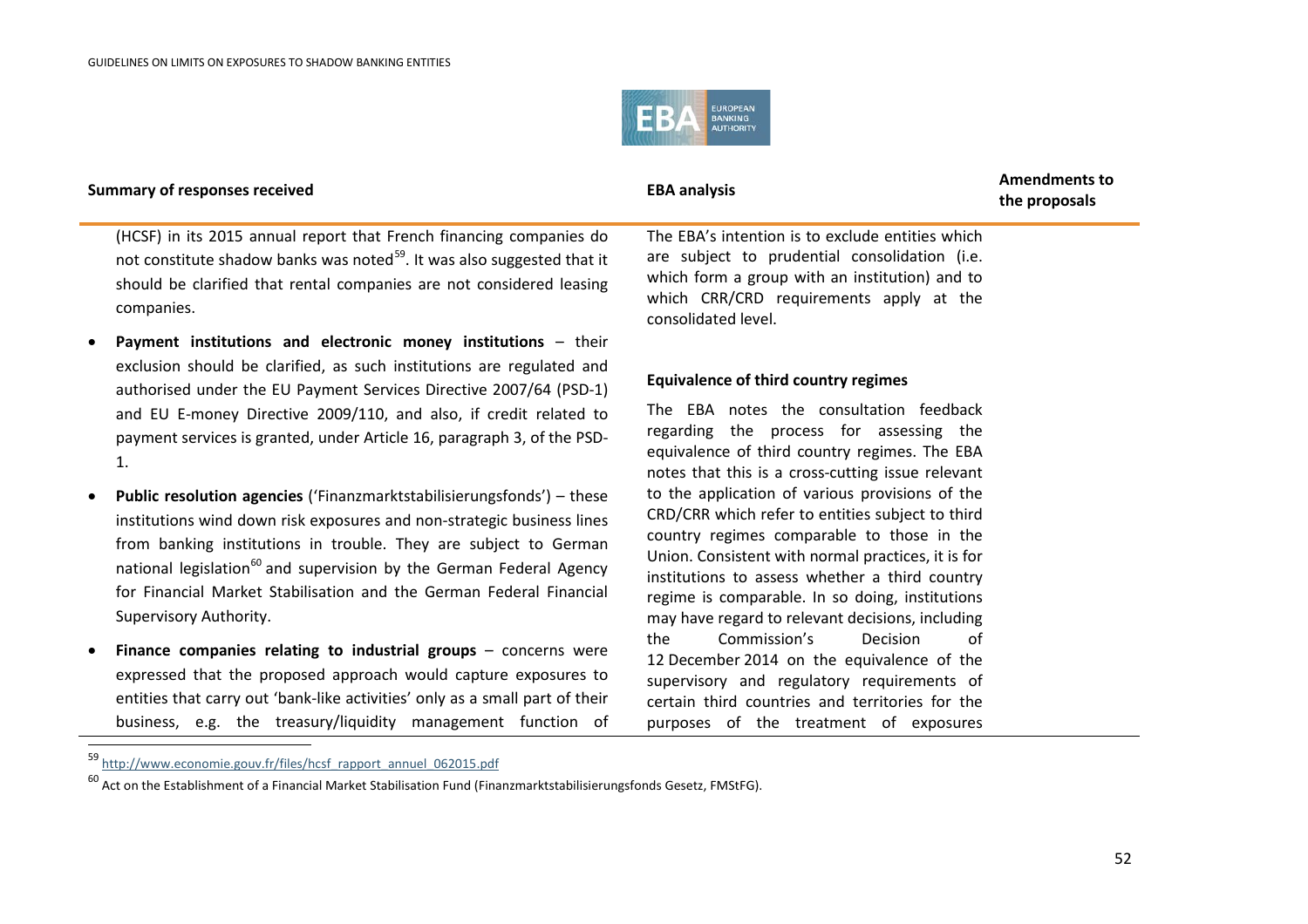<span id="page-52-0"></span>

.

corporates. It was considered disproportionate to capture the exposure within the guidelines, as such intragroup operations are industry standard practices and neither create additional risks for the group as a whole nor increase the interconnectedness with institutions and the financial system (and thus do not pose a systemic risk). EMIR exempts intragroup OTC derivative transactions from the clearing obligation and margining requirements for non-centrally cleared transactions as long as the clearing thresholds are not crossed. In the same way, Article 2(1)(b) of Directive 2014/65/EU (MiFID II) deliberately waives the application of its provisions in full with regard to investment services exclusively provided for parent undertakings, for subsidiaries or for other subsidiaries of the parent undertaking. The EU legislature also recognises that (i) transactions in derivatives which are objectively measurable as reducing risks directly relating to the commercial activity or treasury financing activity and (ii) intragroup transactions that serve group-wide liquidity or risk management purposes shall not be considered when determining the extent to which ancillary activities constitute a minority of activities at a group level for MiFID II purposes (see Article 2(4), fifth subparagraph, of MiFID II).

To address this point, some respondents proposed that only entities that carry out banking activity as their *main* business should be

**the proposals**

according to Regulation (EU) No 575/2013 of the European Parliament and of the Council $^{62}$ . and any relevant assessments of relevant authorities in the Member State in which the institution concerned is established and other relevant materials. In line with normal supervisory practices, competent authorities will be able to challenge the assessment of institutions as to the comparability of third country regimes.

### **Groups of connected clients**

The EBA clarifies that these guidelines only apply to exposures to individual counterparties, i.e. individual shadow banking entities, and do not require the creation of groups of connected clients.

The large exposures regime, as set out in Regulation (EU) No 575/2013, applies independently of these guidelines.

<sup>62</sup> The Commission's decision is available here[: http://eur-lex.europa.eu/legal-content/EN/TXT/?uri=uriserv:OJ.L\\_.2014.359.01.0155.01.ENG.](http://eur-lex.europa.eu/legal-content/EN/TXT/?uri=uriserv:OJ.L_.2014.359.01.0155.01.ENG)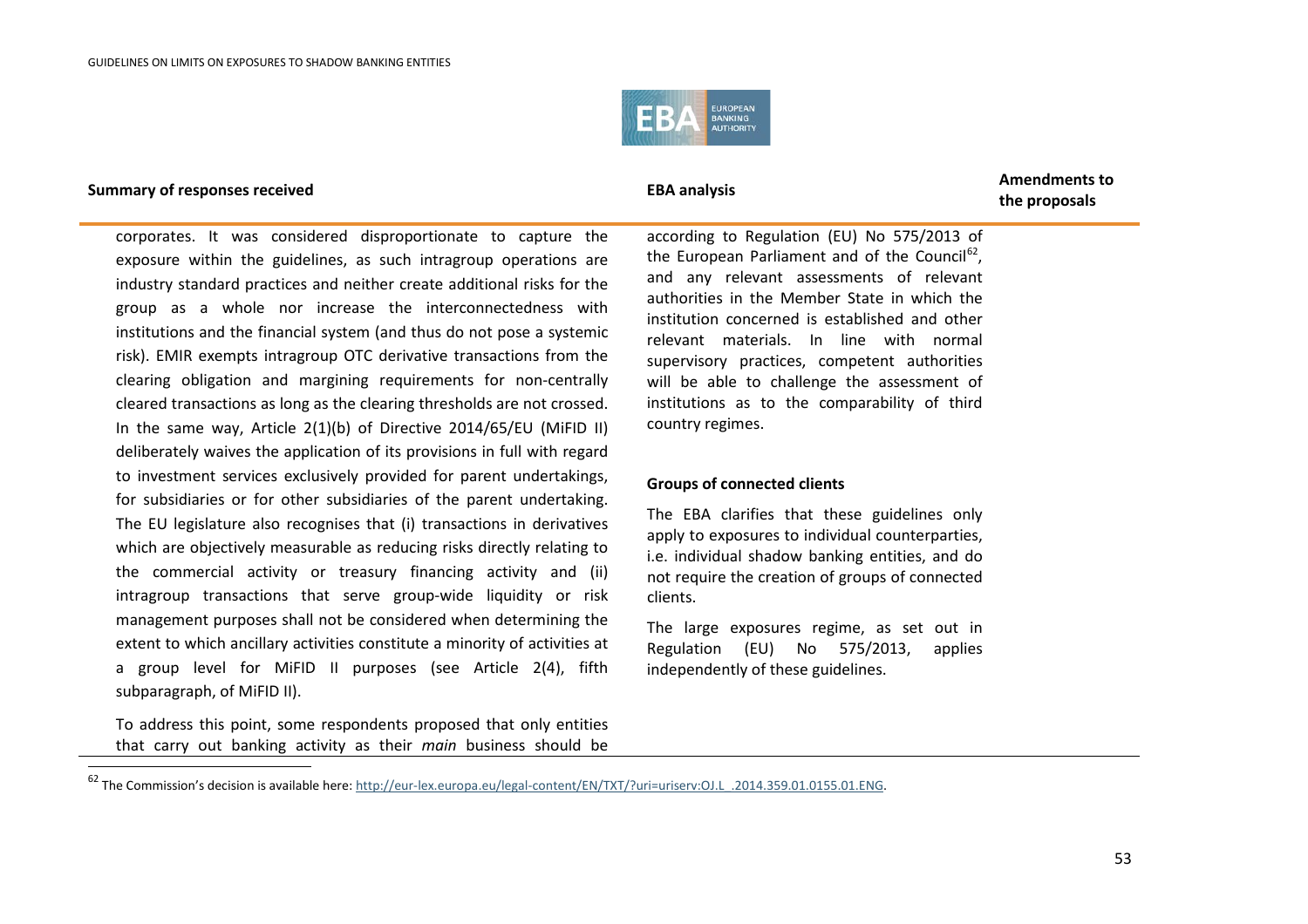

**the proposals**

captured by the guidelines. As an alternative, other respondents proposed that the *de minimis* exposure amount should be increased from 0.25% of a bank's capital to either 1% or €300m.

### **Consolidation:**

Respondents supported the approach of excluding entities that are consolidated on an institution's balance sheet. It should be clarified that this applies also for entities consolidated on a voluntary basis, or entities that are subject to mandatory prudential consolidation under the CRR but are excluded from the scope of prudential consolidation on the basis of Article 19 of the CRR.

### **Equivalence of third country regimes:**

In addition to scope issues, further clarity was sought on how the guidelines would work in practice in some areas. Most prominently, respondents noted a lack of clarity on how to judge whether a third country's prudential/regulatory requirements are 'equivalent' or 'comparable' to those applied under Union law. Respondents supported an approach that would allow institutions to make their own equivalence/comparability assessments – subject to ex post review of those assessments by the authorities. This is seen as advantageous, as it would avoid delays associated with centralised equivalence decisions. At a minimum, further details were requested on how equivalence decisions would be taken forward by authorities. The importance of this issue was seen as particularly high in the area of the requirements for credit institutions and insurers. In such cases, few equivalence decisions have yet been taken by the Commission– and thus exposures to banks or insurers in many third countries may unnecessarily fall into the scope of the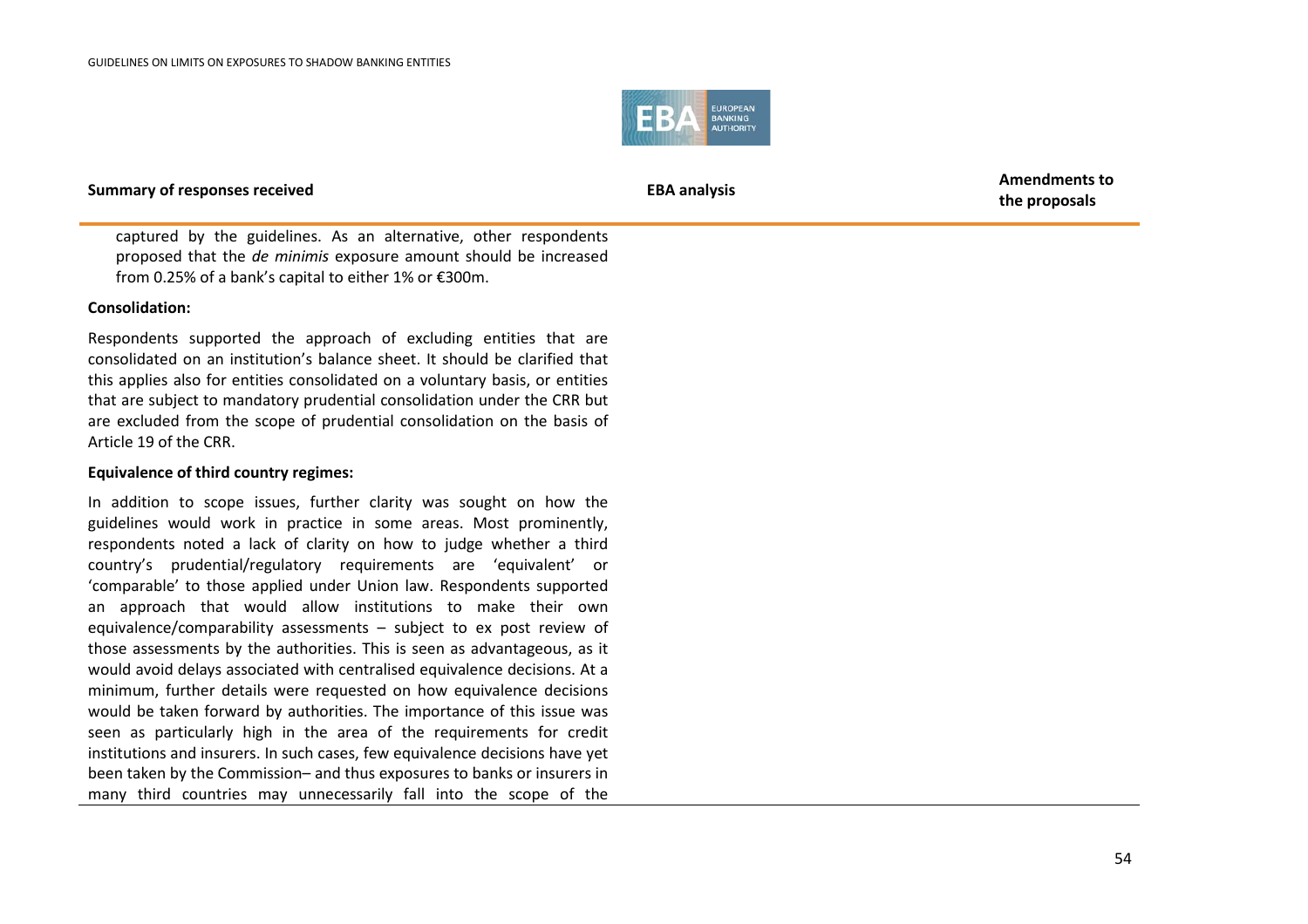

**the proposals**

guidelines unless a practical solution is identified. One respondent queried whether an insurance company in a third country not considered to have an equivalent regime would be considered within the scope of the guidelines.

### **Groups of connected clients:**

Finally, it remained unclear to some respondents how the guidelines would apply to groups of connected clients (GCCs). Further details were requested to explain (i) whether the guidelines would apply only to an entity within a GCC that met the relevant shadow banking definition, or whether the guidelines would instead capture the entire GCC as a single exposure, and (ii) the procedure to adopt in case of a classification of the parent company as an unregulated financial entity pursuant to Q&A 2013\_492.

**Q2. Do you agree with the approach the EBA has proposed for the purposes of establishing effective processes and control mechanisms? If not, please explain why and present possible alternatives.**

### *{30 out of 57 respondents were silent on this question}*

According to a minority (4) of the respondents, this question should not be addressed at this stage, as establishing processes and control mechanisms is only possible once the scope of exposures under review has been clearly defined, or a full impact assessment has been conducted.

Several of the respondents (8) broadly agree with the approach taken in allowing institutions to rely on their own internal framework and risk

The EBA notes the broad support for the No amendment.guidelines' approach regarding the setting up of internal limits by the institutions.

The EBA also notes the comments on the need to apply the guidelines in a proportional way. However, the EBA is of the view that risks posed by exposures to shadow banking entities need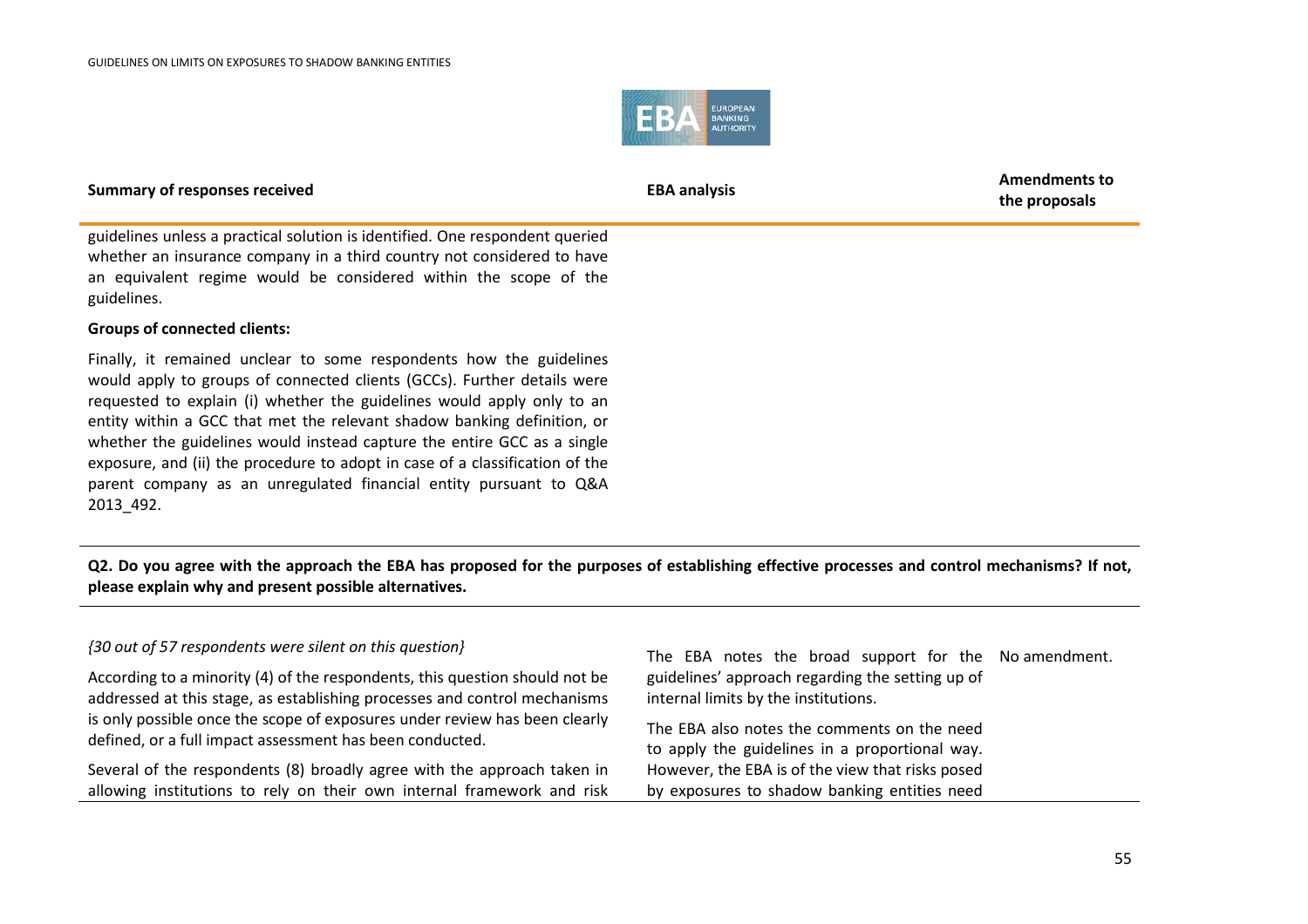

**the proposals**

### appetite to set internal limits.

There is, however, also a substantial call (9) to introduce a principle of proportionality. This is justified because (i) the scope is so broad as to encompass entities which are very different in nature and not exposed to the same increased risks and (ii) the requirement to 'identify all potential risks [...] and the potential impact of those risks' is relatively broad and will result in operational challenges. According to their views, some exposures warrant very high levels of due diligence, whereas other exposures could easily be demonstrated to be less risky and less complex. The intensity and frequency of monitoring carried out should vary accordingly.

Some respondents (4) stressed that it is important that the requirement for establishing effective process and effective mechanisms should be applied on a consolidated basis only, as:

- Large exposure limits under CRR rules already apply at both solo and consolidated levels and so a sufficient backstop already exists within the current framework.
- Applying the guidelines at consolidated level only would make it easier for institutions to manage the requirements within the ICAAP process, as individual legal entities may have only a partial view of the phenomenon.
- The burden of infrastructure, systems and processes that institutions would need to put in place to comply with the guidelines would be kept proportionate.

to be monitored and managed regardless of the size, complexity or business model of the institution. The fact that institutions are allowed to set up internal limits as part of their risk assessment processes should ensure an application of the guidelines which is adequate to the institutions' risk profile.

The EBA clarifies that these guidelines do not intend to introduce additional Pillar 2 requirements, but that the assessments should be done in the context of the regular Pillar 2 assessments, but with a focus on the shadow banking sector as a specific exposure class.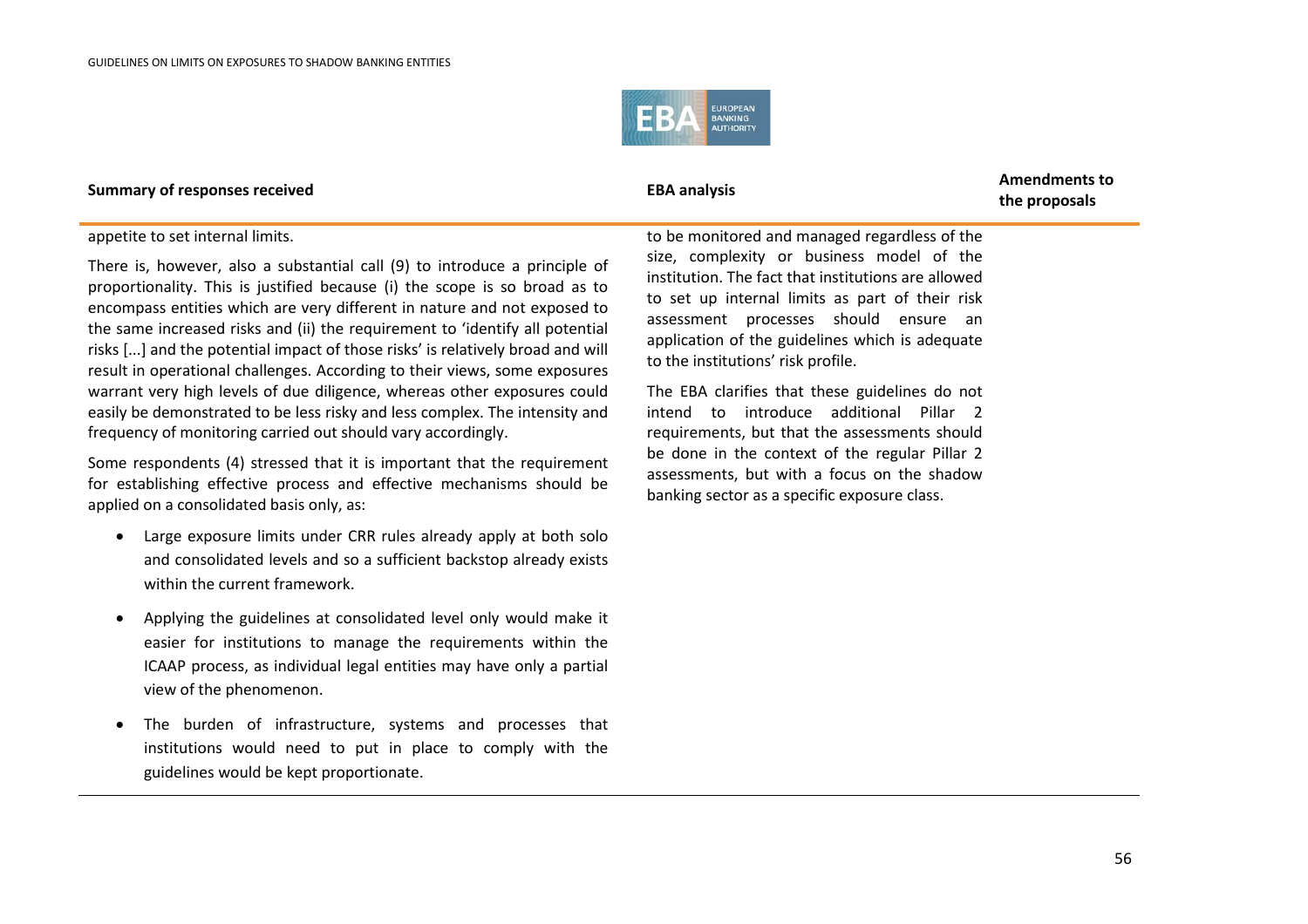

**the proposals**

Some respondents (3) oppose aggregating limits, as they do not consider the targeted risk to be sectoral. It would be excessive to assume that shadow banking entities by their very nature have a default correlation close to one and thus pose a high concentration risk. Shadow banking entities are subject to (i) individual large exposure limits, (ii) a lookthrough approach to the ultimate underlying assets of a transaction and (iii) the limitation of exposures to individual counterparties or groups of connected clients under the current large exposure framework of the CRR. Some respondents therefore argued that an aggregate limit would give few additional benefits over the current framework. The targeted risk could be better addressed via ICAAP/Pillar 2, which specifically covers concentration risk, rather than the large exposure regime, which is intended to address default of single entities or groups of connected counterparties.

It was requested that EBA clarify whether it wishes to introduce additional Pillar 2 requirements or whether compliance with the existing framework is sufficient, and whether the look-through requirements should be considered or not for the definition of the exposure. The assessment of the performed analyses could also be made consistent with the internal authorisation levels in the credit process.

Some respondents (4) saw no issues of substance that would justify introducing additional specific Pillar II requirements relating to shadow bank exposures.

In their opinion, requirements for institutions' risk management (credit risk, market risk, operational risk, etc.) are already sufficient to address shadow banking issues. Moreover, the use of Pillar 2 measures in such a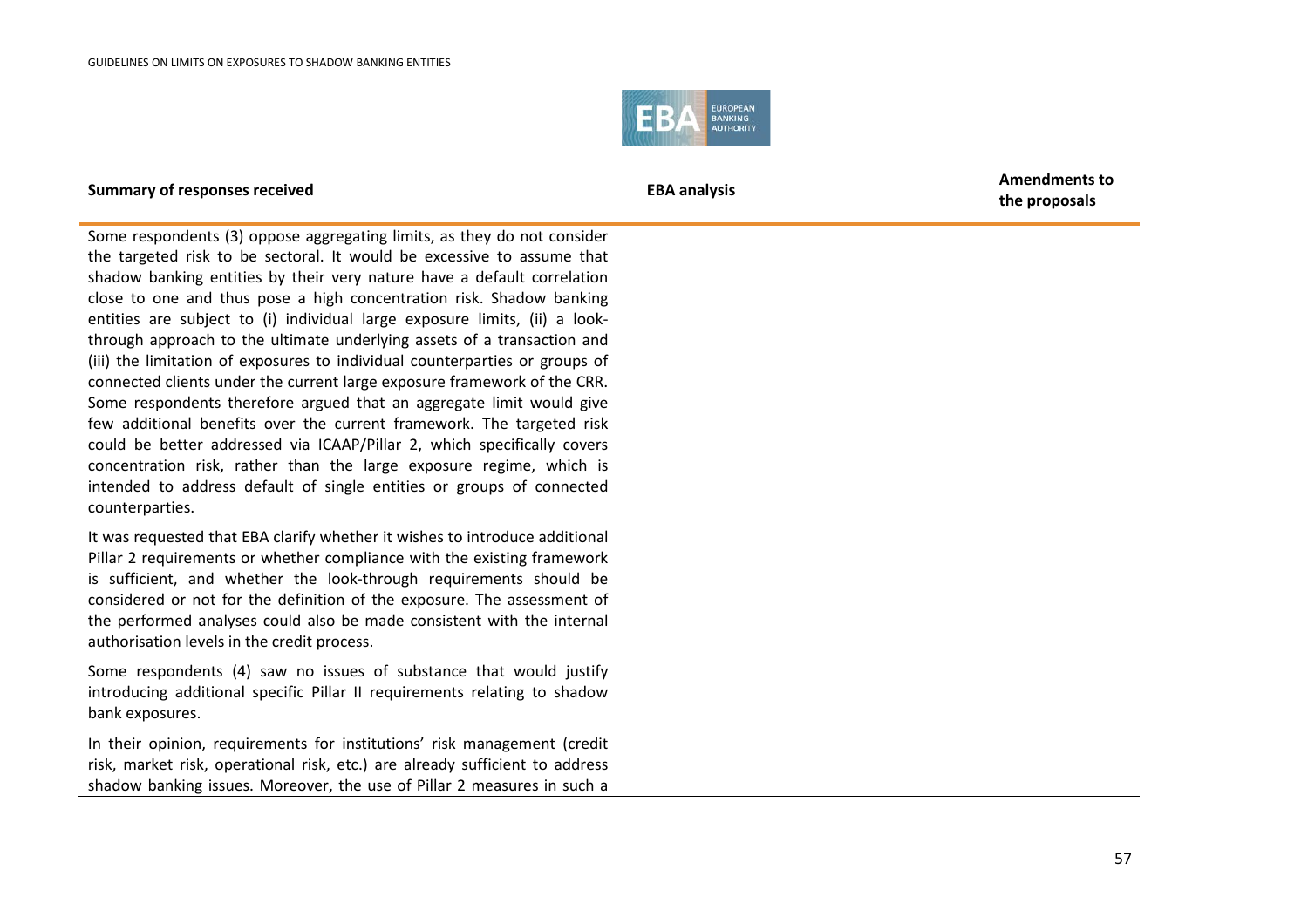

**Summary of responses received EBA analysis EBA analysis EBA** analysis **the proposals**

complex context might result in very heterogeneous implementation, thus endangering the level playing field among banks operating across borders. Furthermore the requirements regarding effective processes and control mechanisms, and oversight by the management body of the institutions as set out in the draft guidelines, would cause unnecessary additional administrative effort with few corresponding benefits.

### **Q3. Do you agree with the approach the EBA has proposed for the purposes of establishing appropriate oversight arrangements?**

### *{37 out of 57 respondents were silent on this question}*

A significant number (8) of the respondents to this question share the EBA's view on the approach to oversight arrangements. This supports the view that institutions' management bodies must review and approve their shadow banking risk appetite and related risk management processes.

Some respondents emphasised that attention should be paid to avoid duplication of work which would create additional burdens and overlaps. A minority of the respondents (3) explicitly opposed the idea of introducing separate qualitative requirements for exposures to shadow banks that are already part of Pillar II processes (e.g. internal risk management, governance of the institutions). These respondents do not see the need to add a specific layer for these broad bases of entities, as risk weighting criteria already exist for many of the transactions performed with clients/debtors or counterparties. One respondent even added that imposing such requirements is not covered by the mandate under Article 395(2) of the CRR.

The EBA notes the broad support for its Amendment to proposals.

The EBA agrees with the suggestion that the institution's management body could delegate certain reviews to senior management.

the section on oversight by the management body of the institution.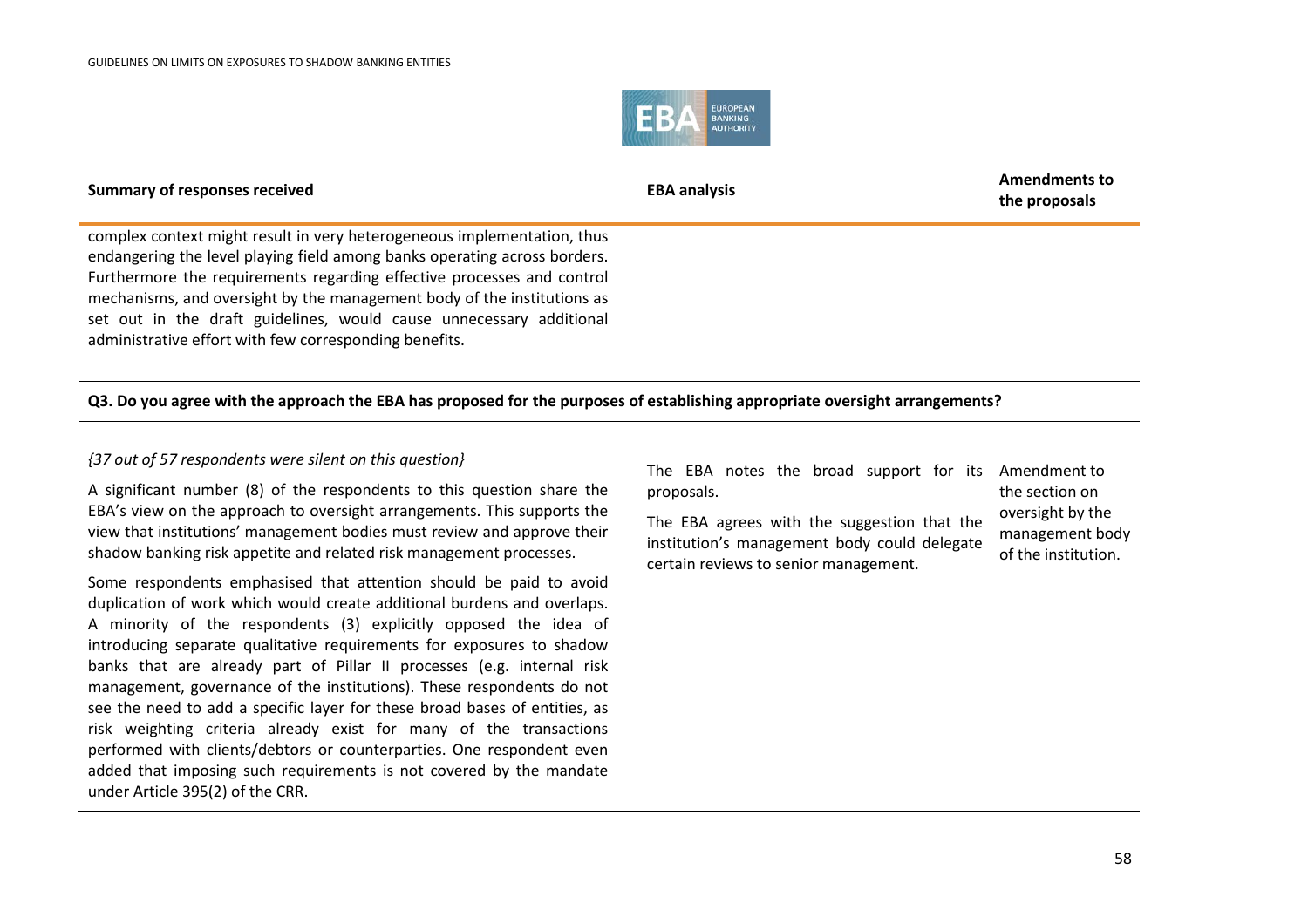

**the proposals**

Another theme was that shadow banking entities should not be considered a single risk category. This could lead to underestimating risk for the risky exposures and over-allocation of risk management resources to the less risky exposures. Proportionality should be introduced taking into account the size, riskiness and nature of the exposures concerned.

On a more practical side, it was also highlighted that the management body should be allowed to delegate necessary reviews to specialised and more relevant employees, such as the Chief Risk Officer and Risk Control function. Furthermore, sufficient time should be granted for the operationalisation of these requirements, e.g. via a phased implementation approach to avoid potential macrosystemic risks if banks are not in a position to use the principal approach on 1 January 2016.

According to two respondents (2), it seems inappropriate to establish oversight arrangements before finalising a clear narrow definition of a shadow banking entity. Taking together a wide variety of vehicles may result in a very heterogeneous portfolio, the constituents of which are highly unlikely to impact an institution at the same time or in the same way. It seems unclear to these respondents how a bank would set a strategy and define a risk appetite for such a diverse group of exposures. Further, as the oversight arrangements cover such a wide array of exposures, it might distract the risk management's resources from the most risky ones. A full impact analysis is also requested, to show whether the sectoral definition applied for the aggregation under the shadow bank definition will result in a population which behaves in a correlated fashion.

**Q4. Do you agree with the approaches the EBA has proposed for the purposes of establishing aggregate and individual limits?**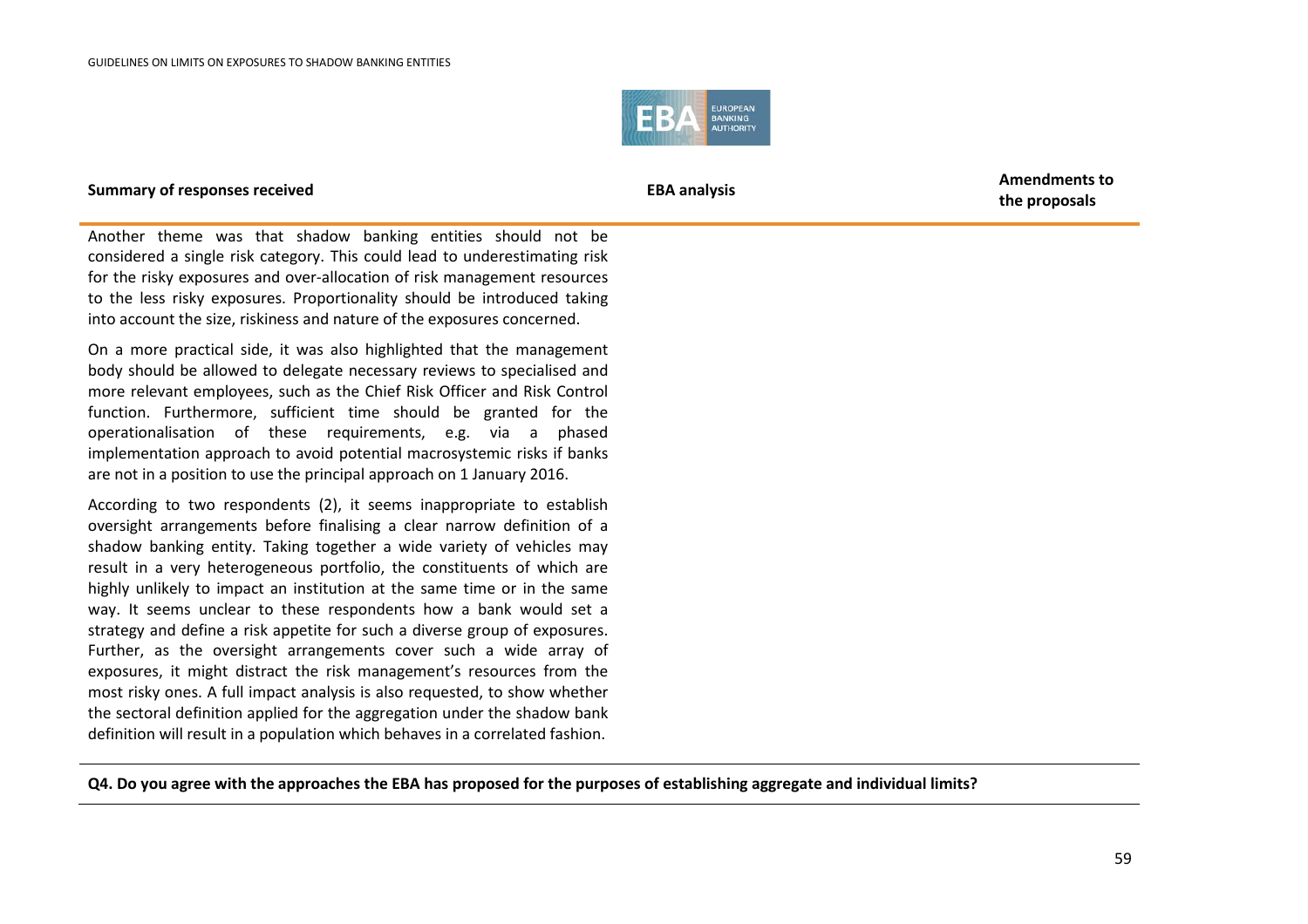<span id="page-59-0"></span>

.

**the proposals**

### *{31 out of 57 respondents were silent on this question}*

Some respondents (5) agreed in principle with the proposed approach and welcomed the principle of proportionality reflected within it. Opponents (7) claimed that no risk management benefits would be generated by the guidelines, as banks' routine lending processes and strategies for managing credit risk are already sufficiently robust. The approach was also criticised for potentially working against the objectives of Capital Market Union.

Whereas a few (2) suggest having a limit at the aggregate level, most of the respondents (8) have significant reservations regarding the requirement for institutions to set an aggregate limit to the entire shadow banking sector. These concerns were particularly based on the heterogeneity of the targeted population, which would make calibration of an objectively 'appropriate' aggregate limit difficult. Individual limits were preferred by these respondents, as they could be calibrated more simply, and would better fit with the philosophy of the large exposure regime<sup>[63](#page-59-0)</sup>.

Those concerned with the calibration of aggregate limits requested that an impact study be undertaken. Further, they advocated the introduction of the following amendments:

• Reduction of the scope of the guideline so as exclude all UCITS,

The EBA recognises the role the shadow banking sector plays in providing alternative No amendment. sources of funding to the real economy. Given this, the EBA considers it premature to use the guidelines to introduce a quantitative limit to institutions' individual or aggregated exposures to these shadow banking entities.

The approach described in the guidelines allows institutions to set risk tolerance levels for exposures to shadow banking entities, corresponding to their risk appetite, within their overall business model and risk management framework, with competent authorities retaining the ability to take supervisory measures where appropriate.

This approach places the responsibility on institutions to demonstrate that the risks related to exposures to shadow banking entities are being managed effectively, in particular by improving, where necessary, the due diligence carried out concerning these exposures.

 $63$  The large exposure regime is traditionally designed to act as a backstop to individual client limits rather than to address sectoral credit concentration risk.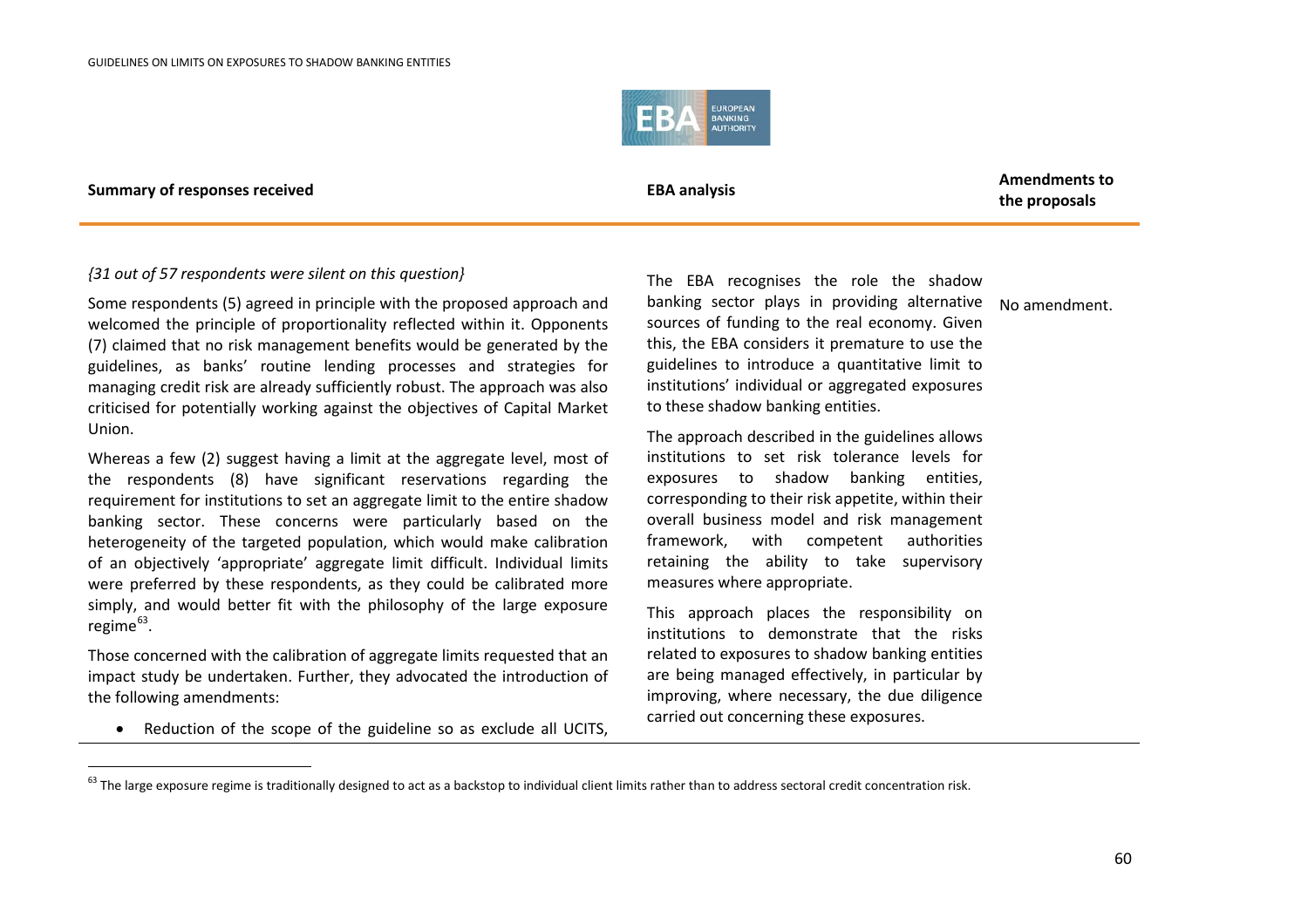<span id="page-60-0"></span>

**the proposals**

and AIFs without substantial leverage, including VNAV MMFs.

- Preferential treatment of exposures related to central clearing activities.
- Exemption for certain custody-related services.
- Increase of the materiality threshold.

Should the EBA decide to introduce new limits, some respondents advocated either a blanket aggregate limit $^{64}$  $^{64}$  $^{64}$  or a general individual limit to shadow banking entities of 20% of eligible capital subject to the condition that the definition of shadow banking entities is narrowed. If these alternatives are not considered acceptable and the idea of establishing both individual and aggregate limits is retained, it was considered essential to drop the fallback approach.

The issue was also raised whether the draft guidelines go significantly beyond the CRR mandate in setting out a combination of aggregate and individual limits.

**Q5. Do you agree with the fallback approach the EBA has proposed, including the cases in which it should apply? If not, please explain why and present possible alternatives.**

**Do you think that Option 2 is preferable to Option 1 for the fallback approach? If so, why? In particular:**

.

<sup>64</sup> For example, at a level of between 500% and 800% of eligible capital.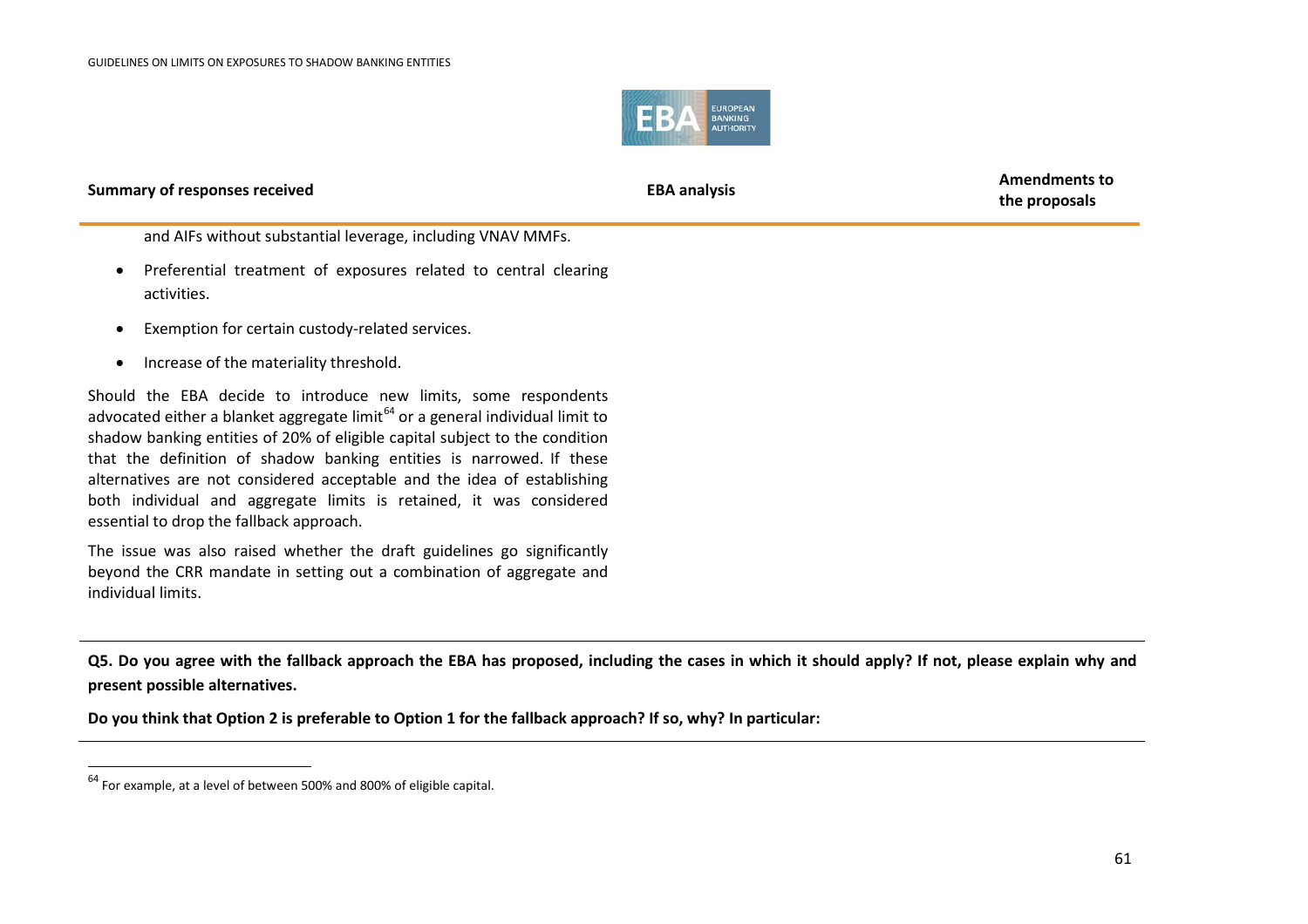

**the proposals**

**Do you believe that Option 2 provides more incentives to gather information about exposures than Option 1?**

**Do you believe that Option 2 can be more conservative than Option 1? If so, when?**

**Do you see some practical issues in implementing one option rather than the other?**

### *{34 out of 57 respondents were silent on this question}*

A few respondents found it hard to agree or disagree with the fallback approach, as there is no justification as to why the 25% limit would be relevant. Some respondents expressed concern that the proposed fallback approach is unlikely to serve as an effective risk management tool, as it is quite blunt and might ignore the materiality aspect, which is part of every loan decision. Further, the need for a fallback was questioned, given that shortcomings in setting internal credit exposure limits can be addressed under the SREP. In addition, concerns were raised that this approach may run the risk of setting a de facto limit of 25% should banks be unable to meet the data requirements that would enable them to use the principal approach by 1 January 2016. If a fallback approach will be applied, the majority tended to favour Option 2. The following reasons were cited:

• Shadow banking entities will be a very heterogeneous group with different business models, levels of disclosure and risk levels within their portfolios. Based on this heterogeneity, it does not seem appropriate that, if a credit institution gathers all required information for the majority of those entities but, for a small group of entities, cannot obtain the information required to set a

The EBA has given great consideration to the feedback received in the context of the consultation and has changed the design of the fallback option.

The rationale was threefold.

First of all, one the objectives of the guidelines is to create appropriate incentives for institutions to have in place the right processes and procedures to gather information on shadow banking entities. In this sense, the incapacity of an institution to get information on a minor part (or even on one only) of its exposures to shadow banking entities would de facto hinder the incentives for the 'search for information' also with reference to the other exposures to shadow banking entities.

The EBA has also considered the importance of the coherence between the fallback approach and the concept of the 'unknown client' defined in the delegated regulation regarding the treatment of

The fallback approach has been redefined along the lines of Option 2 in the consultation paper.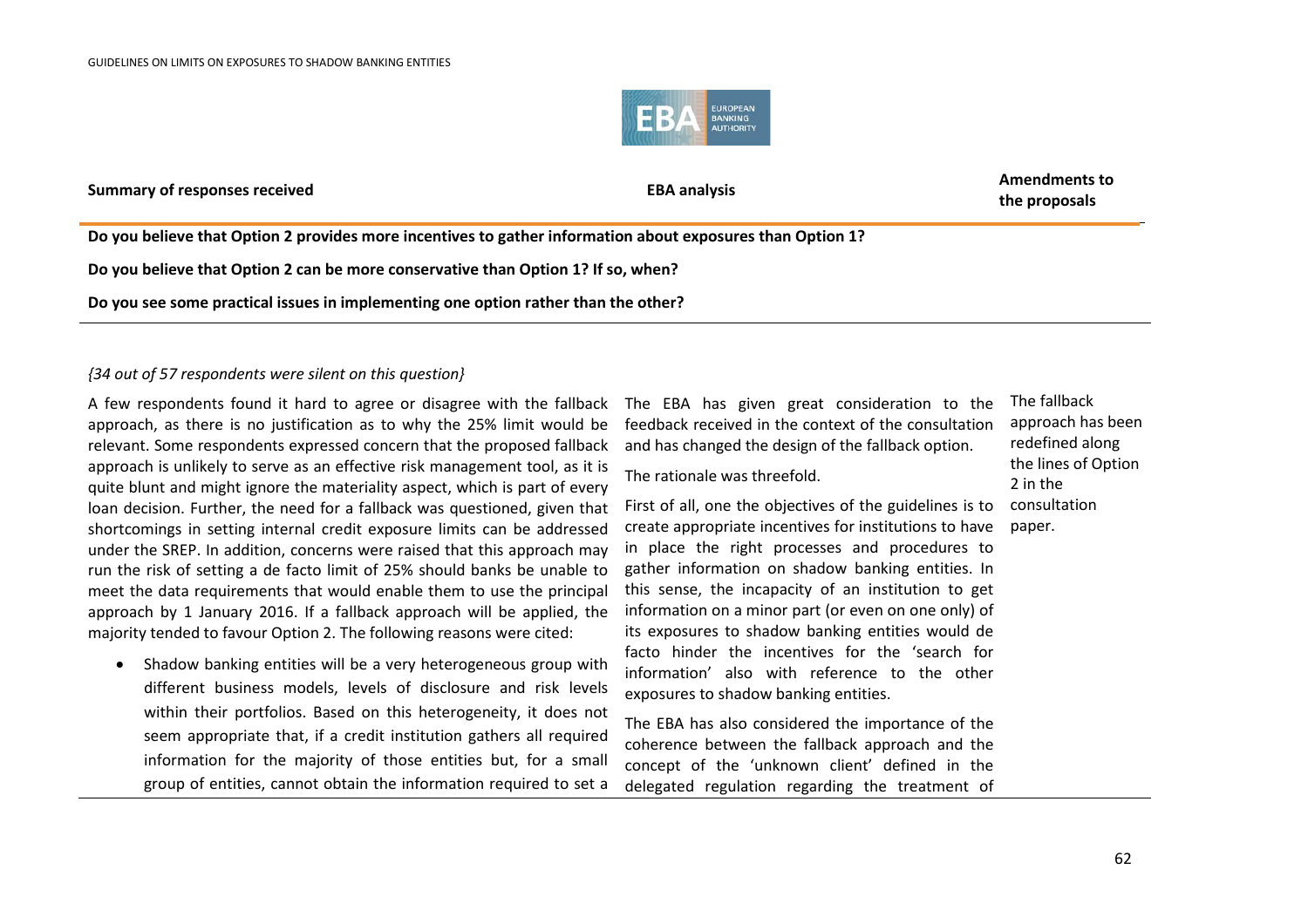

**the proposals**

meaningful limits framework, all the bank's exposures to all shadow banking entities - regardless of the information obtained should be perceived as an exposure to the 'same client' and, as such, will be subject to a 25% aggregate limit.

- Option 2 makes better use of available information and provides stronger incentives to gather information about shadow banking exposures by rewarding the collection and use of pertinent data with appropriate and realistic exposure limits.
- Option 2 is better aligned with the rationale of the large exposure framework to prevent institutions from incurring disproportionately large losses as a result of the failure of an individual client or group of connected clients due to the occurrence of unforeseen events.
- Option 2 is better aligned with the approach of the RTS regarding the treatment of transactions with underlying assets. Here, the 'unknown client' bucket is only required for those exposures for which an institution fails to meet the specific principal requirements of the RTS.
- The Option 2 approach is not unknown outside the area of large exposures, as it applies, for example, to investments in financial sector entities for purposes of capital deductions.
- Option 2 leads to less overestimation of the total population in

exposures to transactions with underlying assets.

Finally, the EBA is aware that a fallback approach based on Option 1 of the consultation paper might not fully respect the proportionality principle, which is one of the crucial elements of EU prudential regulation.

Given the above, therefore, the EBA decided that the fallback approach should be implemented in a way that is coherent with Option 2 of the consultation paper. In particular, the fallback approach will be applied: i) to all exposures to shadow banking entities if institutions cannot meet the requirements regarding effective processes and control mechanisms or oversight by their management board; and ii) if institutions meet the above requirements of processes, control and oversight, only to those exposures to shadow banking entities for which sufficient information is unavailable.

Regarding the calibration, results of the data collection show that a limit of 25% of the institution's eligible capital on aggregate exposures to shadow banking entities would have an impact on around half of the credit institutions and investment firms which reported individual exposures equal or above 0.25% of its eligible capital (i.e. 65 institutions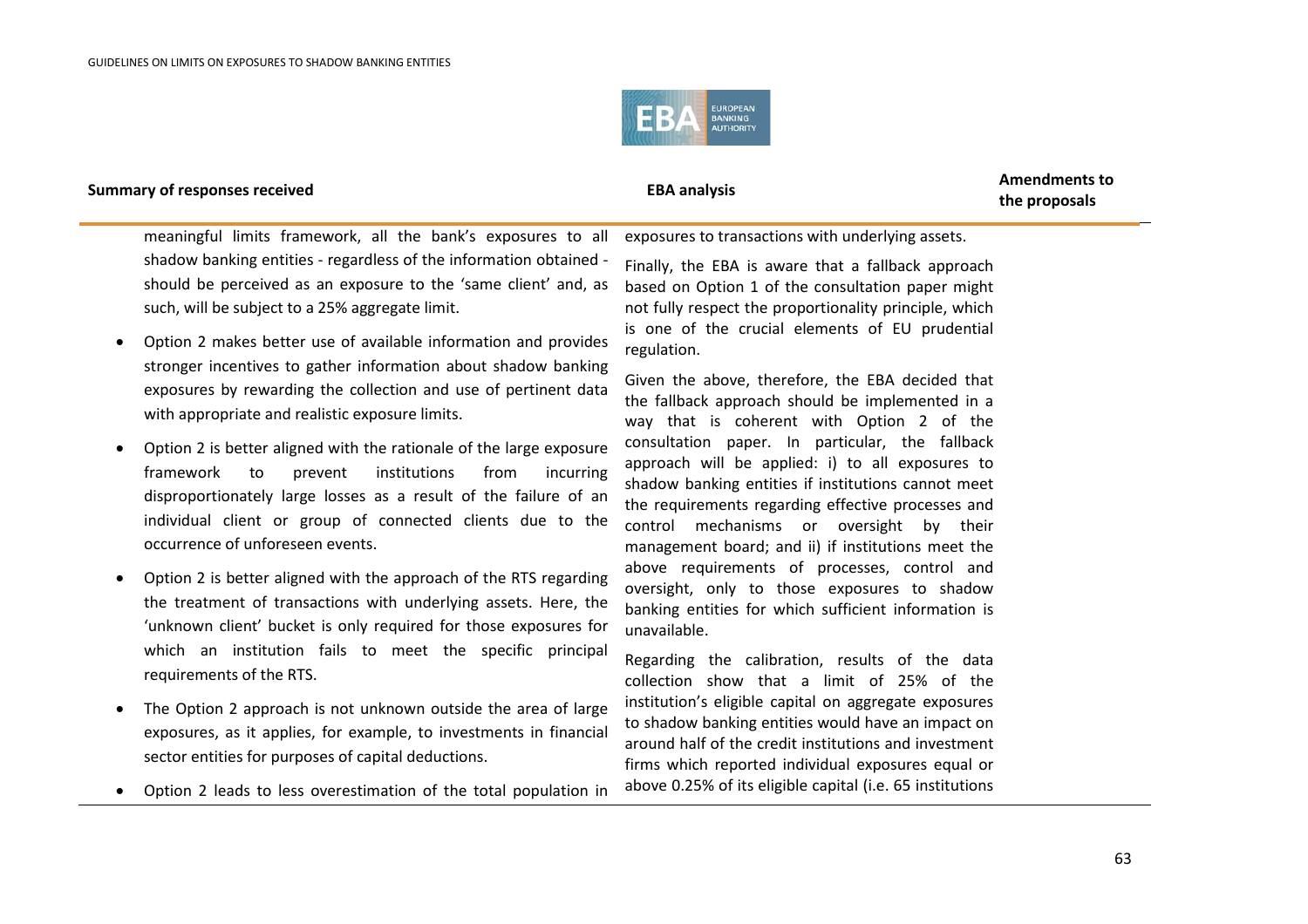

**the proposals**

case of difficulty eliminating exempt institutions from their datasets.

Option 1 is perceived by some as unnecessarily punitive and not in line with the development of enhanced risk-sensitive regulatory frameworks and internal modelling. In addition it does not provide incentives to develop a robust assessment process, as non-compliance with the principal approach for just one shadow banking exposure will lead to an overall limit to all shadow banking exposures. Furthermore, Option 1 could lead, in the short term, to swift systemic events resulting from the insolvency/fire sale of assets from the shadow banking entities that cannot provide the necessary information to the banking sector. The limit may need to be considerably higher than 25%, as banks may lend up to 25% of their eligible capital to each shadow banking entity with which they do business. A Quantitative Impact Study is requested before such an aggregate limit is set.

Additionally, if the guidelines were to come into force without a suitable grandfathering arrangement, the institutions would be forced to terminate some of their current exposures before the agreed terms, with unforeseeable consequences for the markets.

of the total of 184 institutions that participated in the data collection). However, it should be noted that the results of the data collection are very conservative given that a much wider definition of 'shadow banking entity' was used for purposes of the data collection than the definition used in these guidelines and that the simulations assume that all exposures would be captured by the fallback approach (Option 1 in the consultation paper). It is also noted that the number of individual exposures which are above 25% of the institution's eligible capital is extremely negligible (around 0.01% of all exposures reported). Everything considered and taking into account the risky nature of these exposures, the EBA believes it would be prudentially sound to align the fallback approach with the large exposures limits of 25% of eligible capital (with possible exceptions for positions in the trading book which meet the conditions in Article 395(5) of the CRR and could therefore exceed the 25% limit) to provide a backstop to exposures to counterparties for which the institution is not able to collect sufficient information to set out an internal limit.

**Q6. Taking into account, in particular, the fact that the 25% limit is consistent with the current limit in the large exposures framework, do you agree it is an adequate limit for the fallback approach? If not, why?**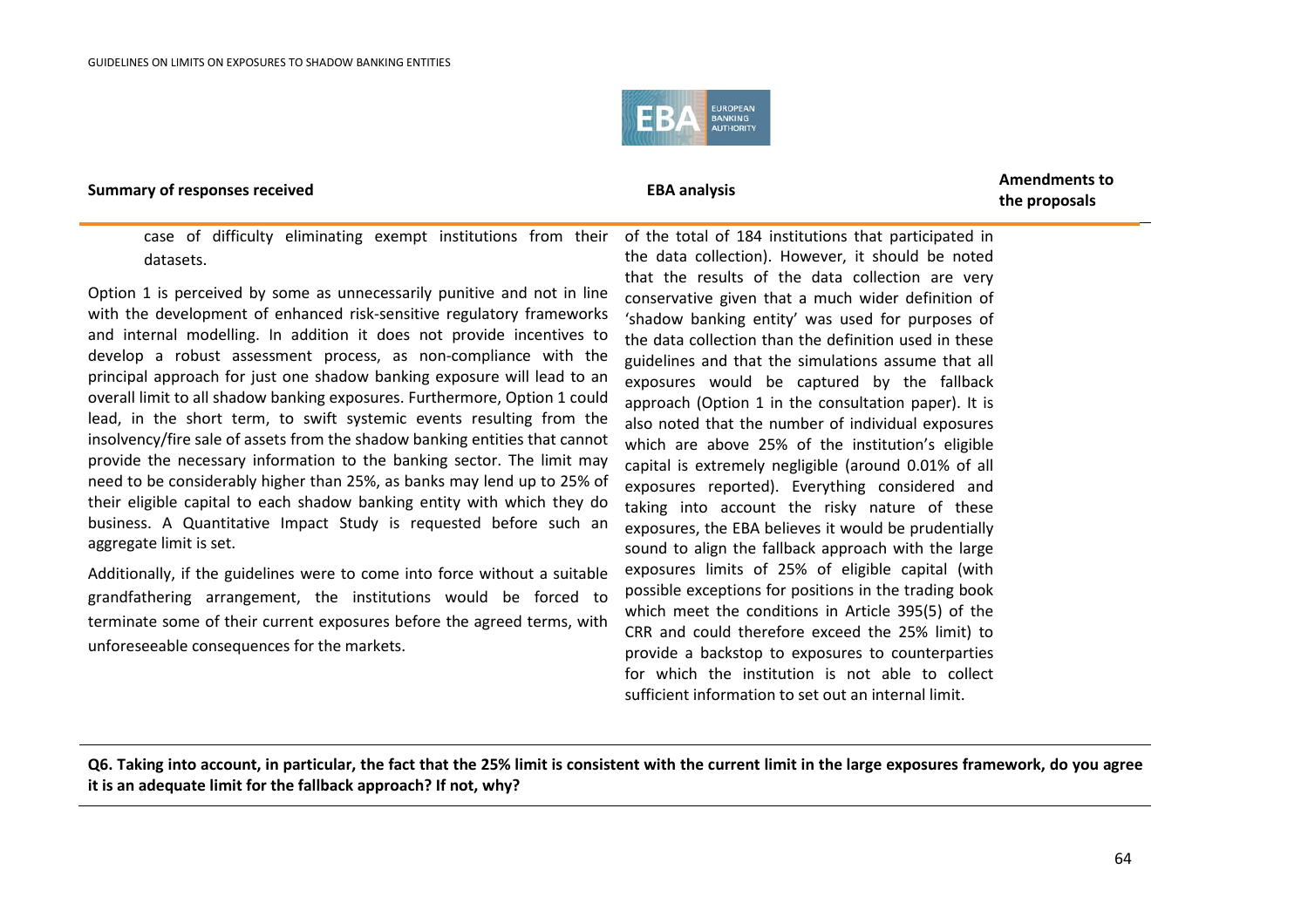

**Summary of responses received EBA analysis EBA analysis EBA** analysis

**the proposals**

### **What would the impact of such a limit be in the case of Option 1? And in the case of Option 2?**

### *{34 out of the 57 respondents were silent on this question}*

Only a few respondents explicitly agree that the 25% limit is an appropriate limit for the fallback approach.

The inclusion of a 'fallback' approach could run the risk of setting a de facto aggregate limit of 25%, as it is unlikely banks will be able to meet the data requirements to allow use of the principal approach from 1 January 2016. This in itself could pose a macrosystemic risk if most or all banks are forced to use the fallback approach from day one. For example, this may spark fire sales, thereby destabilising markets, leading to withdrawal of finance and affecting credit mediation.

The majority of the respondents state that the 25% aggregate limit proposed under the fallback approach is overly conservative and onerous and lacks a robust justification. The assumption of interconnectedness is deemed erroneous and unrealistic. The mere fact that banks gather insufficient information to allow compliance with the specific rules of the principal approach does not imply that all the shadow banking exposures are highly correlated or should be connected. The variety of entities grouped together does not pose a single risk to an institution and should not be understood as the same client. The EBA should refrain from introducing elements related to geographic and sectoral risks that conflict with the existing policy framework for large exposures and the forthcoming framework of the BCBS. A limit of 25% applied sectorally is likely to lead to a need for exposure reductions by institutions, thereby

These guidelines will apply from 01.01.2017, therefore allowing sufficient time for institutions to prepare to meet the data requirements that are required to use the principal approach. No amendment.

The EBA notes the concerns regarding the 25% aggregate limit (fallback approach) and draws attention to its response to Q5.

The EBA agrees with the consultation feedback pertaining to geographic and sectoral risks and therefore considers it unnecessary to assess exposures via this categorisation.

The EBA has considered the proposed alternative to segment shadow banking exposures and has rejected it, as it is deemed too onerous to implement in practice and would not ultimately ensure a harmonised application of the guidelines and a level playing field and would not allow meaningful comparisons, as each institution may define different segments.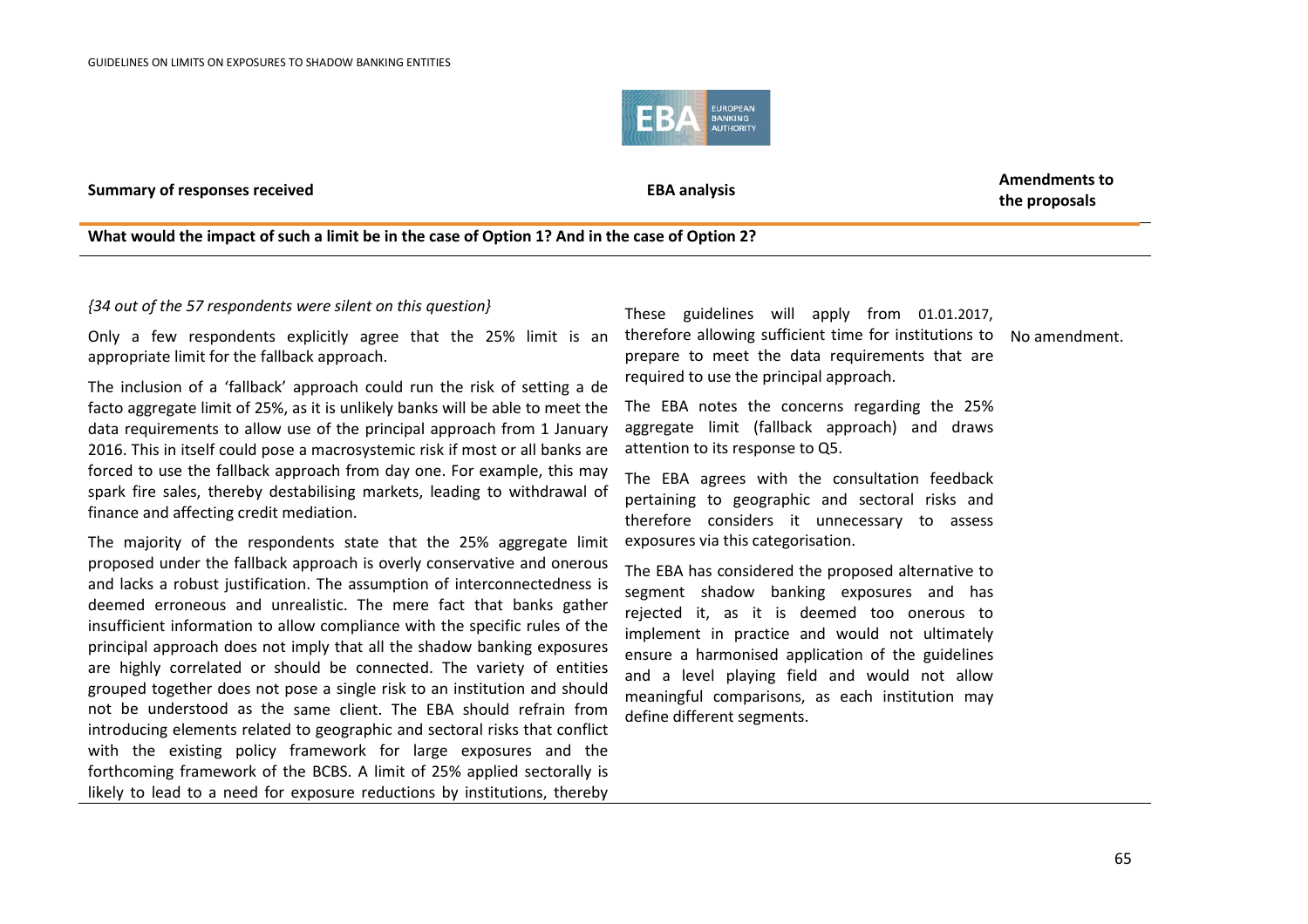

**the proposals**

having a potential impact on the supply of credit to SMEs and hampering growth as well as restraining recent efforts to revive the securitisation market.

As an alternative, some respondents suggest that banks might have the possibility to segment shadow banking exposures between specific subgroups. Where it is possible to prove that no correlation is observed within a sub-group, individual limits for shadow banking entities should be sufficient - even if the remaining data requirements are not totally fulfilled.

In addition to the main distinction based on the prudential framework, some consider that the criteria of the nature of the activity, the level of risk and the possibility of 'run' effects could be used to introduce granularity in the treatment of shadow banking entities.

If a fallback approach is nevertheless retained, then an appropriate limit, much higher than 25%, would need to be considered. Using the same percentage for an aggregate limit to the whole shadow banking sector as the one currently used for the large exposure limit of Article 395 of the CRR indicates that the proposed percentage is much too low. Reference was made to the aggregate limit for all large exposures (exposures exceeding the 10% threshold) of 800% of own funds in Directive 2006/48/EC (CRD II), a limit in the three-digit range or a wholenumber multiplier of an institution's capital base.